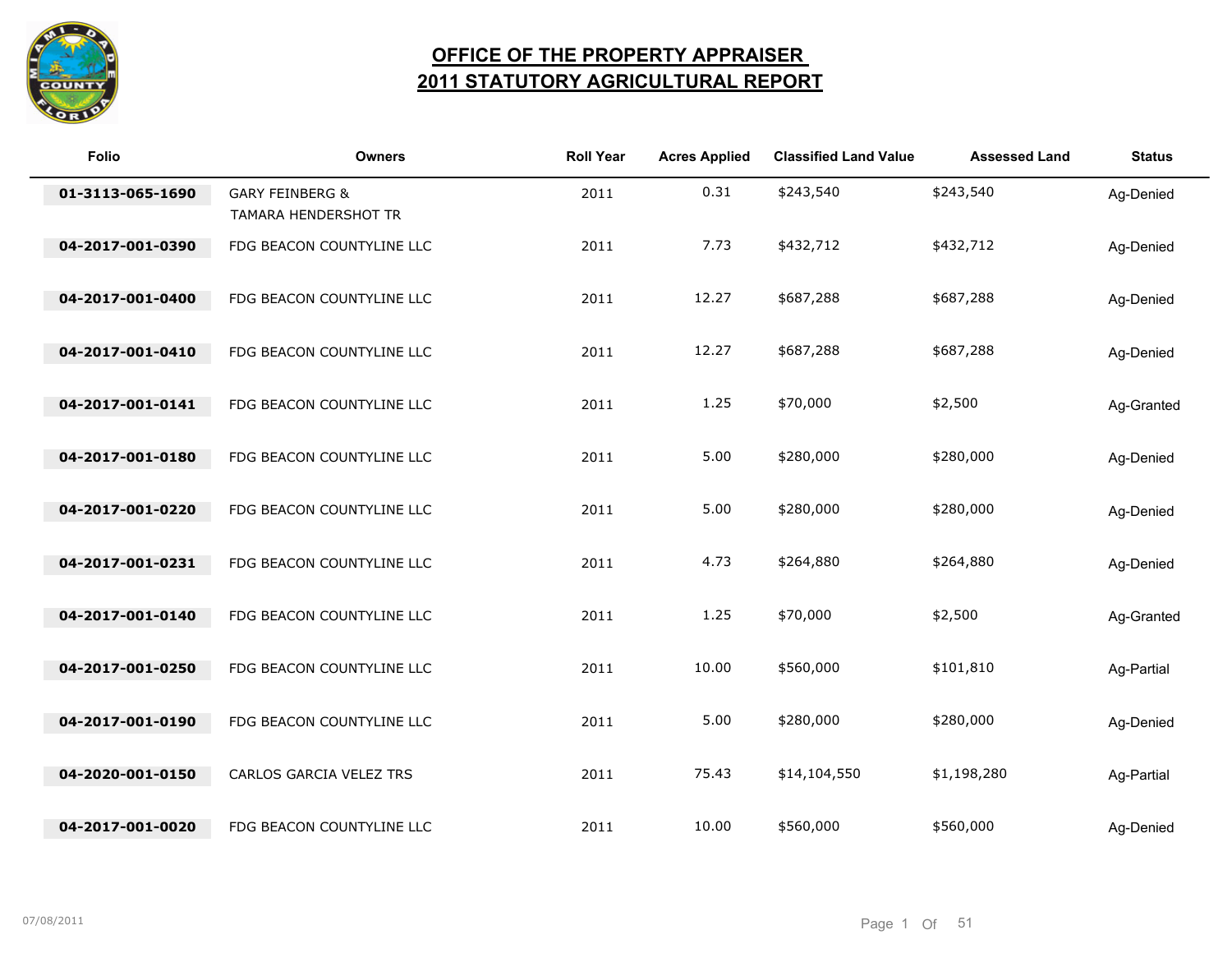| <b>Folio</b>     | <b>Owners</b>                                            | <b>Roll Year</b> | <b>Acres Applied</b> | <b>Classified Land Value</b> | <b>Assessed Land</b> | <b>Status</b> |
|------------------|----------------------------------------------------------|------------------|----------------------|------------------------------|----------------------|---------------|
| 04-2017-001-0030 | FDG BEACON COUNTYLINE LLC                                | 2011             | 10.00                | \$560,000                    | \$20,000             | Ag-Granted    |
| 04-2017-001-0480 | FDG BEACON COUNTYLINE LLC                                | 2011             | 10.00                | \$1,120,000                  | \$191,710            | Ag-Partial    |
| 04-2021-001-0360 | SHOMA HOMES AT BELLAGIO LLC                              | 2011             | 6.43                 | \$1,523,910                  | \$583,910            | Ag-Partial    |
| 04-2021-001-0440 | SHOMA HOMES AT BELLAGIO LLC                              | 2011             | 10.00                | \$2,370,000                  | \$960,000            | Ag-Partial    |
| 04-2021-001-0460 | SHOMA HOMES AT BELLAGIO LLC                              | 2011             | 10.00                | \$2,370,000                  | \$431,250            | Ag-Partial    |
| 04-2021-001-0370 | SHOMA HOMES AT BELLAGIO LLC                              | 2011             | 5.28                 | \$1,250,175                  | \$545,175            | Ag-Partial    |
| 04-2021-001-0471 | SHOMA HOMES AT BELLAGIO LLC                              | 2011             | 5.00                 | \$1,185,000                  | \$364,900            | Ag-Partial    |
| 04-3117-011-1340 | SALVADOR VEGA                                            | 2011             | 0.30                 | \$191,728                    | \$28,192             | Ag-Partial    |
| 10-7823-000-0140 | KATHLEEN MORAN                                           | 2011             | 5.00                 | \$600,000                    | \$600,000            | Ag-Denied     |
| 10-7814-000-1020 | Q-PANEL LAB PRODUCTS<br>US CENTURY REH III LLC           | 2011             | 40.00                | \$2,100,000                  | \$2,100,000          | Ag-Denied     |
| 10-7916-001-0410 | MERCEDES HOMES INC                                       | 2011             | 48.27                | \$3,857,600                  | \$120,675            | Ag-Granted    |
| 10-7916-002-2880 | MICHAEL LATTERNER TRS                                    | 2011             | 8.43                 | \$2,949,010                  | \$2,949,010          | Ag-Denied     |
| 10-7916-001-0030 | BAPTIST HEALTH SOUTH FLORIDA INC                         | 2011             | 5.00                 | \$2,178,000                  | \$12,500             | Ag-Granted    |
| 10-7916-001-0070 | BAPTIST HEALTH SOUTH FLORIDA INC                         | 2011             | 5.00                 | \$2,178,000                  | \$12,500             | Ag-Granted    |
| 10-7921-011-0060 | DOUG LLC                                                 | 2011             | 18.96                | \$2,064,745                  | \$2,064,745          | Ag-Denied     |
|                  | C/O MICHAEL LATTERNER & ASSOCIATE                        |                  |                      |                              |                      |               |
| 16-7823-000-0026 | REAL EST PROP HOLDINGS II LLC<br>C/O LOUIS K NICHOLAS II | 2011             | 10.00                | \$2,941,770                  | \$25,805             | Ag-Granted    |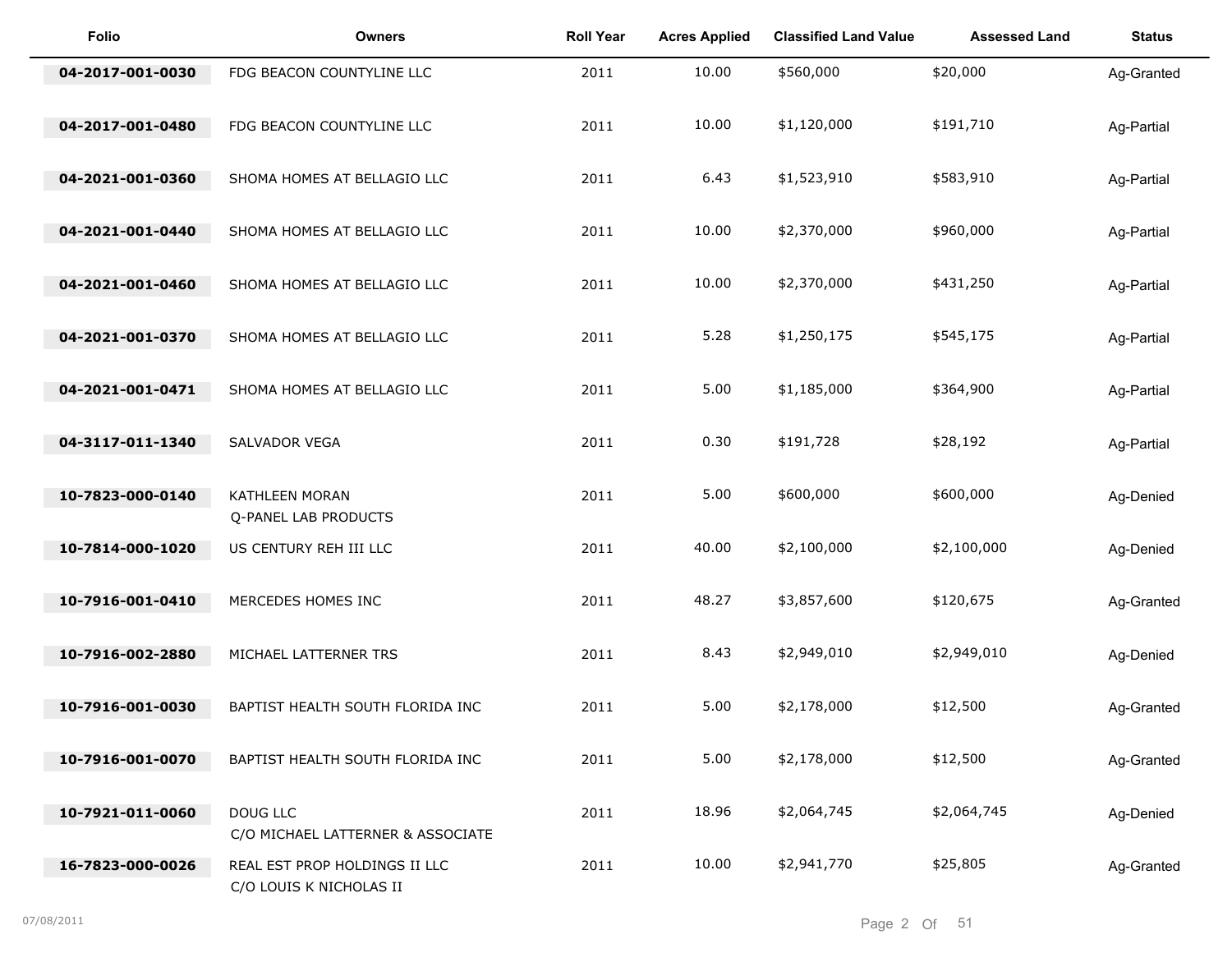| <b>Folio</b>     | <b>Owners</b>                                            | <b>Roll Year</b> | <b>Acres Applied</b> | <b>Classified Land Value</b> | <b>Assessed Land</b> | <b>Status</b> |
|------------------|----------------------------------------------------------|------------------|----------------------|------------------------------|----------------------|---------------|
| 16-7823-000-0010 | GREC HOMES IX LLC                                        | 2011             | 50.00                | \$14,244,720                 | \$14,244,720         | Ag-Denied     |
| 16-7823-000-0020 | GREC HOMES IX LLC                                        | 2011             | 21.00                | \$5,883,825                  | \$345,412            | Ag-Partial    |
| 16-7932-001-0025 | CEMEX CONST MATERIALS FLA LLC<br>C/O SHARED SERVICES AFS | 2011             | 79.09                | \$1,581,860                  | \$1,581,860          | Ag-Denied     |
| 16-7919-001-0470 | TOPTREZ LLC                                              | 2011             | 5.00                 | \$375,000                    | \$375,000            | Ag-Denied     |
| 16-7919-001-0323 | PALM GATE DEV LLC                                        | 2011             | 0.57                 | \$99,176                     | \$99,176             | Ag-Denied     |
| 16-7929-001-0081 | FLORIDA POWER & LIGHT CO<br>ATTN PROPERTY TAX DEPT       | 2011             | 13.80                | \$146,475                    | \$141,056            | Ag-Partial    |
| 16-7919-001-0324 | EAST PALM NINE LLC                                       | 2011             | 9.19                 | \$2,042,504                  | \$2,042,504          | Ag-Denied     |
| 20-5001-053-0160 | <b>DGBG LLC</b>                                          | 2011             | 1.00                 | \$541,443                    | \$541,443            | Ag-Denied     |
| 20-5001-053-0170 | <b>DGBG LLC</b>                                          | 2011             | 1.00                 | \$541,400                    | \$541,400            | Ag-Denied     |
| 20-5012-004-0170 | JOHN H FRIEDHOFF TRS<br>CAROLINA B FRIEDHOFF TRS         | 2011             | 1.03                 | \$597,855                    | \$597,855            | Ag-Denied     |
| 20-5001-006-0431 | STEWART CARRELL &W JACQUELINE A                          | 2011             | 0.92                 | \$659,802                    | \$659,802            | Ag-Denied     |
| 20-5001-000-1080 | ELIZABETH S MOHLHENRICH                                  | 2011             | 2.31                 | \$1,277,370                  | \$590,680            | Ag-Partial    |
| 27-2029-001-0010 | ALAN KORNBLUH TR                                         | 2011             | 8.03                 | \$1,011,780                  | \$145,020            | Ag-Partial    |
| 27-2029-001-0180 | F03 1 LLC                                                | 2011             | 7.83                 | \$1,049,580                  | \$16,660             | Ag-Granted    |
| 27-2033-001-0330 | 84-A HOLDINGS LLC                                        | 2011             | 27.18                | \$8,050,928                  | \$1,525,400          | Ag-Partial    |
| 30-2911-001-0261 | SAPPHIRE NURSERIES LLC                                   | 2011             | 2.45                 | \$55,012                     | \$8,802              | Ag-Granted    |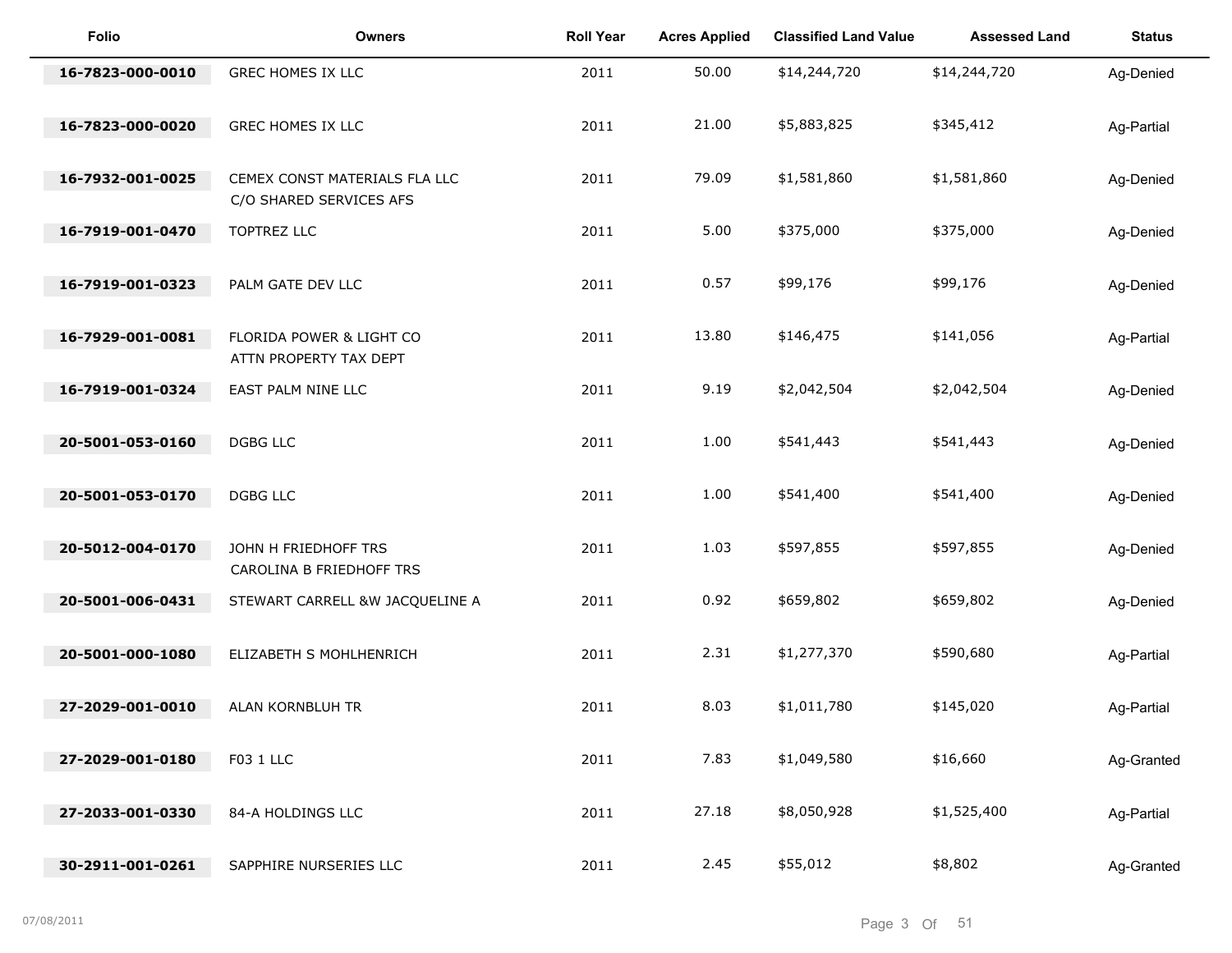| <b>Folio</b>     | <b>Owners</b>                                  | <b>Roll Year</b> | <b>Acres Applied</b> | <b>Classified Land Value</b> | <b>Assessed Land</b> | <b>Status</b> |
|------------------|------------------------------------------------|------------------|----------------------|------------------------------|----------------------|---------------|
| 30-2911-001-0281 | SAPPHIRE NURSERIES LLC                         | 2011             | 5.00                 | \$112,500                    | \$18,000             | Ag-Granted    |
| 30-2911-001-0340 | M D FLA INVEST LLC                             | 2011             | 4.44                 | \$99,900                     | \$12,980             | Ag-Partial    |
| 30-2911-001-0060 | ROBERTO G ZUMETA                               | 2011             | 4.81                 | \$108,157                    | \$52,024             | Ag-Partial    |
| 30-2913-001-0081 | PEDRO JIMENEZ &W MARTA R                       | 2011             | 2.50                 | \$137,500                    | \$137,500            | Ag-Partial    |
| 30-2913-001-0593 | SIGLER DEVELOPMENT CORP                        | 2011             | 1.00                 | \$50,000                     | \$50,000             | Ag-Denied     |
| 30-2913-001-0596 | JOSE I SIGLER                                  | 2011             | 1.00                 | \$50,000                     | \$50,000             | Ag-Denied     |
| 30-2913-001-0594 | JOSE I SIGLER                                  | 2011             | 1.00                 | \$50,000                     | \$50,000             | Ag-Denied     |
| 30-2911-001-0270 | SAPPHIRE NURSERIES LLC                         | 2011             | 4.70                 | \$105,683                    | \$71,474             | Ag-Partial    |
| 30-2911-002-0030 | DIAMOND NURSERIES LLC                          | 2011             | 5.00                 | \$112,500                    | \$112,500            | Ag-Denied     |
| 30-3936-000-0016 | ALDO J BUSOT &W ADRIANA                        | 2011             | 6.50                 | \$260,800                    | \$260,800            | Ag-Denied     |
| 30-3936-000-0019 | AMB CODINA BEACON LAKES LLC                    | 2011             | 12.00                | \$5,307,696                  | \$5,307,696          | Ag-Denied     |
|                  |                                                |                  |                      |                              |                      |               |
| 30-3936-000-0012 | AMB CODINA BEACON LAKES LLC                    | 2011             | 13.00                | \$6,563,501                  | \$6,563,501          | Ag-Denied     |
| 30-4029-002-1710 | FLA POWER & LIGHT CO<br>ATTN PROPERTY TAX DEPT | 2011             | 2.29                 | \$68,700                     | \$9,160              | Ag-Granted    |
| 30-4027-000-2480 | JOHN C SEIPP JR                                | 2011             | 4.12                 | \$1,294,800                  | \$1,294,800          | Ag-Denied     |
| 30-4910-003-0300 | ARMANDO C GUTIERREZ &W ANDREA                  | 2011             | 1.25                 | \$255,000                    | \$255,000            | Ag-Denied     |
| 30-4910-003-0310 | ARMANDO GUTIERREZ &W ANDREA                    | 2011             | 2.30                 | \$469,200                    | \$469,200            | Ag-Denied     |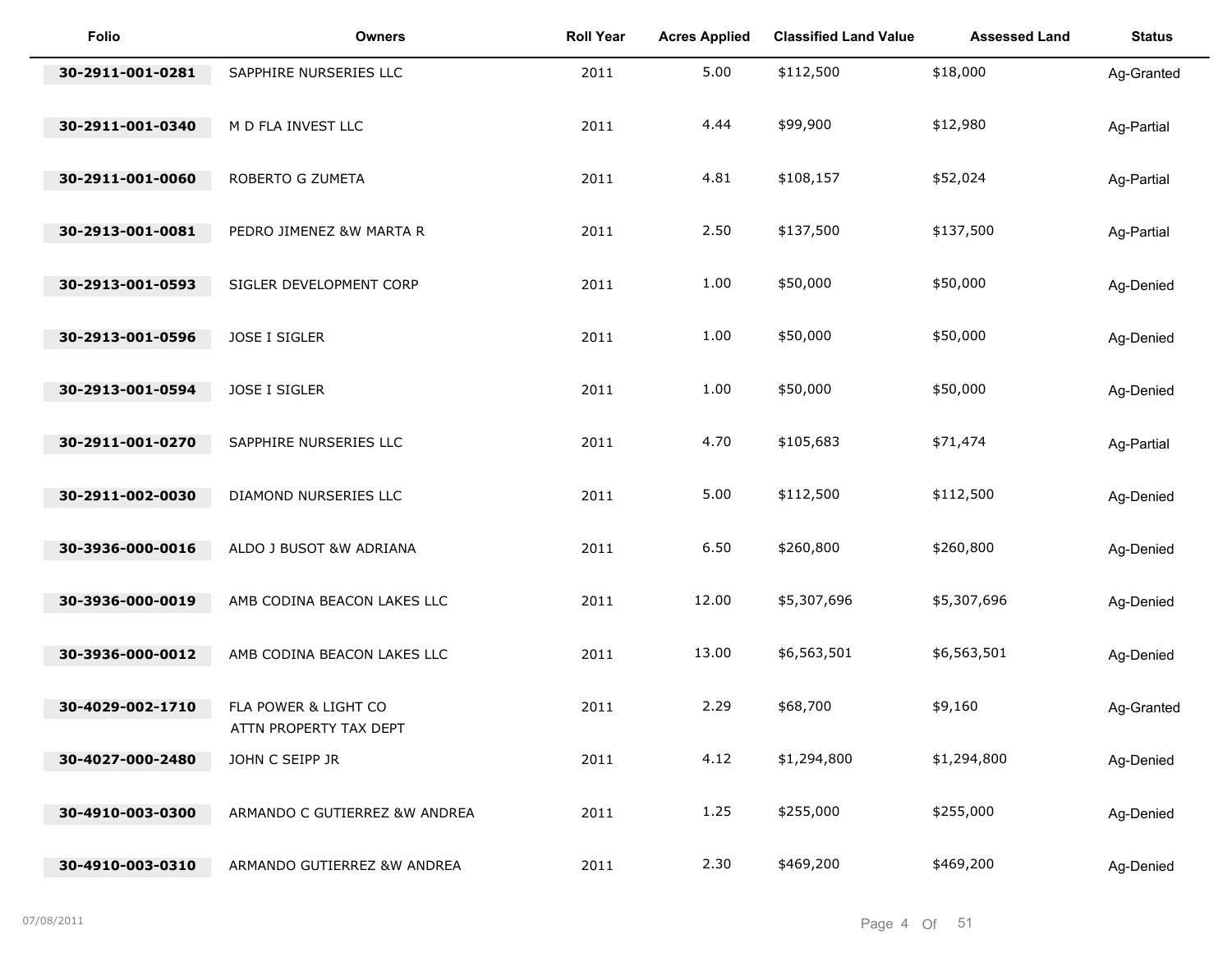| <b>Folio</b>     | <b>Owners</b>                       | <b>Roll Year</b> | <b>Acres Applied</b> | <b>Classified Land Value</b> | <b>Assessed Land</b> | <b>Status</b> |
|------------------|-------------------------------------|------------------|----------------------|------------------------------|----------------------|---------------|
| 30-4924-001-2290 | MARCIE R NEWMARK                    | 2011             | 4.64                 | \$672,800                    | \$672,800            | Ag-Denied     |
| 30-4924-001-2360 | RAMOS ESTATES LLC                   | 2011             | 2.22                 | \$366,300                    | \$94,090             | Ag-Partial    |
| 30-4924-001-2361 | JORGE A PEREZ &W<br>TATIANA M PEREZ | 2011             | 2.22                 | \$366,300                    | \$366,300            | Ag-Denied     |
| 30-4925-000-0040 | JACK J TIERNEY                      | 2011             | 4.30                 | \$561,150                    | \$561,150            | Ag-Denied     |
| 30-4925-000-0280 | SANDRA M DIAZ                       | 2011             | 2.27                 | \$374,550                    | \$283,270            | Ag-Partial    |
| 30-4924-001-2200 | CELIA ALESSANDRINI                  | 2011             | 4.50                 | \$672,800                    | \$432,560            | Ag-Partial    |
| 30-4924-001-2240 | DIONICIO INVESTMENT GROUP INC       | 2011             | 2.22                 | \$366,300                    | \$366,300            | Ag-Denied     |
| 30-4925-000-0410 | 6000 INVESTMENT CORP                | 2011             | 4.45                 | \$645,250                    | \$645,250            | Ag-Denied     |
| 30-4924-001-1400 | ELISEO JUSTINIANI                   | 2011             | 2.26                 | \$372,900                    | \$372,900            | Ag-Denied     |
| 30-4924-001-2040 | ALFONSO RAMOS &W AIDA C             | 2011             | 1.50                 | \$358,050                    | \$131,480            | Ag-Partial    |
| 30-4925-000-0550 | SANDY RESTREPO                      | 2011             | 1.16                 | \$261,000                    | \$261,000            | Ag-Denied     |
| 30-4925-000-0451 | NANCY T HECTOR                      | 2011             | 4.82                 | \$698,900                    | \$698,900            | Ag-Denied     |
| 30-4924-001-1201 | FELIX PACHECO &W ELOISA C           | 2011             | 1.00                 | \$225,000                    | \$106,810            | Ag-Partial    |
| 30-4924-001-1930 | <b>ALNAN LLC</b>                    | 2011             | 1.50                 | \$349,800                    | \$141,160            | Ag-Partial    |
| 30-4924-001-1040 | JACA DEVELOPMENT CORP               | 2011             | 2.94                 | \$485,100                    | \$164,646            | Ag-Partial    |
| 30-4925-000-0590 | CER LLC                             | 2011             | 4.50                 | \$653,515                    | \$18,028             | Ag-Granted    |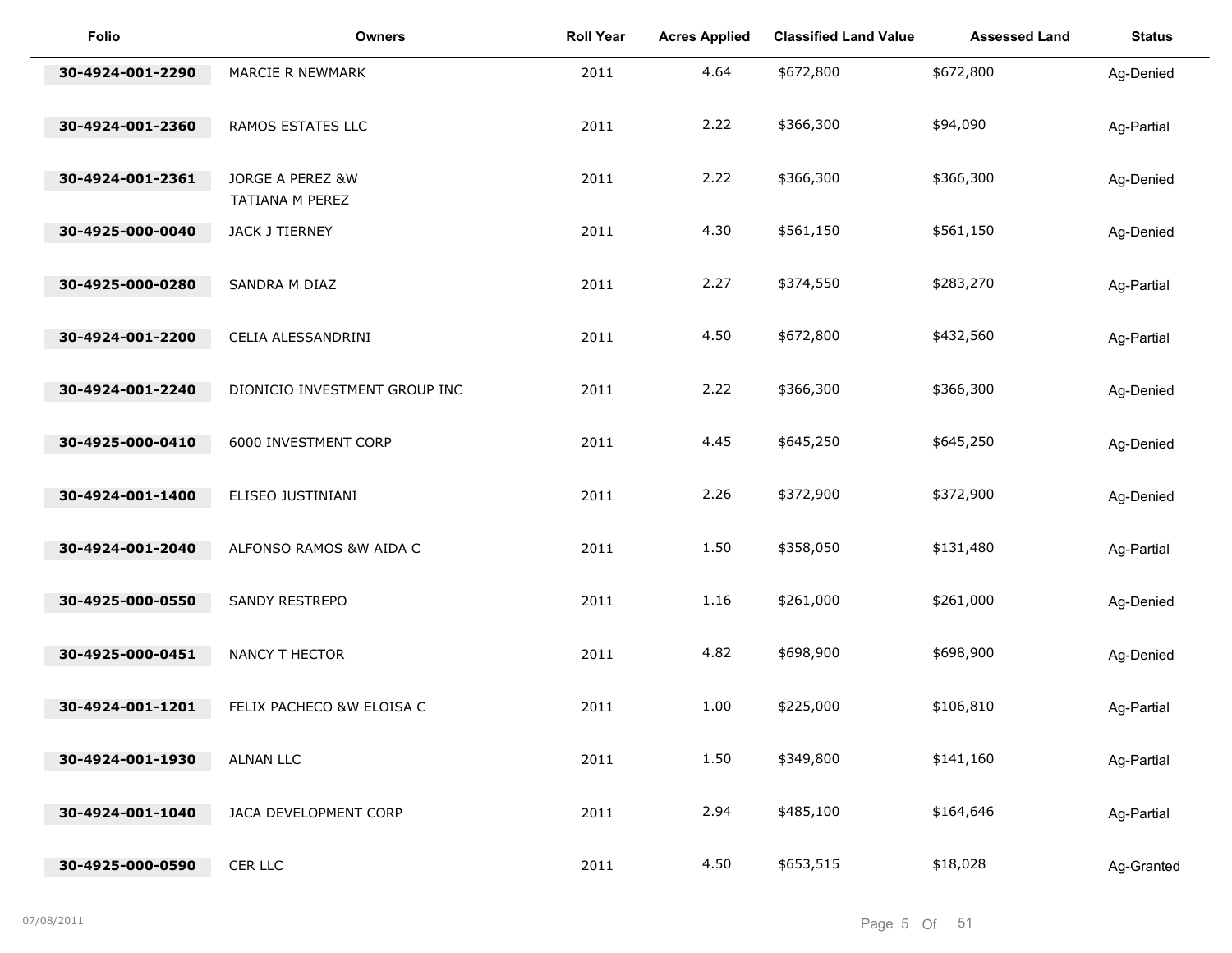| <b>Folio</b>     | <b>Owners</b>                                      | <b>Roll Year</b> | <b>Acres Applied</b> | <b>Classified Land Value</b> | <b>Assessed Land</b> | <b>Status</b> |
|------------------|----------------------------------------------------|------------------|----------------------|------------------------------|----------------------|---------------|
| 30-4924-001-0910 | RENE CAIRO                                         | 2011             | 2.93                 | \$483,450                    | \$25,420             | Ag-Partial    |
| 30-4931-001-0280 | WONDERLY HOLDINGS INC                              | 2011             | 44.83                | \$2,793,880                  | \$112,075            | Ag-Granted    |
| 30-4931-001-0450 | WONDERLY HOLDINGS INC                              | 2011             | 10.00                | \$420,000                    | \$25,000             | Ag-Granted    |
| 30-5006-001-0320 | JOSE GONZALEZ &W CLAUDIA P                         | 2011             | 0.80                 | \$244,125                    | \$182,970            | Ag-Partial    |
| 30-5815-000-1170 | ALEKSANDRA CUPRYS                                  | 2011             | 5.00                 | \$84,932                     | \$84,932             | Ag-Denied     |
| 30-5811-000-4890 | ANTONIO J OLIVERA &W NORMA<br>ANTONIO A OLIVERA    | 2011             | 1.25                 | \$15,000                     | \$4,500              | Ag-Granted    |
| 30-5812-000-0065 | NORA SANDIGO                                       | 2011             | 4.20                 | \$126,000                    | \$41,640             | Ag-Partial    |
| 30-5812-000-0045 | ERNESTO VISBAL &W<br>YOEISYS HERNANDEZ             | 2011             | 4.39                 | \$131,700                    | \$131,700            | Ag-Partial    |
| 30-5822-000-0011 | FLA POWER & LIGHT CO                               | 2011             | 40.00                | \$277,879                    | \$277,879            | Ag-Denied     |
| 30-5821-000-0026 | MARILYN PEREZ<br>ARIHAN PEREZ                      | 2011             | 4.00                 | \$90,000                     | \$50,800             | Ag-Partial    |
| 30-5801-000-0060 | JOSEPH CALA                                        | 2011             | 2.50                 | \$142,800                    | \$43,400             | Ag-Partial    |
| 30-5801-000-0770 | KROME LAND INC                                     | 2011             | 5.00                 | \$150,000                    | \$150,000            | Ag-Denied     |
| 30-5814-000-0200 | MOISES KABA II                                     | 2011             | 5.00                 | \$95,000                     | \$95,000             | Ag-Denied     |
| 30-5812-000-0140 | MARLENE PEREZ<br>LAZARO RAMOS                      | 2011             | 4.52                 | \$141,800                    | \$55,340             | Ag-Partial    |
| 30-5812-000-0160 | DAVID MOLINA &W EMILIA                             | 2011             | 4.50                 | \$144,000                    | \$46,280             | Ag-Partial    |
| 30-5815-000-0640 | FLORIDA POWER & LIGHT CO<br>ATTN PROPERTY TAX DEPT | 2011             | 25.00                | \$100,028                    | \$100,028            | Ag-Denied     |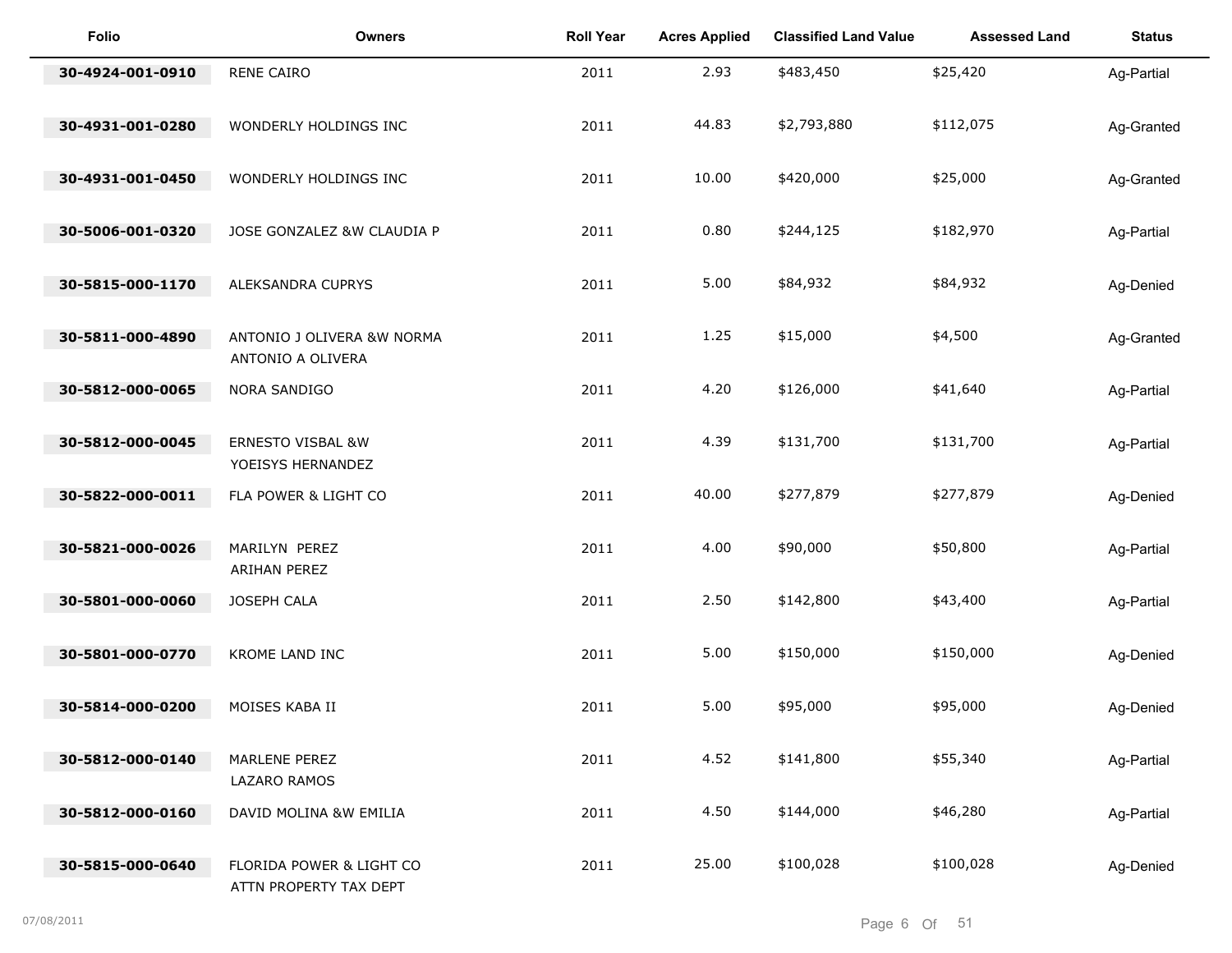| Folio            | <b>Owners</b>                                      | <b>Roll Year</b> | <b>Acres Applied</b> | <b>Classified Land Value</b> | <b>Assessed Land</b> | <b>Status</b> |
|------------------|----------------------------------------------------|------------------|----------------------|------------------------------|----------------------|---------------|
| 30-5815-000-0641 | FLORIDA POWER & LIGHT CO<br>ATTN PROPERTY TAX DEPT | 2011             | 7.00                 | \$14,380                     | \$14,380             | Ag-Denied     |
| 30-5815-000-0580 | JUAN H TAMAYO &W ENERSA R                          | 2011             | 2.04                 | \$75,680                     | \$75,680             | Ag-Denied     |
| 30-5815-000-0975 | MANUEL PEREZ GALAN                                 | 2011             | 4.30                 | \$73,100                     | \$24,840             | Ag-Partial    |
| 30-5822-000-0022 | ELIANEYS BASULTO                                   | 2011             | 2.00                 | \$45,000                     | \$45,000             | Ag-Denied     |
| 30-5811-000-4010 | ANTONIO J OLIVERA &W NORMA<br>ANTONIO A OLIVERA    | 2011             | 1.25                 | \$15,000                     | \$4,500              | Ag-Granted    |
| 30-5815-000-0330 | JUAN H TAMAYO &W ENERSA                            | 2011             | 5.00                 | \$75,000                     | \$10,000             | Ag-Denied     |
| 30-5823-000-0520 | <b>BEATRIZ E TRIANA</b>                            | 2011             | 5.00                 | \$105,000                    | \$105,000            | Ag-Denied     |
| 30-5823-000-0900 | RICARDO SANZ &W DELIA                              | 2011             | 4.73                 | \$99,330                     | \$99,330             | Ag-Denied     |
| 30-5822-000-0160 | SOROA BUILDING INC                                 | 2011             | 2.41                 | \$60,250                     | \$4,820              | Ag-Granted    |
| 30-5827-000-1000 | R M DREAMS & RLTY SERV LLC                         | 2011             | 2.50                 | \$52,500                     | \$52,500             | Ag-Denied     |
| 30-5822-000-0470 | SOROA BUILDING INC                                 | 2011             | 2.50                 | \$62,500                     | \$5,000              | Ag-Granted    |
| 30-5826-000-0580 | RODOBALDO IGLESIAS &W IRMA C                       | 2011             | 2.14                 | \$53,500                     | \$4,280              | Ag-Granted    |
| 30-5827-000-2100 | RAMON S SALCEDO<br>EDILIA SALCEDO                  | 2011             | 2.50                 | \$52,500                     | \$27,000             | Ag-Partial    |
| 30-5824-000-0049 | H GLOBAL INVESTMENT GRP LLC                        | 2011             | 4.81                 | \$158,730                    | \$158,730            | Ag-Denied     |
| 30-5824-000-0053 | BERND SEIDENTHAL &W AIDA                           | 2011             | 5.00                 | \$158,730                    | \$12,025             | Ag-Granted    |
| 30-5828-000-0480 | DRC FARMS LLC                                      | 2011             | 2.50                 | \$27,500                     | \$27,500             | Ag-Denied     |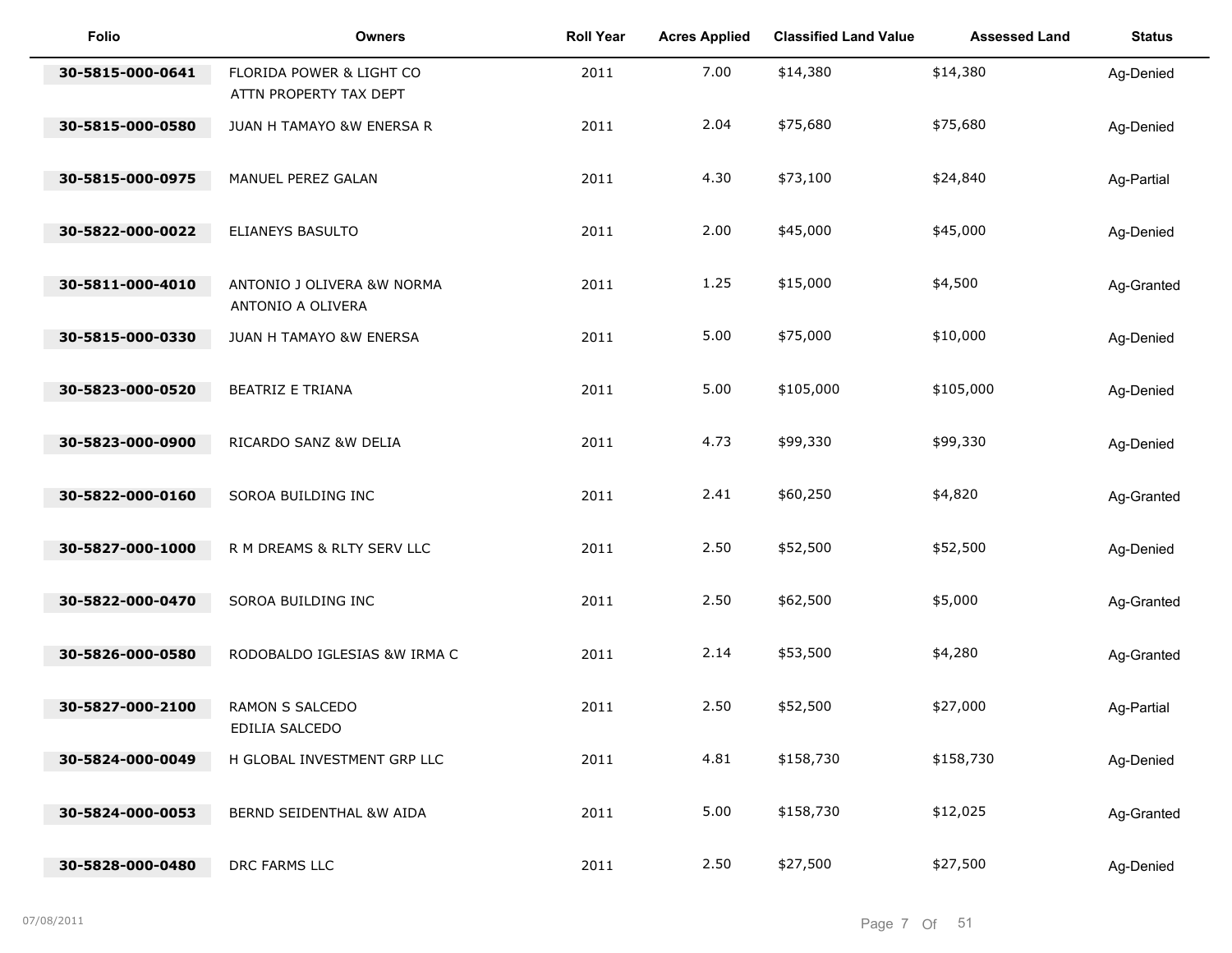| <b>Folio</b>     | <b>Owners</b>                       | <b>Roll Year</b> | <b>Acres Applied</b> | <b>Classified Land Value</b> | <b>Assessed Land</b> | <b>Status</b> |
|------------------|-------------------------------------|------------------|----------------------|------------------------------|----------------------|---------------|
| 30-5828-000-0400 | <b>LILLIAN FUENTES</b>              | 2011             | 2.50                 | \$27,500                     | \$27,500             | Ag-Denied     |
| 30-5822-000-1290 | <b>GUANACHAPI NURSERY INC</b>       | 2011             | 4.20                 | \$84,000                     | \$16,800             | Ag-Granted    |
| 30-5823-000-0420 | FRESH STAR INC                      | 2011             | 4.70                 | \$98,700                     | \$47,085             | Ag-Partial    |
| 30-5824-000-0077 | NANDAYME CORP                       | 2011             | 4.50                 | \$156,222                    | \$27,758             | Ag-Partial    |
| 30-5824-000-0080 | ROSA MARIA LOPEZ &H ALFREDO         | 2011             | 5.00                 | \$158,730                    | \$12,025             | Ag-Granted    |
| 30-5824-000-0092 | JOSE LUIS SIRVEN<br>MARTHA R SIRVEN | 2011             | 4.81                 | \$158,730                    | \$158,730            | Ag-Denied     |
| 30-5824-000-0095 | JOSE LUIS SIRVEN<br>MARTHA R SIRVEN | 2011             | 4.69                 | \$154,968                    | \$154,968            | Ag-Denied     |
| 30-5902-000-0100 | BAPTIST HOSPITAL OF MIAMI INC       | 2011             | 8.98                 | \$2,694,300                  | \$247,958            | Ag-Partial    |
| 30-5823-000-0410 | LAZARO AGRAMONTE                    | 2011             | 4.70                 | \$98,700                     | \$98,700             | Ag-Denied     |
| 30-5825-000-0190 | CAROLINA M ESPINOSA                 | 2011             | 4.96                 | \$163,581                    | \$163,581            | Ag-Denied     |
| 30-5823-000-0440 | JOHN PIMENTEL                       | 2011             | 5.00                 | \$105,000                    | \$105,000            | Ag-Denied     |
| 30-5827-000-1240 | DAVID MOLINA &W EMILIA              | 2011             | 2.50                 | \$52,500                     | \$52,500             | Ag-Denied     |
| 30-5835-000-0115 | NIDIO PEREZ<br>IVIS N PEREZ         | 2011             | 5.00                 | \$150,000                    | \$14,200             | Ag-Partial    |
| 30-5825-000-0430 | DAVID MOLINA &W EMILIA              | 2011             | 5.00                 | \$165,000                    | \$165,000            | Ag-Denied     |
| 30-5825-000-0400 | ARCHIMEDES XI XIII LLC              | 2011             | 20.00                | \$480,000                    | \$50,000             | Ag-Granted    |
| 30-5826-000-0160 | HAROLD E RUIZ                       | 2011             | 2.00                 | \$57,500                     | \$4,600              | Ag-Granted    |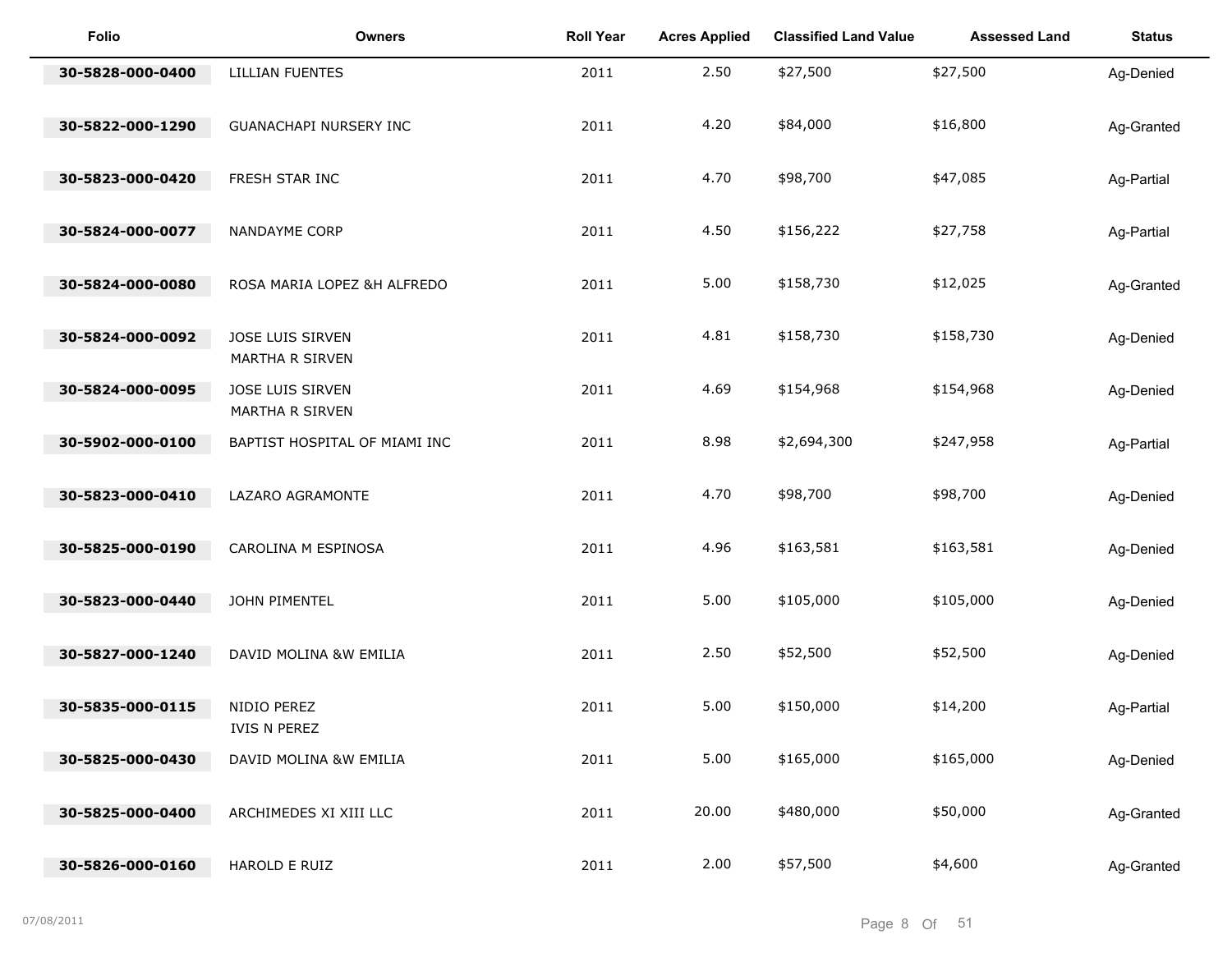| <b>Folio</b>     | Owners                                           | <b>Roll Year</b> | <b>Acres Applied</b> | <b>Classified Land Value</b> | <b>Assessed Land</b> | <b>Status</b> |
|------------------|--------------------------------------------------|------------------|----------------------|------------------------------|----------------------|---------------|
| 30-5835-000-0010 | BEATRIZ VESCOVACCI                               | 2011             | 4.70                 | \$141,000                    | \$29,335             | Ag-Partial    |
| 30-5822-000-0390 | LILLIANNE LORENZO                                | 2011             | 5.00                 | \$100,000                    | \$100,000            | Ag-Denied     |
| 30-5928-000-0072 | COLONIAL DRIVE ESTATES LLC                       | 2011             | 5.00                 | \$569,290                    | \$569,290            | Ag-Denied     |
| 30-5930-000-1520 | JUAN H TAMAYO &W ENERSA R                        | 2011             | 2.00                 | \$131,040                    | \$131,040            | Ag-Denied     |
| 30-5931-000-0090 | MANUEL ARENCIBIA                                 | 2011             | 2.50                 | \$112,500                    | \$6,250              | Ag-Granted    |
| 30-5930-000-0400 | IRAIDA L ARENCIBIA<br><b>CORIAT PROP LLC</b>     | 2011             | 2.50                 | \$150,000                    | \$150,000            | Ag-Denied     |
| 30-5931-000-0120 | MANUEL ARENCIBIA<br>IRAIDA L ARENCIBIA           | 2011             | 2.50                 | \$125,000                    | \$6,250              | Ag-Granted    |
| 30-5931-000-2570 | GISELA SANCHEZ MEDINA                            | 2011             | 10.00                | \$250,000                    | \$25,000             | Ag-Granted    |
| 30-5930-000-2230 | ** CONFIDENTIAL **                               | 2011             | 2.59                 | \$116,550                    | \$5,180              | Ag-Granted    |
| 30-5931-000-0180 | <b>GEORGE F CANTRELL</b>                         | 2011             | 2.50                 | \$112,500                    | \$6,250              | Ag-Granted    |
| 30-5930-000-0100 | <b>CORIAT PROP LLC</b>                           | 2011             | 2.50                 | \$112,500                    | \$112,500            | Ag-Denied     |
| 30-5933-002-0310 | FORTUNE LAND INVESTMENTS LLC                     | 2011             | 4.62                 | \$899,950                    | \$899,950            | Ag-Denied     |
| 30-5933-002-0320 | FORTUNE LAND INVESTMENTS LLC                     | 2011             | 3.00                 | \$564,800                    | \$564,800            | Ag-Denied     |
| 30-5933-000-0100 | FORTUNE LAND INVESTMENTS LLC                     | 2011             | 20.00                | \$3,787,750                  | \$3,787,750          | Ag-Denied     |
| 30-5932-001-0121 | DANIEL CORCORAN                                  | 2011             | 5.00                 | \$170,625                    | \$170,625            | Ag-Denied     |
| 30-5933-000-0030 | DOUGLAS SMITH II<br>FORTUNE LAND INVESTMENTS LLC | 2011             | 40.00                | \$7,355,795                  | \$7,355,795          | Ag-Denied     |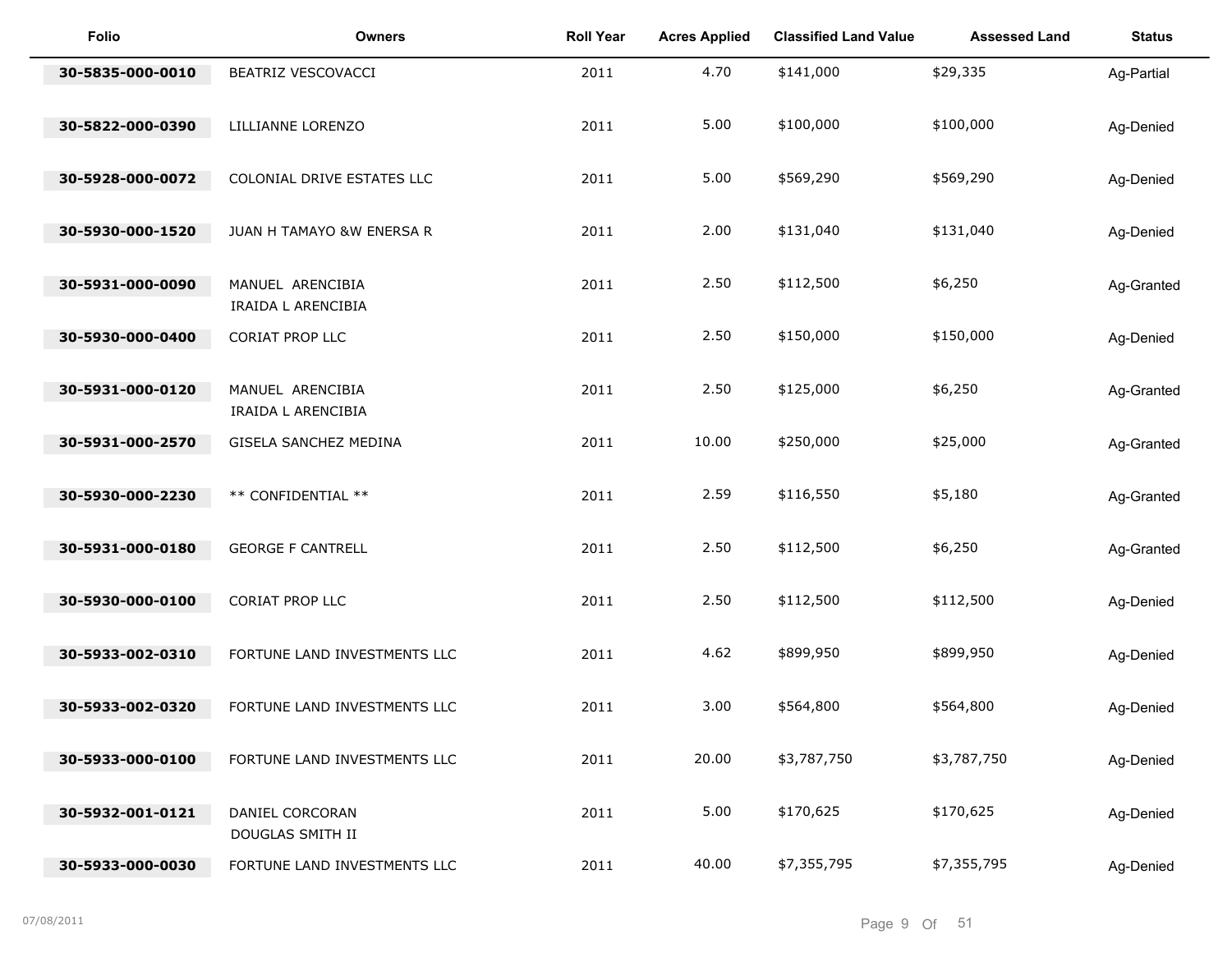| <b>Folio</b>     | <b>Owners</b>                 | <b>Roll Year</b> | <b>Acres Applied</b> | <b>Classified Land Value</b> | <b>Assessed Land</b> | <b>Status</b> |
|------------------|-------------------------------|------------------|----------------------|------------------------------|----------------------|---------------|
| 30-6020-000-0020 | MANUEL DORTA-DUQUE TR         | 2011             | 76.12                | \$1,522,400                  | \$356,032            | Ag-Partial    |
| 30-6801-000-0221 | <b>GREEN GROW NURSERY INC</b> | 2011             | 7.50                 | \$262,500                    | \$17,165             | Ag-Granted    |
| 30-6030-001-0150 | CHARLES B DUNN &W SANDRA L    | 2011             | 1.14                 | \$79,520                     | \$79,520             | Ag-Denied     |
| 30-6029-000-0202 | SANTA CLARA DADE LLC          | 2011             | 0.63                 | \$31,500                     | \$2,268              | Ag-Granted    |
| 30-6801-000-1610 | BEVERLY JOY SHERMAN           | 2011             | 1.00                 | \$75,000                     | \$52,920             | Ag-Partial    |
| 30-6801-000-0081 | ARMANDO J GUERRA TR           | 2011             | 5.00                 | \$177,800                    | \$20,320             | Ag-Granted    |
| 30-6029-000-0250 | SANTA CLARA DADE LLC          | 2011             | 10.00                | \$191,100                    | \$39,312             | Ag-Granted    |
| 30-6030-001-0321 | SANTA CLARA DADE LLC          | 2011             | 0.31                 | \$21,920                     | \$1,134              | Ag-Granted    |
| 30-6017-000-0051 | JORDASH INV & REALTY INC      | 2011             | 35.00                | \$2,721,570                  | \$924,472            | Ag-Partial    |
| 30-6030-001-0071 | SANTA CLARA DADE LLC          | 2011             | 0.63                 | \$44,720                     | \$2,304              | Ag-Granted    |
| 30-6030-001-0390 | SANTA CLARA DADE LLC          | 2011             | 0.16                 | \$11,152                     | \$576                | Ag-Granted    |
| 30-6030-000-0052 | SANTA CLARA DADE LLC          | 2011             | 0.71                 | \$24,920                     | \$2,563              | Ag-Granted    |
| 30-6030-001-0376 | SANTA CLARA DADE LLC          | 2011             | 0.16                 | \$10,960                     | \$565                | Ag-Granted    |
| 30-6030-001-0114 | SANTA CLARA DADE LLC          | 2011             | 0.16                 | \$11,362                     | \$587                | Ag-Granted    |
| 30-6030-001-0111 | SANTA CLARA DADE LLC          | 2011             | 0.65                 | \$45,440                     | \$2,340              | Ag-Granted    |
| 30-6030-000-0060 | HITD INVEST LLC               | 2011             | 10.00                | \$1,350,000                  | \$1,350,000          | Ag-Denied     |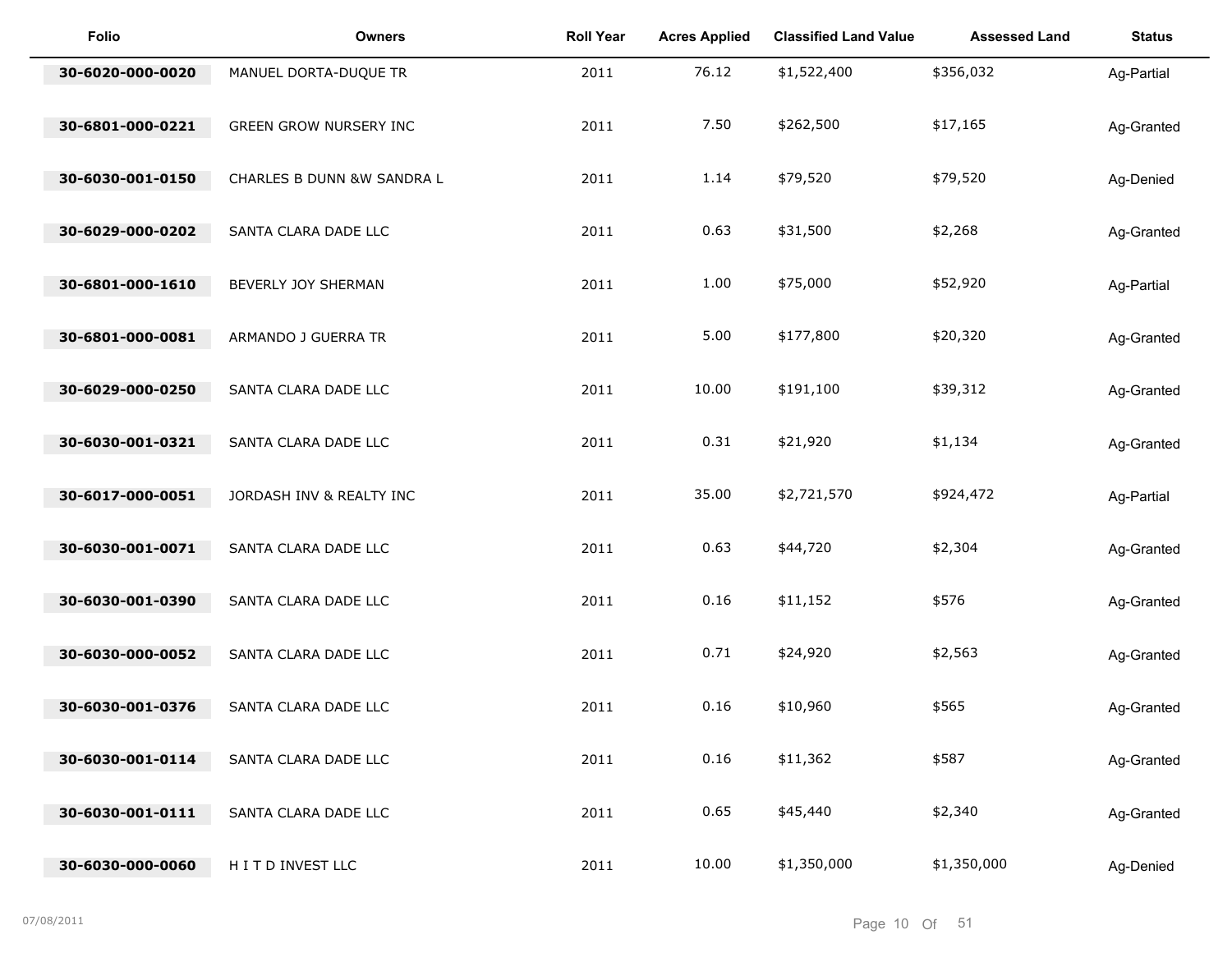| <b>Folio</b>     | <b>Owners</b>                          | <b>Roll Year</b> | <b>Acres Applied</b> | <b>Classified Land Value</b> | <b>Assessed Land</b> | <b>Status</b> |
|------------------|----------------------------------------|------------------|----------------------|------------------------------|----------------------|---------------|
| 30-6030-000-0050 | BAPTIST HEALTH S FLA INC               | 2011             | 23.00                | \$5,810,000                  | \$5,810,000          | Ag-Denied     |
| 30-6801-000-0122 | NUEVA TIERRA LLLP                      | 2011             | 5.00                 | \$175,000                    | \$10,000             | Ag-Granted    |
| 30-6030-001-0230 | SANTA CLARA DADE LLC                   | 2011             | 0.34                 | \$17,772                     | \$1,224              | Ag-Granted    |
| 30-6030-001-0290 | SANTA CLARA DADE LLC                   | 2011             | 1.89                 | \$131,728                    | \$6,804              | Ag-Granted    |
| 30-6030-001-0240 | SANTA CLARA DADE LLC                   | 2011             | 0.94                 | \$65,760                     | \$3,384              | Ag-Granted    |
| 30-6030-001-0102 | SANTA CLARA DADE LLC                   | 2011             | 0.16                 | \$11,362                     | \$587                | Ag-Granted    |
| 30-6030-001-0480 | SANTA CLARA DADE LLC                   | 2011             | 0.16                 | \$11,152                     | \$576                | Ag-Granted    |
| 30-6030-001-0260 | SANTA CLARA DADE LLC                   | 2011             | 0.16                 | \$11,152                     | \$576                | Ag-Granted    |
| 30-6030-001-0280 | SANTA CLARA DADE LLC                   | 2011             | 0.47                 | \$32,912                     | \$1,699              | Ag-Granted    |
| 30-6030-001-0470 | SANTA CLARA DADE LLC                   | 2011             | 0.79                 | \$38,360                     | \$1,980              | Ag-Granted    |
| 30-6030-001-0330 | SANTA CLARA DADE LLC                   | 2011             | 0.16                 | \$10,960                     | \$565                | Ag-Granted    |
| 30-6030-001-0410 | SANTA CLARA DADE LLC                   | 2011             | 1.26                 | \$87,824                     | \$4,536              | Ag-Granted    |
| 30-6030-001-0450 | SANTA CLARA DADE LLC                   | 2011             | 1.57                 | \$109,600                    | \$5,659              | Ag-Granted    |
| 30-6801-000-0083 | ANTONIO HERNANDEZ &<br>MARIA A FRAUSTO | 2011             | 5.00                 | \$177,800                    | \$136,570            | Ag-Partial    |
| 30-6803-000-1760 | <b>JUAN C VINA</b>                     | 2011             | 2.57                 | \$89,950                     | \$6,425              | Ag-Granted    |
| 30-6802-000-0093 | JESUS PADILLA &<br>MARIA MENDOZA JTRS  | 2011             | 4.41                 | \$162,500                    | \$90,682             | Ag-Partial    |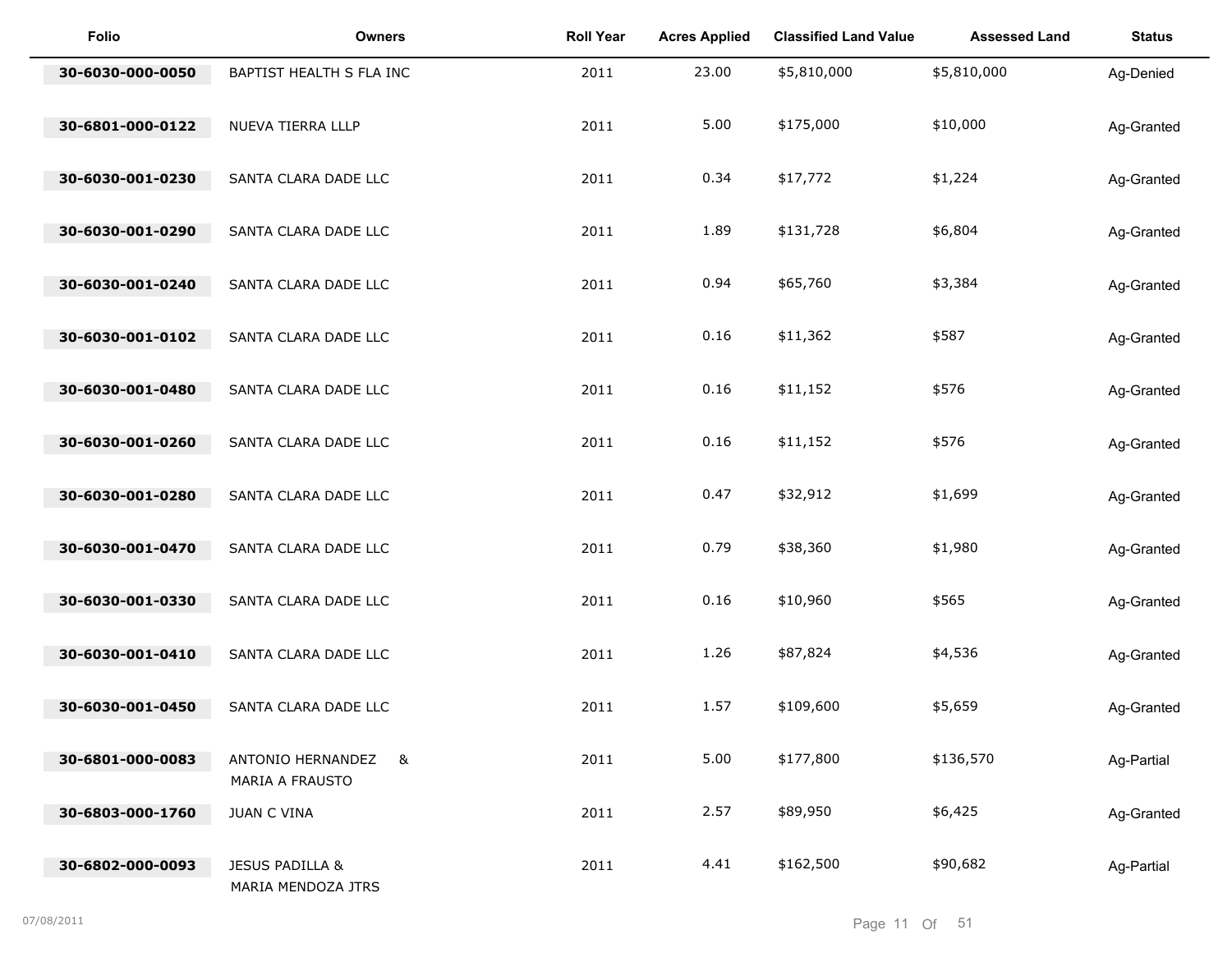| <b>Folio</b>     | <b>Owners</b>                               | <b>Roll Year</b> | <b>Acres Applied</b> | <b>Classified Land Value</b> | <b>Assessed Land</b> | <b>Status</b> |
|------------------|---------------------------------------------|------------------|----------------------|------------------------------|----------------------|---------------|
| 30-6813-000-0040 | WILLIAM EDWARDS &W<br><b>CARMEN EDWARDS</b> | 2011             | 0.80                 | \$48,000                     | \$48,000             | Ag-Denied     |
| 30-6821-000-2020 | ANTONIO SILVA                               | 2011             | 1.25                 | \$43,750                     | \$43,750             | Ag-Denied     |
| 30-6821-000-1830 | ARCADIO RAMIREZ<br>ELUVIA B RAMIREZ         | 2011             | 1.25                 | \$43,750                     | \$24,530             | Ag-Partial    |
| 30-6813-000-0070 | ARCHIMEDES X LLC                            | 2011             | 30.00                | \$975,000                    | \$75,000             | Ag-Granted    |
| 30-6827-000-0120 | LILIANE GRAND-BOIS SILVERMAN                | 2011             | 5.00                 | \$175,000                    | \$82,350             | Ag-Partial    |
| 30-6810-000-0640 | CHARLES A BATTISTI                          | 2011             | 7.20                 | \$180,000                    | \$28,800             | Ag-Granted    |
| 30-6803-000-0114 | RICARDO PEREZ                               | 2011             | 2.11                 | \$73,850                     | \$24,680             | Ag-Partial    |
| 30-6826-000-0601 | STEPHEN J HABAN                             | 2011             | 2.00                 | \$94,800                     | \$70,482             | Ag-Partial    |
| 30-6816-000-1570 | RIGOBERTO B PEREZ<br>ELSA HERNANDEZ RAMIREZ | 2011             | 4.75                 | \$162,500                    | \$138,275            | Ag-Partial    |
| 30-6825-000-0400 | <b>KERN A CARPENTER</b>                     | 2011             | 0.46                 | \$65,000                     | \$65,000             | Ag-Denied     |
| 30-6811-000-2010 | LUIS F PLA<br>YUMIR PLA                     | 2011             | 0.95                 | \$76,800                     | \$21,700             | Ag-Granted    |
| 30-6803-000-1581 | JUAN CARLOS VINA                            | 2011             | 2.57                 | \$89,950                     | \$11,430             | Ag-Partial    |
| 30-6821-000-1080 | JULIO RODRIGUEZ &W ELISA                    | 2011             | 1.25                 | \$43,750                     | \$43,750             | Ag-Denied     |
| 30-6810-000-0050 | RAINBOW ESTATES CORPORATION                 | 2011             | 2.36                 | \$82,600                     | \$33,930             | Ag-Partial    |
| 30-6905-000-0023 | CHISEL TATIANA LOPEZ                        | 2011             | 5.00                 | \$161,625                    | \$81,825             | Ag-Partial    |
| 30-6829-000-0019 | JOSE A OLIVA                                | 2011             | 2.50                 | \$87,500                     | \$64,750             | Ag-Partial    |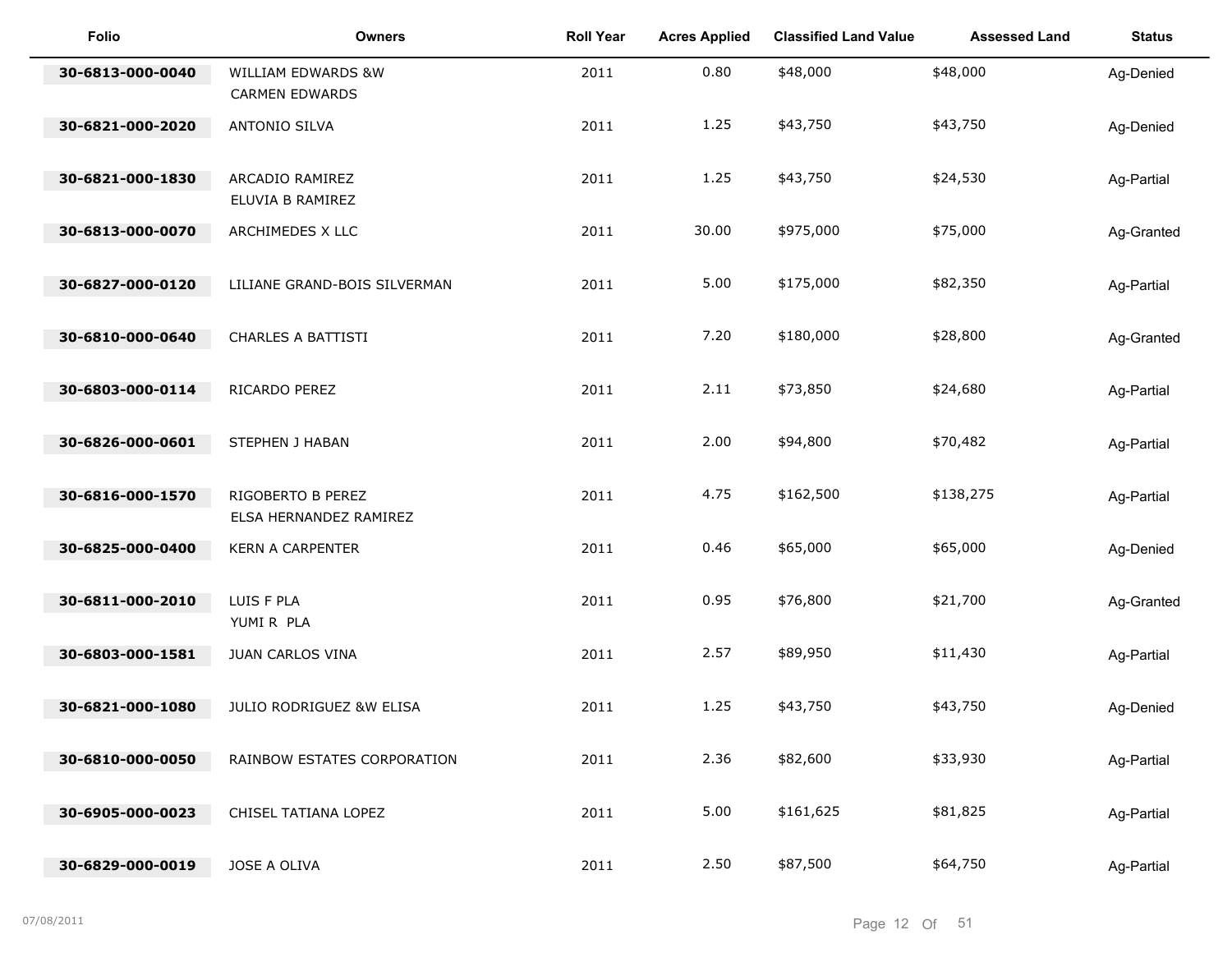| Folio            | <b>Owners</b>                                     | <b>Roll Year</b> | <b>Acres Applied</b> | <b>Classified Land Value</b> | <b>Assessed Land</b> | <b>Status</b> |
|------------------|---------------------------------------------------|------------------|----------------------|------------------------------|----------------------|---------------|
| 30-6812-000-0418 | NATURES WAY NURSERY INC                           | 2011             | 1.40                 | \$84,000                     | \$84,000             | Ag-Denied     |
| 30-6802-000-0167 | ALBERTO MARTIN SR<br>ORQUIDEA MARTIN              | 2011             | 2.00                 | \$106,750                    | \$62,860             | Ag-Partial    |
| 30-6816-000-0460 | GGH 35 LLC                                        | 2011             | 10.00                | \$300,000                    | \$300,000            | Ag-Denied     |
| 30-6907-000-0120 | EDRAS SIAN HERNANDEZ<br>ELFIDO ANIBAL SIAN FABIAN | 2011             | 3.00                 | \$189,200                    | \$81,200             | Ag-Granted    |
| 30-6803-000-2391 | ALBERTO GARCIA &W<br>EDERMIRA GARCIA              | 2011             | 2.57                 | \$102,960                    | \$43,776             | Ag-Partial    |
| 30-6802-000-0218 | ANA E RIESCO<br>RAFAEL RIESCO                     | 2011             | 5.15                 | \$167,375                    | \$167,375            | Ag-Denied     |
| 30-6802-000-0221 | <b>ENRIQUE CAMBON</b>                             | 2011             | 5.00                 | \$167,343                    | \$73,098             | Ag-Partial    |
| 30-6906-000-0180 | LANDCO LLC                                        | 2011             | 3.50                 | \$219,963                    | \$219,963            | Ag-Denied     |
| 30-6802-000-1620 | ALBERTO F GARCIA &W EDELMIRA                      | 2011             | 2.00                 | \$107,100                    | \$56,159             | Ag-Partial    |
| 30-6803-000-0101 | <b>GEORAND LLC</b>                                | 2011             | 2.58                 | \$90,125                     | \$5,150              | Ag-Granted    |
| 30-6835-000-0350 | AVILIO PEREZ<br>MARISOL PEREZ                     | 2011             | 0.88                 | \$52,800                     | \$52,800             | Ag-Denied     |
| 30-6814-000-0290 | PEDRO A ABREU<br><b>GEOVANA SENAN</b>             | 2011             | 1.07                 | \$84,950                     | \$84,950             | Ag-Denied     |
| 30-6911-000-0340 | LAND BARON II LLC                                 | 2011             | 5.00                 | \$450,000                    | \$78,975             | Ag-Partial    |
| 30-6911-000-0360 | CHARLES R & MARY I BURR TRS                       | 2011             | 1.75                 | \$187,500                    | \$59,925             | Ag-Granted    |
| 30-6911-000-0290 | CHAS R BURR &W MARY                               | 2011             | 4.50                 | \$375,000                    | \$192,500            | Ag-Partial    |
| 30-6832-000-1320 | JORGE BENITO &W OLGA                              | 2011             | 3.81                 | \$149,970                    | \$149,970            | Ag-Denied     |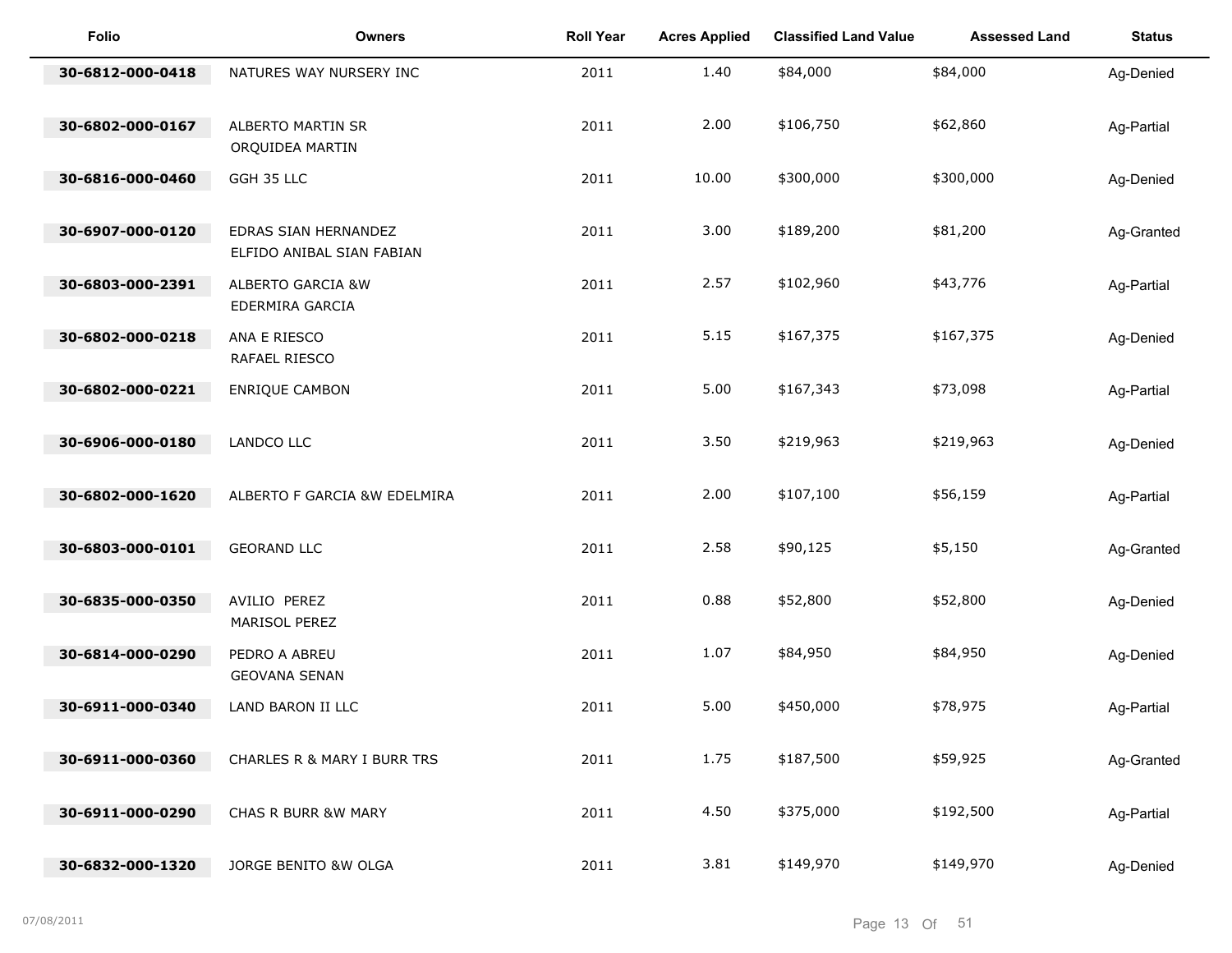| <b>Folio</b>     | <b>Owners</b>                          | <b>Roll Year</b> | <b>Acres Applied</b> | <b>Classified Land Value</b> | <b>Assessed Land</b> | <b>Status</b> |
|------------------|----------------------------------------|------------------|----------------------|------------------------------|----------------------|---------------|
| 30-6835-000-0030 | ARCHIMEDES VI LLC                      | 2011             | 20.20                | \$505,000                    | \$59,050             | Ag-Partial    |
| 30-6905-000-0230 | HAILE GRACE SANTALLA                   | 2011             | 10.00                | \$300,000                    | \$77,096             | Ag-Partial    |
| 30-6816-000-2120 | <b>OSCAR LIRA</b><br>MIGUELINA FERRARA | 2011             | 5.00                 | \$162,500                    | \$12,500             | Ag-Granted    |
| 30-6812-000-0800 | JASON KISSOONLAL                       | 2011             | 1.29                 | \$77,400                     | \$77,400             | Ag-Denied     |
| 30-6814-000-0192 | <b>WINSTON E SHIELDS</b>               | 2011             | 10.00                | \$250,000                    | \$129,940            | Ag-Partial    |
| 30-6907-000-0320 | <b>QUAIL CORP</b>                      | 2011             | 10.00                | \$1,408,622                  | \$1,408,622          | Ag-Denied     |
| 30-6821-000-3540 | ORFA CRUZ                              | 2011             | 1.00                 | \$43,750                     | \$43,750             | Ag-Denied     |
| 30-6803-000-0190 | PHAISIT CHEWPUTTANAGUL                 | 2011             | 2.00                 | \$79,450                     | \$36,880             | Ag-Partial    |
| 30-6803-000-0064 | YUDITH PEREZ                           | 2011             | 2.00                 | \$74,900                     | \$74,900             | Ag-Denied     |
| 30-6824-000-0350 | MC REAL EST MGMT LLLP                  | 2011             | 5.00                 | \$179,200                    | \$37,300             | Ag-Partial    |
| 30-6803-000-1170 | SANTOS DELGADO<br>TERESA HERNANDEZ     | 2011             | 2.58                 | \$90,300                     | \$18,690             | Ag-Partial    |
| 30-6811-000-0360 | REDENTOR CAMPUZANO                     | 2011             | 1.00                 | \$69,000                     | \$44,360             | Ag-Partial    |
| 30-6823-000-0170 | ROBERT BOREK &W BETH                   | 2011             | 10.00                | \$250,000                    | \$124,880            | Ag-Partial    |
| 30-6906-000-1230 | SERGIO F CABRERA &W KELLY J            | 2011             | 1.50                 | \$189,150                    | \$189,150            | Ag-Denied     |
| 30-6909-000-1840 | ARMO INVEST GRP LLC                    | 2011             | 1.55                 | \$85,250                     | \$85,250             | Ag-Denied     |
| 30-6907-000-0030 | ARCHIMEDES XIV XVIII LLC               | 2011             | 9.63                 | \$300,000                    | \$25,000             | Ag-Granted    |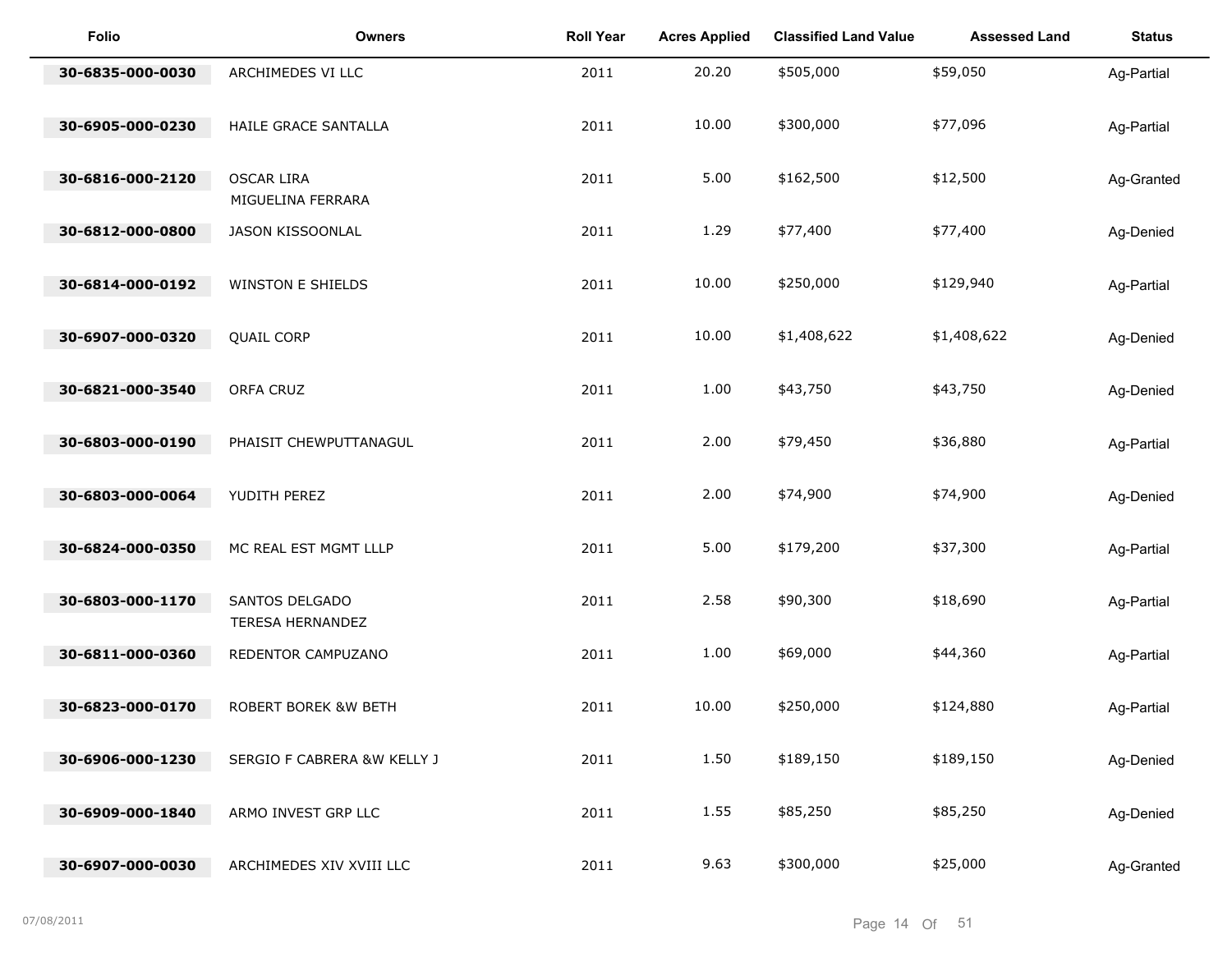| Folio            | <b>Owners</b>                                          | <b>Roll Year</b> | <b>Acres Applied</b> | <b>Classified Land Value</b> | <b>Assessed Land</b> | <b>Status</b> |
|------------------|--------------------------------------------------------|------------------|----------------------|------------------------------|----------------------|---------------|
| 30-6825-000-0320 | MARY MARLYN CARPENTER                                  | 2011             | 1.08                 | \$81,000                     | \$81,000             | Ag-Denied     |
| 30-6904-000-0304 | JULIO CESAR SACERIO                                    | 2011             | 6.00                 | \$214,695                    | \$214,695            | Ag-Partial    |
| 30-6906-000-3970 | MARGOTH RUEDA &H GERARDO                               | 2011             | 1.50                 | \$108,290                    | \$40,065             | Ag-Partial    |
| 30-6904-000-0320 | QUAIL ROOST INTERNATIONAL CORP                         | 2011             | 43.84                | \$1,096,000                  | \$775,600            | Ag-Partial    |
| 30-6824-000-0400 | JUAN CARLOS PEREZ &W                                   | 2011             | 1.50                 | \$88,650                     | \$36,620             | Ag-Partial    |
| 30-6904-000-0314 | CHRISTINE P PEREZ<br>ARMANDO DIAZ &W MARIA             | 2011             | 2.50                 | \$159,120                    | \$159,120            | Ag-Denied     |
| 30-6821-000-0620 | AZIZOLLAH SAMIEE                                       | 2011             | 1.25                 | \$43,750                     | \$4,500              | Ag-Granted    |
| 30-6908-000-0270 | TOMACO NURSERY INC                                     | 2011             | 9.95                 | \$317,769                    | \$35,820             | Ag-Granted    |
| 30-6814-000-0093 | GOOD TIMES FARM CORP                                   | 2011             | 4.89                 | \$146,700                    | \$81,518             | Ag-Partial    |
|                  |                                                        |                  |                      |                              |                      |               |
| 30-6823-000-1970 | ANDREW YAP                                             | 2011             | 5.00                 | \$150,000                    | \$20,000             | Ag-Granted    |
| 30-6816-000-1320 | ROLANDO ANDRADE &W MARIA F<br>C/O SAMUEL A PERSAUD ESQ | 2011             | 5.00                 | \$166,790                    | \$12,830             | Ag-Granted    |
| 30-6810-000-2190 | ROBERTO BULNES LE<br>REM MARITZA CORTES                | 2011             | 2.39                 | \$83,650                     | \$63,190             | Ag-Partial    |
| 30-6815-000-0410 | LAZARO M DIAZ &W ENEYDA M                              | 2011             | 4.30                 | \$141,050                    | \$28,505             | Ag-Partial    |
| 30-6909-000-0122 | ARMO INVEST GRP LLC                                    | 2011             | 1.61                 | \$88,550                     | \$88,550             | Ag-Denied     |
| 30-6815-000-0183 | LUCIANA MARTINEZ                                       | 2011             | 2.37                 | \$94,800                     | \$94,800             | Ag-Denied     |
| 30-6828-000-0190 | M L JONES &W ANNE                                      | 2011             | 5.00                 | \$100,000                    | \$37,440             | Ag-Partial    |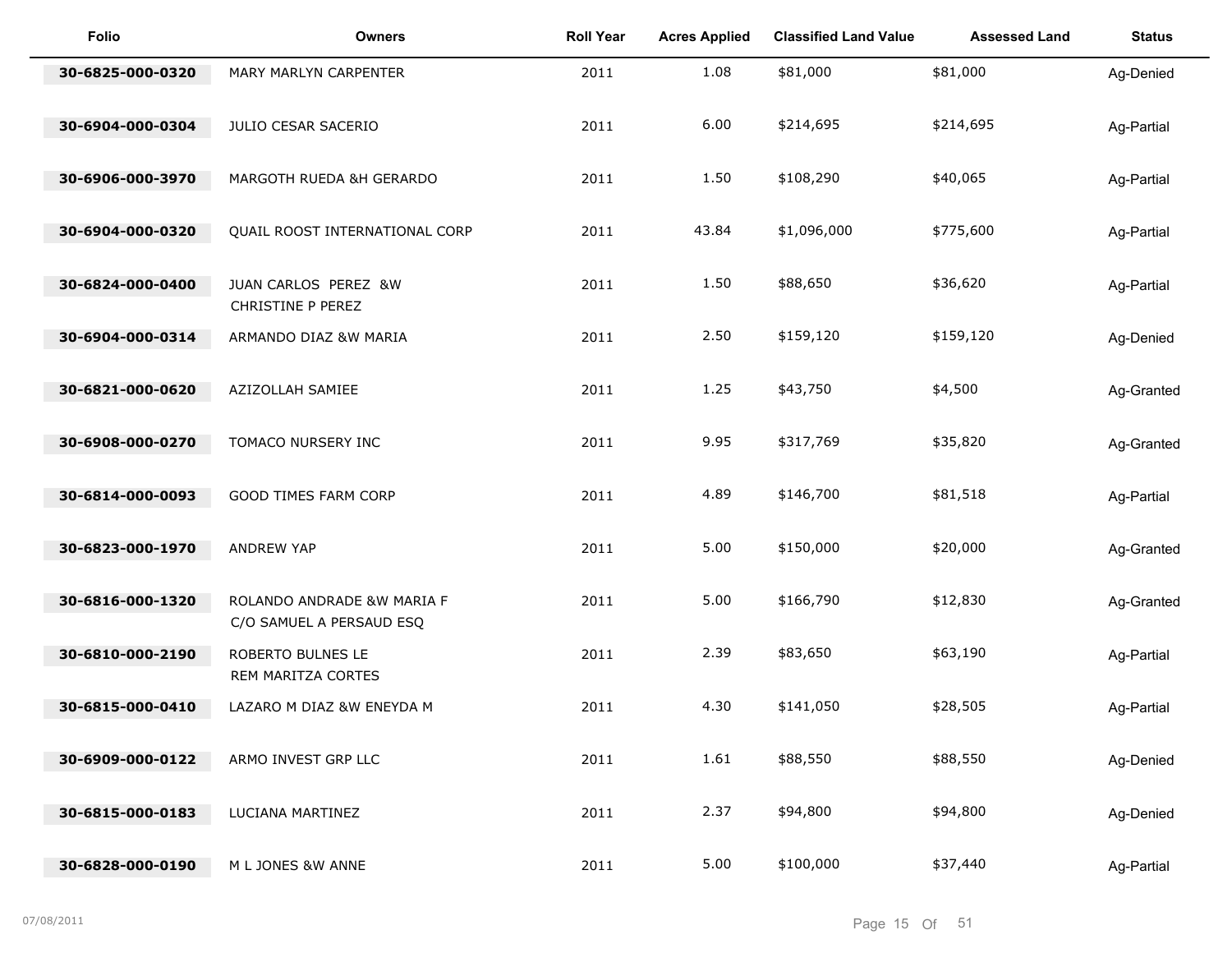| <b>Folio</b>     | <b>Owners</b>                                         | <b>Roll Year</b> | <b>Acres Applied</b> | <b>Classified Land Value</b> | <b>Assessed Land</b> | <b>Status</b> |
|------------------|-------------------------------------------------------|------------------|----------------------|------------------------------|----------------------|---------------|
| 30-6813-000-0253 | FELICITA CORZO LE &<br>REM MARIA LUISA CORZO &        | 2011             | 3.81                 | \$156,325                    | \$156,325            | Ag-Denied     |
| 30-6834-000-0041 | AGROSTAR FARM INC                                     | 2011             | 12.35                | \$247,000                    | \$49,400             | Ag-Granted    |
| 30-6813-000-0220 | MARGARITO V MARTINEZ &W MARIA O                       | 2011             | 1.39                 | \$119,250                    | \$50,612             | Ag-Partial    |
| 30-6816-000-0050 | ERROL D JAMES<br>OLIVE V CHUNG JAMES                  | 2011             | 4.50                 | \$162,500                    | \$83,300             | Ag-Partial    |
| 30-6816-000-0130 | JOSE E & JOSE RAUL RAMOS                              | 2011             | 4.00                 | \$137,475                    | \$65,495             | Ag-Partial    |
| 30-6827-000-0462 | DENNIS B MULQUEEN                                     | 2011             | 4.69                 | \$164,150                    | \$164,150            | Ag-Denied     |
| 30-6911-000-0010 | CARLOS M VAZQUEZ &W LISA J                            | 2011             | 5.00                 | \$375,000                    | \$235,840            | Ag-Partial    |
| 30-6909-000-0203 | JNMJ ENTERP CORP                                      | 2011             | 1.40                 | \$78,100                     | \$13,970             | Ag-Partial    |
| 30-6828-000-1020 | <b>MARTHA E MARTINEZ &amp;</b><br>ZEYLE MARTINEZ JTRS | 2011             | 2.00                 | \$91,600                     | \$49,840             | Ag-Partial    |
| 30-6821-000-4690 | MICHAEL COOPER                                        | 2011             | 1.26                 | \$44,100                     | \$15,720             | Ag-Partial    |
| 30-6826-000-0462 | JAMES P ACCURIOS &W PATRICIA                          | 2011             | 2.00                 | \$112,500                    | \$87,990             | Ag-Partial    |
| 30-6829-000-0490 | ADALBERTO VAZQUEZ &<br>ORLANDO ORTEGA                 | 2011             | 2.50                 | \$87,500                     | \$6,250              | Ag-Granted    |
| 30-6903-000-0170 | LOUIS E GRIFFIN                                       | 2011             | 10.46                | \$366,100                    | \$37,904             | Ag-Partial    |
| 30-6822-000-0085 | FRANK FAGUNDO &W LISA MARIE C                         | 2011             | 10.00                | \$240,000                    | \$40,000             | Ag-Granted    |
| 30-6813-000-0221 | MARGARITO V MARTINEZ &W MARIA O                       | 2011             | 1.27                 | \$76,200                     | \$3,175              | Ag-Granted    |
| 30-6813-000-0222 | MARGARITO V MARTINEZ &W MARIA O                       | 2011             | 1.16                 | \$69,600                     | \$9,225              | Ag-Partial    |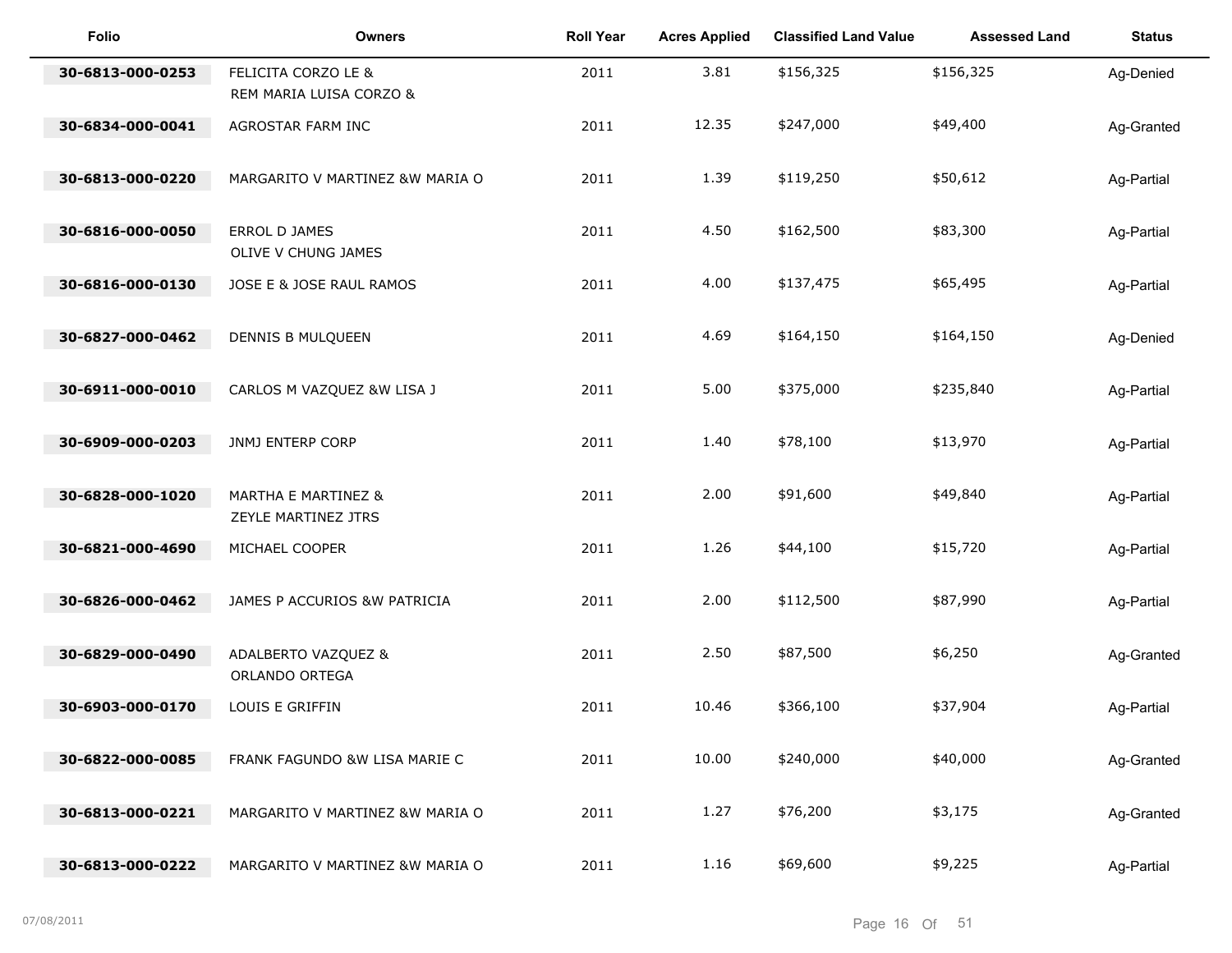| Folio            | <b>Owners</b>                                          | <b>Roll Year</b> | <b>Acres Applied</b> | <b>Classified Land Value</b> | <b>Assessed Land</b> | <b>Status</b> |
|------------------|--------------------------------------------------------|------------------|----------------------|------------------------------|----------------------|---------------|
| 30-6909-000-0140 | ARCHIMEDES V LLC                                       | 2011             | 18.37                | \$551,850                    | \$262,086            | Ag-Partial    |
| 30-6813-000-0140 | RAFAEL TOIRAC &W DIGNORA                               | 2011             | 0.88                 | \$52,500                     | \$52,500             | Ag-Denied     |
| 30-6803-000-0088 | MERCEDES LUCRECIA GARCIA CORONADO                      | 2011             | 2.00                 | \$70,910                     | \$70,910             | Ag-Denied     |
| 30-6828-000-0410 | YANET DIAZ<br>EVELIO SUAREZ                            | 2011             | 5.00                 | \$100,000                    | \$100,000            | Ag-Denied     |
| 30-6810-000-0790 | <b>BERNARD M AWONG &amp;</b><br>CECELIA D AWONG (JTRS) | 2011             | 6.59                 | \$164,750                    | \$21,065             | Ag-Partial    |
| 30-6812-000-0120 | <b>WALD CORP</b>                                       | 2011             | 10.00                | \$350,000                    | \$40,000             | Ag-Granted    |
| 30-6813-000-0310 | GAYE HOLCOMB EVERT                                     | 2011             | 14.00                | \$490,000                    | \$79,525             | Ag-Partial    |
| 30-6913-000-0670 | YUN FENG CHOW &W<br>CHU YING CHOW LU                   | 2011             | 0.72                 | \$105,800                    | \$40,260             | Ag-Granted    |
| 30-6920-000-0410 | JOHN GENTZEL & RICHARD W GENTZEL<br>PATRICIA A WRIGHT  | 2011             | 1.33                 | \$59,850                     | \$59,850             | Ag-Denied     |
| 30-6915-000-0060 | TAKAMI HISADA                                          | 2011             | 3.50                 | \$157,500                    | \$33,900             | Ag-Partial    |
| 30-6923-000-0440 | LINCOLN MEMORIAL PK INC                                | 2011             | 5.00                 | \$200,000                    | \$12,500             | Ag-Granted    |
| 30-6919-000-0460 | JAVIER AMAT                                            | 2011             | 2.50                 | \$112,500                    | \$6,250              | Ag-Granted    |
| 30-6919-000-0470 | JAVIER AMAT                                            | 2011             | 2.50                 | \$112,500                    | \$6,250              | Ag-Granted    |
| 30-6914-000-0310 | LAST CHANCE FARM INC                                   | 2011             | 4.81                 | \$168,350                    | \$42,620             | Ag-Partial    |
| 30-6919-000-0250 | ERNEST VALDES &W APRIL VALDES                          | 2011             | 8.00                 | \$301,160                    | \$186,876            | Ag-Partial    |
| 30-6920-000-0250 | KENNETH D THOMSON &W JENNIFER R                        | 2011             | 5.57                 | \$167,100                    | \$34,000             | Ag-Partial    |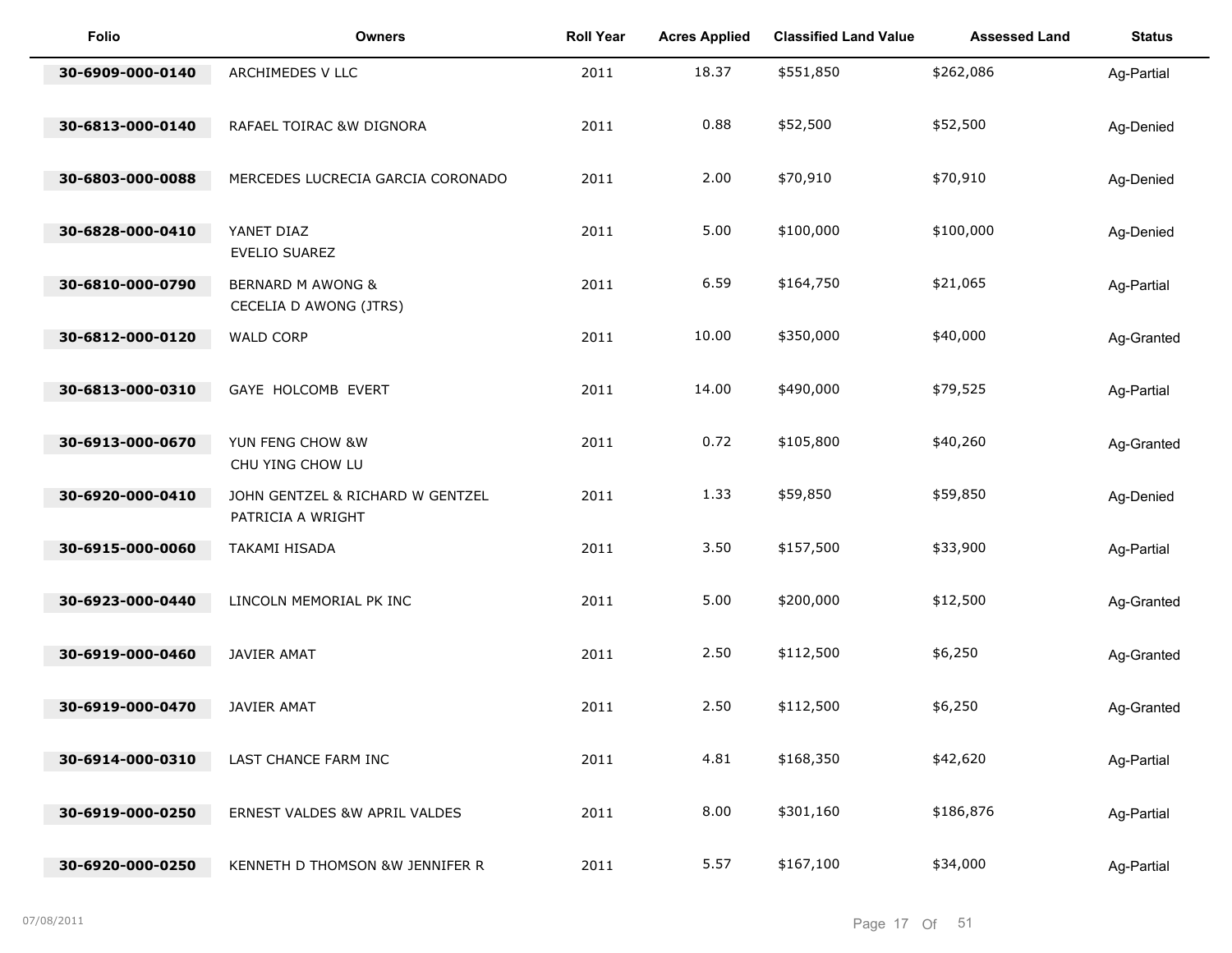| Folio            | <b>Owners</b>                                      | <b>Roll Year</b> | <b>Acres Applied</b> | <b>Classified Land Value</b> | <b>Assessed Land</b> | <b>Status</b> |
|------------------|----------------------------------------------------|------------------|----------------------|------------------------------|----------------------|---------------|
| 30-6914-000-0219 | MARIA LLEANA GARCIA                                | 2011             | 0.75                 | \$61,100                     | \$15,740             | Ag-Partial    |
| 30-6914-000-0430 | CLAUDE ROATTA &W NAN IMBESI                        | 2011             | 1.05                 | \$47,775                     | \$35,740             | Ag-Partial    |
| 30-6914-000-0431 | CLAUDE ROATTA &W NAN IMBESI                        | 2011             | 2.50                 | \$162,500                    | \$115,530            | Ag-Partial    |
| 30-6916-001-0500 | ELWYN BROWN BALLARD TRS<br>JACK W JELSEMA TRS      | 2011             | 5.00                 | \$175,000                    | \$43,000             | Ag-Partial    |
| 30-6916-001-0391 | ROBERTO QUINTANA JTRS<br>MARIA J QUINTANA JTRS     | 2011             | 4.16                 | \$166,400                    | \$166,400            | Ag-Denied     |
| 30-6923-000-1072 | PRINCETON COMMONS LLC                              | 2011             | 2.50                 | \$350,000                    | \$6,250              | Ag-Granted    |
| 30-6923-000-1110 | KARL WIEGANDT<br><b>GARY L CHAFFIN</b>             | 2011             | 1.00                 | \$140,000                    | \$2,500              | Ag-Granted    |
| 30-6923-000-1120 | PRINCETON LAND INVESTMENTS LLC                     | 2011             | 1.00                 | \$140,000                    | \$2,500              | Ag-Granted    |
| 30-6924-000-0450 | PRINCETON LAND INVEST LLC                          | 2011             | 1.50                 | \$187,000                    | \$187,000            | Ag-Denied     |
| 30-6924-000-1220 | LISA CHAMBERLAIN &H JAMES WHITBY                   | 2011             | 1.00                 | \$154,700                    | \$60,080             | Ag-Partial    |
| 30-6924-000-0820 | PRINCETON LAND INVEST LLC                          | 2011             | 1.06                 | \$90,100                     | \$90,100             | Ag-Denied     |
| 30-6923-000-1060 | <b>GARY LYNN CHAFFIN TRS</b><br>LISA W CHAFFIN TRS | 2011             | 4.73                 | \$662,200                    | \$43,450             | Ag-Partial    |
| 30-6923-000-1071 | PRINCETON COMMONS LLC                              | 2011             | 2.50                 | \$350,000                    | \$72,620             | Ag-Partial    |
| 30-6923-000-0760 | H R REALTY & INVESTMENTS INC                       | 2011             | 8.00                 | \$1,505,432                  | \$446,156            | Ag-Partial    |
| 30-6914-000-0311 | LAST CHANCE FARM INC                               | 2011             | 5.00                 | \$175,000                    | \$10,000             | Ag-Granted    |
| 30-6918-000-0050 | JOMA III PARTNERS LLP                              | 2011             | 20.00                | \$630,000                    | \$630,000            | Ag-Denied     |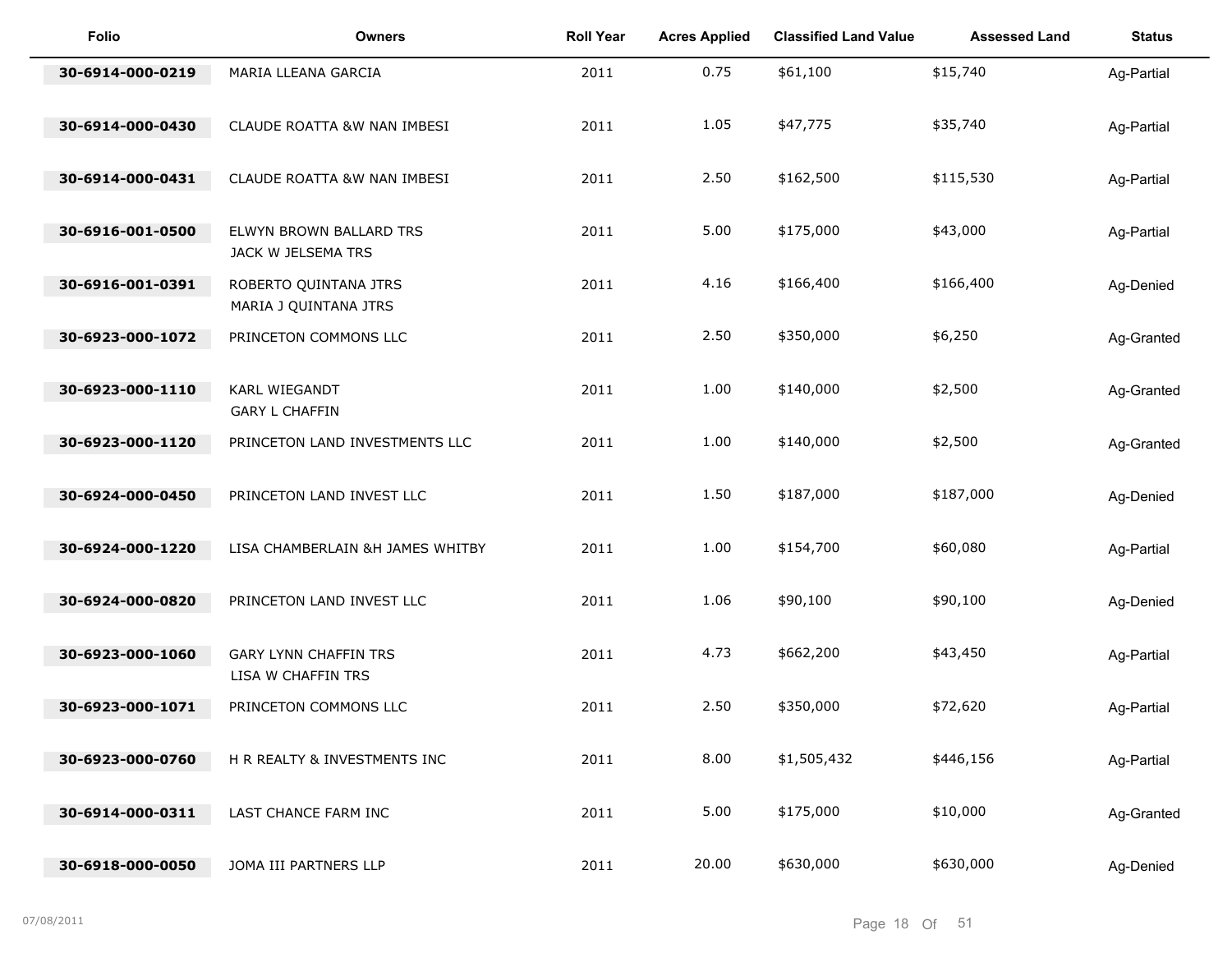| Folio            | <b>Owners</b>                               | <b>Roll Year</b> | <b>Acres Applied</b> | <b>Classified Land Value</b> | <b>Assessed Land</b> | <b>Status</b> |
|------------------|---------------------------------------------|------------------|----------------------|------------------------------|----------------------|---------------|
| 30-6928-000-0102 | GREEN FARMS OF HOMESTEAD LLC                | 2011             | 2.50                 | \$112,500                    | \$6,750              | Ag-Granted    |
| 30-6931-000-0089 | ARMANDO J GUERRA                            | 2011             | 5.00                 | \$162,500                    | \$12,500             | Ag-Granted    |
| 30-6931-000-0315 | <b>PARKS BANKS</b>                          | 2011             | 4.77                 | \$262,625                    | \$262,625            | Ag-Denied     |
| 30-6928-003-0010 | ANTONIO JOSE JUAN &W PATRICIA A             | 2011             | 3.49                 | \$104,700                    | \$91,180             | Ag-Partial    |
|                  |                                             |                  |                      |                              |                      |               |
| 30-6929-000-0320 | <b>RUBEN FERNANDEZ</b><br>LIZ RABAZA        | 2011             | 10.00                | \$400,000                    | \$154,120            | Ag-Granted    |
| 30-6929-000-0390 | RAUL MUNILLA<br><b>GAIL MUNILLA</b>         | 2011             | 10.00                | \$438,000                    | \$438,000            | Ag-Denied     |
| 30-6928-000-0050 | GREEN FARMS OF HOMESTEAD LLC                | 2011             | 10.00                | \$349,200                    | \$59,490             | Ag-Partial    |
| 30-6927-000-0540 | EUROHOLDINGS INC                            | 2011             | 19.00                | \$1,862,190                  | \$47,500             | Ag-Granted    |
| 30-6925-000-0010 | MD HOLDINGS II LLC                          | 2011             | 2.23                 | \$446,000                    | \$446,000            | Ag-Denied     |
| 30-6925-000-0040 | MD HOLDINGS II LLC                          | 2011             | 1.27                 | \$254,000                    | \$254,000            | Ag-Denied     |
| 30-6927-015-0010 | COUNTRY VIEW LLC                            | 2011             | 2.89                 | \$667,077                    | \$667,077            | Ag-Denied     |
| 30-6930-000-0070 | STEVE JEAN-PHILLIPE                         | 2011             | 5.00                 | \$165,690                    | \$165,690            | Ag-Denied     |
| 30-6925-000-0071 | MD HOLDINGS II LLC                          | 2011             | 24.64                | \$4,928,000                  | \$352,465            | Ag-Partial    |
| 30-6930-000-0340 | ARCHIMEDES XX LLC                           | 2011             | 18.99                | \$474,750                    | \$474,750            | Ag-Denied     |
| 30-6929-000-0082 | KANNIKAR BAKER & SARNLEK MONGTALE           | 2011             | 5.00                 | \$200,000                    | \$13,500             | Ag-Granted    |
| 30-7801-000-0394 | ORAZIO FINOCCHIARO<br>JOSEPHINE FINOCCHIARO | 2011             | 2.50                 | \$175,000                    | \$175,000            | Ag-Denied     |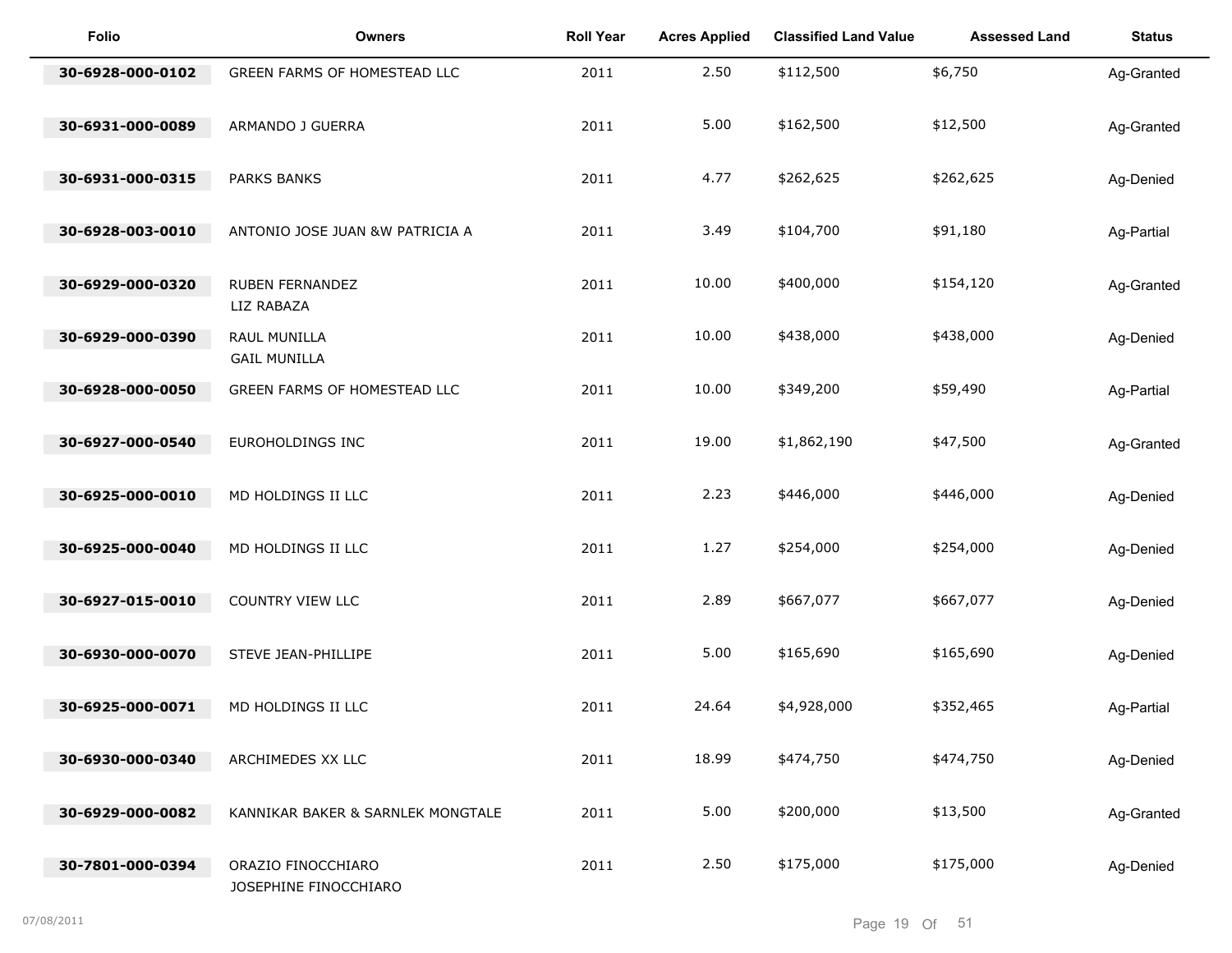| <b>Folio</b>     | <b>Owners</b>                                     | <b>Roll Year</b> | <b>Acres Applied</b> | <b>Classified Land Value</b> | <b>Assessed Land</b> | <b>Status</b> |
|------------------|---------------------------------------------------|------------------|----------------------|------------------------------|----------------------|---------------|
| 30-7808-000-0065 | CHOICE ONE MORTGAGE CORP                          | 2011             | 2.00                 | \$56,700                     | \$56,700             | Ag-Denied     |
| 30-7814-000-0940 | RESPLENDENT HOMES LLC                             | 2011             | 10.00                | \$700,000                    | \$700,000            | Ag-Denied     |
| 30-7802-000-0301 | <b>DONNA THOMPSON</b>                             | 2011             | 0.58                 | \$88,900                     | \$88,900             | Ag-Denied     |
| 30-6933-026-0220 | <b>JULIO RAMOS &amp;W</b><br><b>CLAUDIA RAMOS</b> | 2011             | 1.20                 | \$76,983                     | \$76,983             | Ag-Denied     |
| 30-7814-000-0353 | RENE MARTINEZ & IRIS MARTINEZ                     | 2011             | 1.25                 | \$75,000                     | \$5,000              | Ag-Granted    |
| 30-7807-000-0011 | JOHN J TORRESE                                    | 2011             | 5.00                 | \$120,000                    | \$12,500             | Ag-Granted    |
| 30-7809-000-0014 | RICHARD P BOREK                                   | 2011             | 1.52                 | \$126,000                    | \$126,000            | Ag-Denied     |
| 30-7820-000-2280 | 219305 SW LLC                                     | 2011             | 5.00                 | \$152,400                    | \$10,160             | Ag-Granted    |
| 30-7809-000-0188 | LESLIE NEAL                                       | 2011             | 0.60                 | \$49,500                     | \$25,950             | Ag-Partial    |
| 30-6936-000-0180 | SANTA CLARA DADE LLC                              | 2011             | 10.00                | \$260,000                    | \$36,000             | Ag-Granted    |
| 30-7823-000-0181 | GREC HOMES VII LLC                                | 2011             | 15.00                | \$1,275,000                  | \$40,500             | Ag-Granted    |
| 30-7809-000-0183 | KLY FRUIT FARM LLC                                | 2011             | 4.73                 | \$160,000                    | \$65,716             | Ag-Partial    |
| 30-7802-000-0311 | MARTIN R MOTES &W MARY                            | 2011             | 1.60                 | \$118,860                    | \$4,245              | Ag-Granted    |
| 30-7814-000-0620 | CASEYS LANDSCAPING INC                            | 2011             | 1.09                 | \$65,400                     | \$4,360              | Ag-Granted    |
| 30-7810-000-0220 | ROBERT F CARLSON &W BARBARA J                     | 2011             | 4.00                 | \$160,000                    | \$43,900             | Ag-Partial    |
| 30-7821-000-0112 | VICTOR CHICO                                      | 2011             | 5.00                 | \$133,800                    | \$133,800            | Ag-Granted    |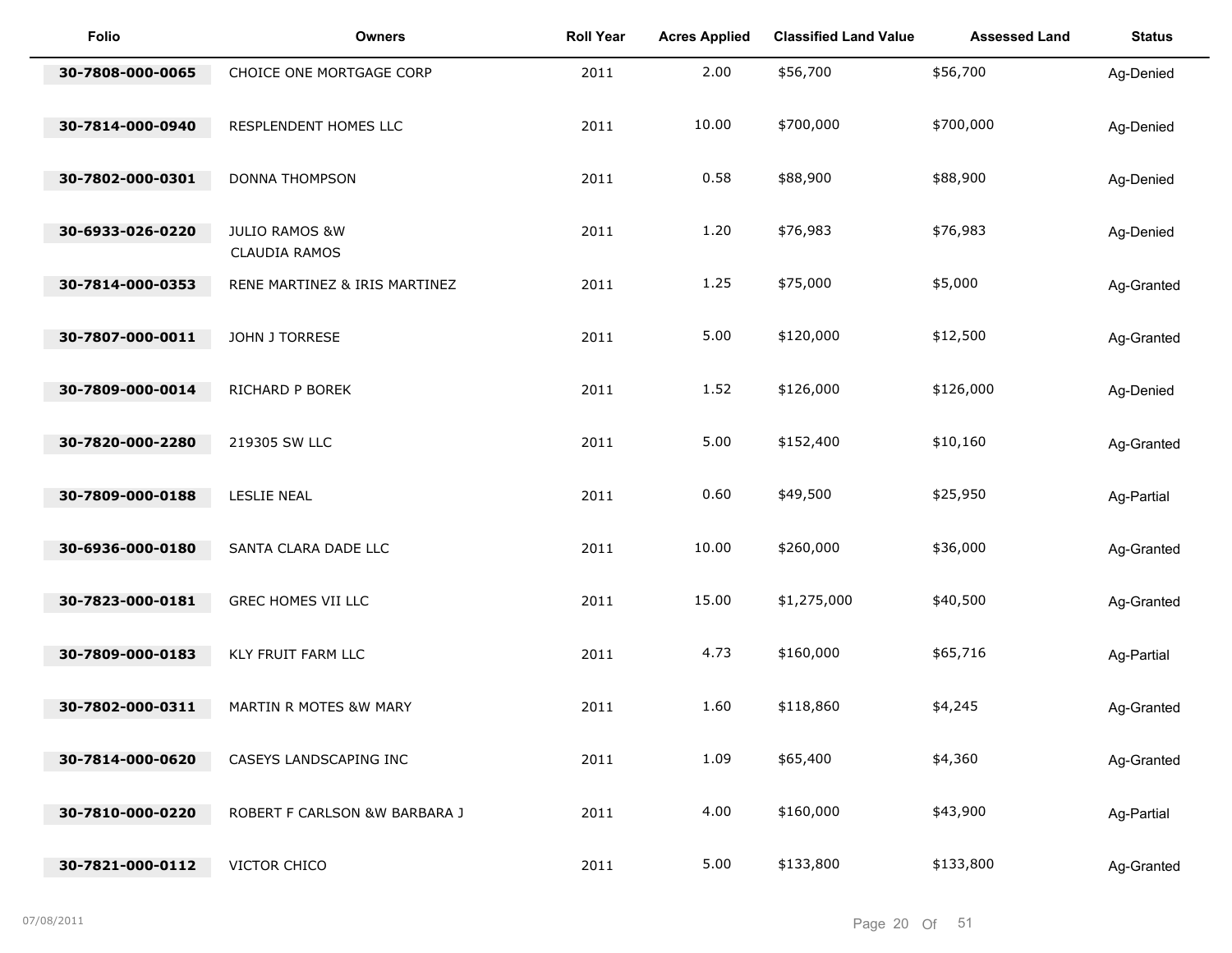| <b>Folio</b>     | <b>Owners</b>                                            | <b>Roll Year</b> | <b>Acres Applied</b> | <b>Classified Land Value</b> | <b>Assessed Land</b> | <b>Status</b> |
|------------------|----------------------------------------------------------|------------------|----------------------|------------------------------|----------------------|---------------|
| 30-7821-000-0114 | VANESSA CRESPO                                           | 2011             | 8.00                 | \$286,500                    | \$286,500            | Ag-Denied     |
| 30-7828-000-0940 | <b>BLANCA E PONCE</b>                                    | 2011             | 1.20                 | \$66,000                     | \$4,800              | Ag-Granted    |
| 30-7816-000-0051 | THOMAS F SCHNEIDER<br><b>TAMMY SCHNEIDER</b>             | 2011             | 4.22                 | \$150,000                    | \$74,400             | Ag-Partial    |
| 30-7823-002-0040 | PALM REPH LLC                                            | 2011             | 10.00                | \$850,000                    | \$850,000            | Ag-Denied     |
| 30-7823-002-0052 | PALM REPH LLC                                            | 2011             | 2.07                 | \$175,950                    | \$175,950            | Ag-Denied     |
| 30-7823-001-0011 | PALM REPH LLC                                            | 2011             | 5.00                 | \$300,000                    | \$12,500             | Ag-Granted    |
| 30-7816-000-0044 | <b>ISRAEL GALTES</b><br>ANA MARIA GALTES                 | 2011             | 5.00                 | \$150,000                    | \$122,000            | Ag-Partial    |
| 30-7823-003-0220 | ARCHIMEDES IX LLC                                        | 2011             | 10.00                | \$250,000                    | \$25,000             | Ag-Granted    |
| 30-7816-000-0100 | ELIO CABRERA &W<br>VALERIE CABRERA                       | 2011             | 5.00                 | \$154,200                    | \$119,784            | Ag-Partial    |
| 30-7802-000-0232 | EMMANUEL ALSINA &W DELITZA                               | 2011             | 1.15                 | \$60,750                     | \$5,400              | Ag-Granted    |
| 30-7007-000-0050 | AIR FORCE TREE FARM LLC                                  | 2011             | 39.47                | \$789,400                    | \$189,952            | Ag-Partial    |
| 30-7816-000-0057 | <b>FERNANDO F FREIRE &amp;</b><br>LOURDES M ALVAREZ JTRS | 2011             | 4.32                 | \$159,600                    | \$50,400             | Ag-Partial    |
| 30-7810-000-0337 | <b>J &amp; P GROVES LLC</b>                              | 2011             | 5.00                 | \$160,000                    | \$160,000            | Ag-Denied     |
| 30-7803-000-0860 | <b>ROBERT M SHERIN &amp;W</b><br>MARY A DILLEY SHERIN    | 2011             | 1.25                 | \$68,750                     | \$5,000              | Ag-Granted    |
| 30-6934-000-0331 | LUCKY START AT CENTRALAND LLC                            | 2011             | 1.00                 | \$469,574                    | \$469,574            | Ag-Denied     |
| 30-7817-000-0043 | ZHANG FARMS INC                                          | 2011             | 20.00                | \$425,240                    | \$40,499             | Ag-Granted    |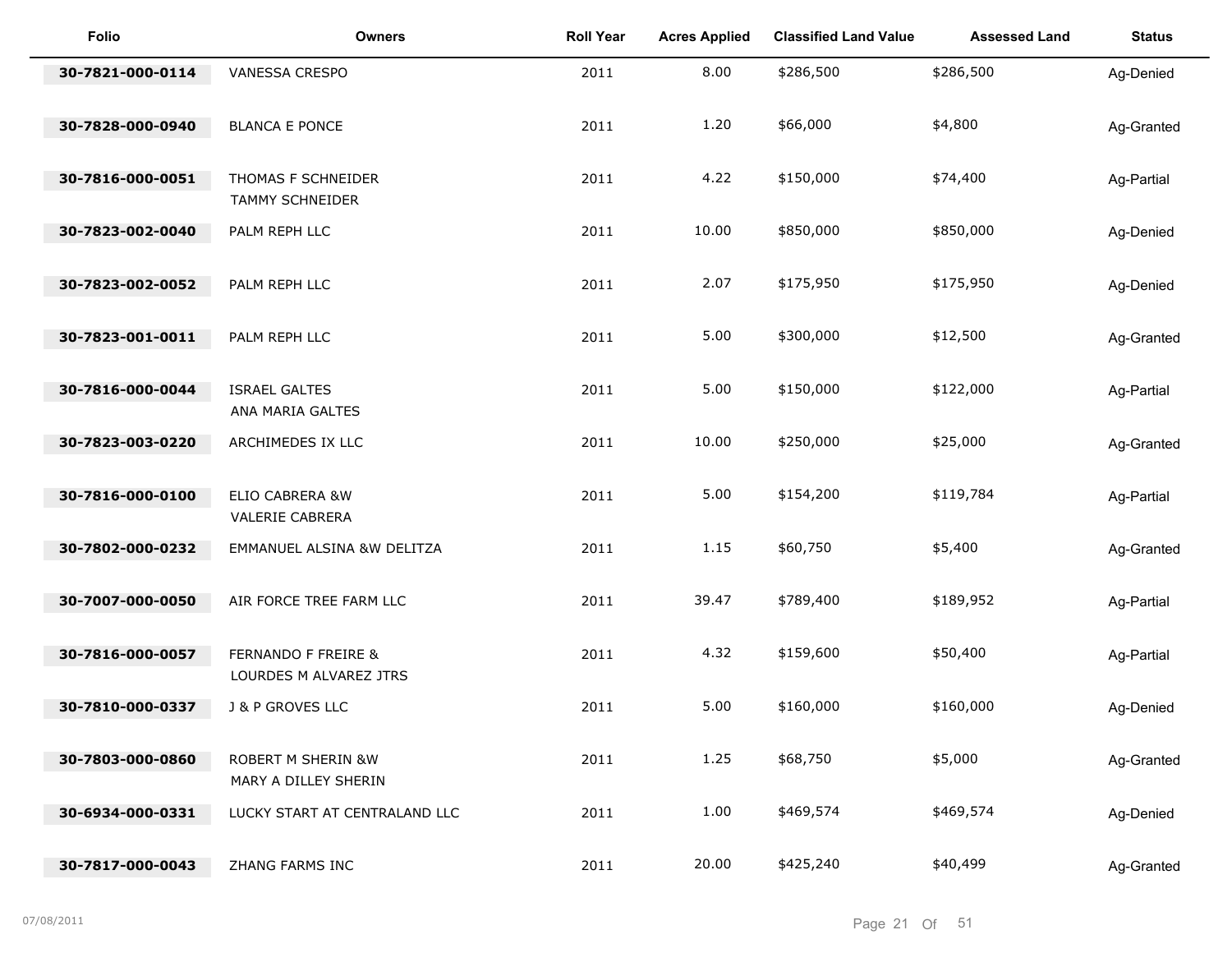| <b>Folio</b>     | <b>Owners</b>                           | <b>Roll Year</b> | <b>Acres Applied</b> | <b>Classified Land Value</b> | <b>Assessed Land</b> | <b>Status</b> |
|------------------|-----------------------------------------|------------------|----------------------|------------------------------|----------------------|---------------|
| 30-7817-000-0029 | JUAN JOSE FERREIRA                      | 2011             | 5.00                 | \$151,860                    | \$12,655             | Ag-Granted    |
| 30-7811-000-0521 | PAUL G BECKER &W ATHENESIA              | 2011             | 3.00                 | \$236,600                    | \$80,675             | Ag-Partial    |
| 30-7817-000-0220 | <b>DUNG NGUYEN</b>                      | 2011             | 10.00                | \$315,300                    | \$30,479             | Ag-Granted    |
| 30-7803-000-0310 | <b>BRANDON ST GERMAIN</b>               | 2011             | 5.00                 | \$175,000                    | \$20,000             | Ag-Granted    |
| 30-7818-000-0647 | SILVER PALM GUAVA FARM LLC              | 2011             | 2.50                 | \$69,440                     | \$4,960              | Ag-Granted    |
| 30-7828-000-1300 | <b>GISALIA FARM CORP</b>                | 2011             | 1.20                 | \$59,400                     | \$59,400             | Ag-Denied     |
| 30-7815-005-0180 | PRIVATE EQUITY LENDERS LLC              | 2011             | 0.39                 | \$27,920                     | \$27,920             | Ag-Denied     |
| 30-7821-000-0480 | SOVUTHA NGUON &W<br>SUPHIVANN PISEI KIM | 2011             | 1.25                 | \$92,250                     | \$19,789             | Ag-Partial    |
| 30-7821-000-0580 | BURGESS LTD PARTNERSHIP                 | 2011             | 2.33                 | \$139,800                    | \$139,800            | Ag-Denied     |
| 30-7821-000-0590 | BURGESS LTD PARTNERSHIP                 | 2011             | 2.33                 | \$139,800                    | \$139,800            | Ag-Denied     |
| 30-7828-000-1610 | ALFREDO MARTINEZ &W JOSEFINA            | 2011             | 1.20                 | \$66,000                     | \$66,000             | Ag-Denied     |
| 30-7826-002-0050 | PALM REPH LLC                           | 2011             | 9.62                 | \$769,600                    | \$37,921             | Ag-Partial    |
| 30-7815-005-0080 | PRIVATE EQUITY LENDERS LLC              | 2011             | 0.39                 | \$27,920                     | \$27,920             | Ag-Denied     |
| 30-7815-005-0090 | PRIVATE EQUITY LENDERS LLC              | 2011             | 0.39                 | \$27,920                     | \$27,920             | Ag-Denied     |
| 30-7804-000-0010 | 28200 LLC                               | 2011             | 5.00                 | \$165,000                    | \$19,918             | Ag-Partial    |
| 30-7804-000-0072 | ARCHIMEDES VIII LLC                     | 2011             | 18.75                | \$450,000                    | \$46,875             | Ag-Granted    |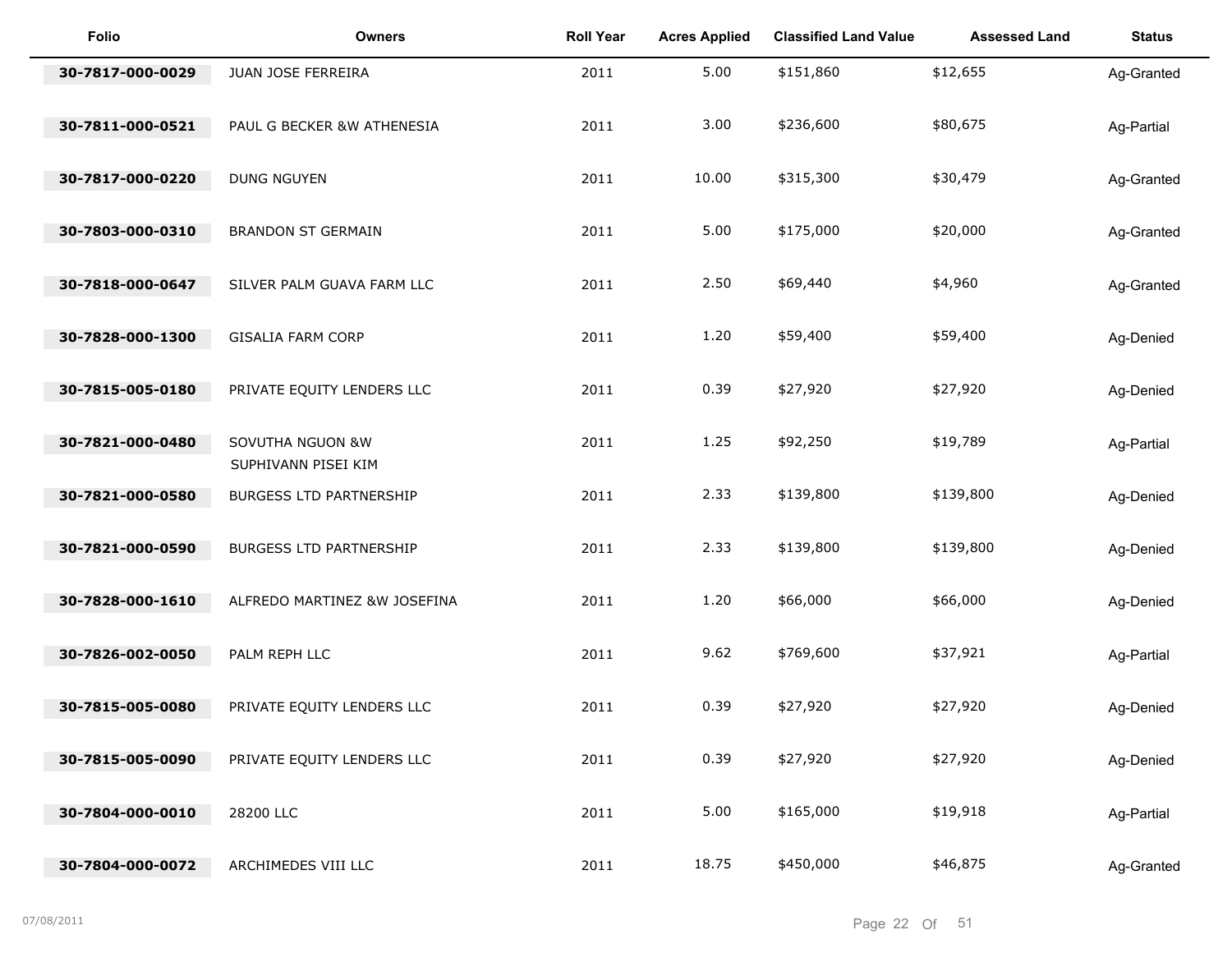| <b>Folio</b>     | <b>Owners</b>                                            | <b>Roll Year</b> | <b>Acres Applied</b> | <b>Classified Land Value</b> | <b>Assessed Land</b> | <b>Status</b> |
|------------------|----------------------------------------------------------|------------------|----------------------|------------------------------|----------------------|---------------|
| 30-7827-000-0250 | KATHA SHEEHAN                                            | 2011             | 4.00                 | \$158,730                    | \$44,196             | Ag-Partial    |
| 30-7810-000-0195 | ALFREDO CORDERO TR &<br>DARCIE CORDERO REV TRUST         | 2011             | 4.00                 | \$160,000                    | \$96,720             | Ag-Partial    |
| 30-7823-002-0051 | PALM REPH LLC                                            | 2011             | 3.80                 | \$323,000                    | \$323,000            | Ag-Denied     |
| 30-7803-000-0236 | <b>DUNG NGUYEN</b>                                       | 2011             | 4.75                 | \$175,000                    | \$25,510             | Ag-Partial    |
| 30-7809-000-0140 | ROLANDO ANDRADE &W MARIA F                               | 2011             | 5.00                 | \$160,000                    | \$12,500             | Ag-Granted    |
| 30-7826-002-0032 | NAM VAN LE &W RANG THI LE &<br>HUNG THAI LE              | 2011             | 2.50                 | \$150,000                    | \$66,000             | Ag-Partial    |
| 30-7807-000-0026 | JOHN J TORRESE                                           | 2011             | 30.00                | \$540,000                    | \$75,000             | Ag-Granted    |
| 30-7823-001-0040 | PALM REPH LLC                                            | 2011             | 11.00                | \$935,000                    | \$935,000            | Ag-Denied     |
| 30-7803-000-0361 | LORNA GISELA GONZALEZ                                    | 2011             | 2.25                 | \$87,500                     | \$87,500             | Ag-Denied     |
| 30-7833-000-2080 | SHUCK MING CHAI<br>ZHIHONG HUANG                         | 2011             | 2.32                 | \$69,600                     | \$69,600             | Ag-Denied     |
| 30-7833-000-2100 | SHUCK MING CHAI<br>ZHIHONG HUANG                         | 2011             | 2.41                 | \$86,760                     | \$86,760             | Ag-Denied     |
| 30-7833-000-1920 | GRAND INVESTMENTS GROUP INC                              | 2011             | 2.48                 | \$74,400                     | \$7,192              | Ag-Granted    |
| 30-7906-000-0490 | EMILIO BRUSCANTINI                                       | 2011             | 2.96                 | \$207,200                    | \$27,680             | Ag-Partial    |
| 30-7828-001-0020 | <b>WALD CORP</b>                                         | 2011             | 10.00                | \$250,000                    | \$40,000             | Ag-Granted    |
| 30-7908-000-0540 | VERNER R GLENN &W JANIE E                                | 2011             | 1.75                 | \$106,650                    | \$34,317             | Ag-Partial    |
| 30-7836-000-0120 | PEDRO CHICO &W CHARLA LE<br>REM ADELE N BOZA & ETAL JTRS | 2011             | 9.29                 | \$300,300                    | \$169,697            | Ag-Partial    |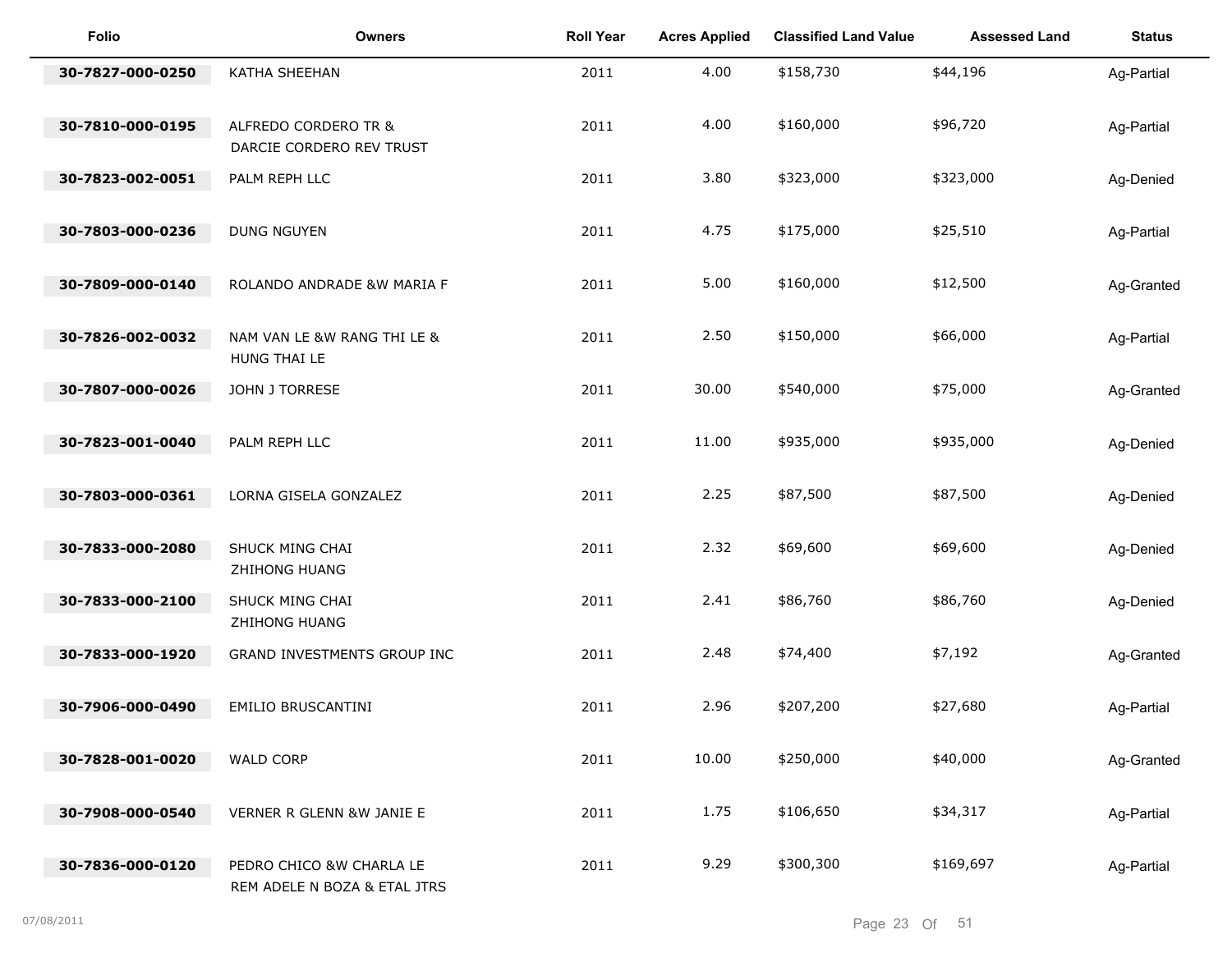| <b>Folio</b>     | <b>Owners</b>                                  | <b>Roll Year</b> | <b>Acres Applied</b> | <b>Classified Land Value</b> | <b>Assessed Land</b> | <b>Status</b> |
|------------------|------------------------------------------------|------------------|----------------------|------------------------------|----------------------|---------------|
| 30-7833-000-1110 | TVHT INVESTMENTS LLC                           | 2011             | 2.37                 | \$71,100                     | \$6,873              | Ag-Granted    |
| 30-7905-003-0090 | JOAN E NAVARRE                                 | 2011             | 1.48                 | \$192,400                    | \$192,400            | Ag-Denied     |
| 30-7914-001-0023 | JUAN CORZO & RAUL MENDOZA                      | 2011             | 6.61                 | \$79,320                     | \$33,000             | Ag-Partial    |
| 30-7833-000-0062 | <b>DUNG NGUYEN</b>                             | 2011             | 5.00                 | \$150,000                    | \$14,500             | Ag-Granted    |
| 30-7911-000-0022 | OBDULIO RODRIGUEZ &W OLGA M                    | 2011             | 2.30                 | \$46,000                     | \$8,280              | Ag-Granted    |
| 30-7907-000-0083 | HARRY CUSHMAN PALMER III                       | 2011             | 1.73                 | \$93,000                     | \$93,000             | Ag-Denied     |
| 30-7836-000-0200 | THOMAS NGUYEN JTRS<br><b>BRIAN NGUYEN JTRS</b> | 2011             | 4.06                 | \$60,900                     | \$60,900             | Ag-Denied     |
| 30-7906-000-0310 | ARCHIMEDES XXII LLC                            | 2011             | 25.86                | \$1,551,840                  | \$1,551,840          | Ag-Denied     |
| 30-7829-000-0415 | <b>MARC EVEN</b>                               | 2011             | 5.00                 | \$142,520                    | \$139,920            | Ag-Partial    |
| 30-7902-000-0110 | SOUTH MIAMI HOSPITAL INC                       | 2011             | 16.80                | \$4,719,988                  | \$41,998             | Ag-Granted    |
| 30-8809-000-1750 | SALVATORE FINOCCHIARO &<br>LEONARD TALARICO    | 2011             | 2.36                 | \$63,720                     | \$6,305              | Ag-Granted    |
| 30-8809-000-1740 | SALVATORE FINOCCHIARO &<br>LEONARD TALARICO    | 2011             | 2.32                 | \$62,640                     | \$6,205              | Ag-Granted    |
| 30-8809-000-0520 | SALVATORE FINOCCHIARO<br>LEONARD TALARICO      | 2011             | 2.30                 | \$62,100                     | \$62,100             | Ag-Denied     |
| 30-8809-000-0870 | SYLVIA M OSORIO                                | 2011             | 1.39                 | \$54,210                     | \$5,004              | Ag-Granted    |
| 04-2017-001-0142 | FDG BEACON COUNTYLINE LLC                      | 2011             | 4.73                 | \$264,880                    | \$264,880            | Ag-Denied     |
| 04-2017-001-0300 | FDG BEACON COUNTYLINE LLC                      | 2011             | 9.70                 | \$543,200                    | \$543,200            | Ag-Denied     |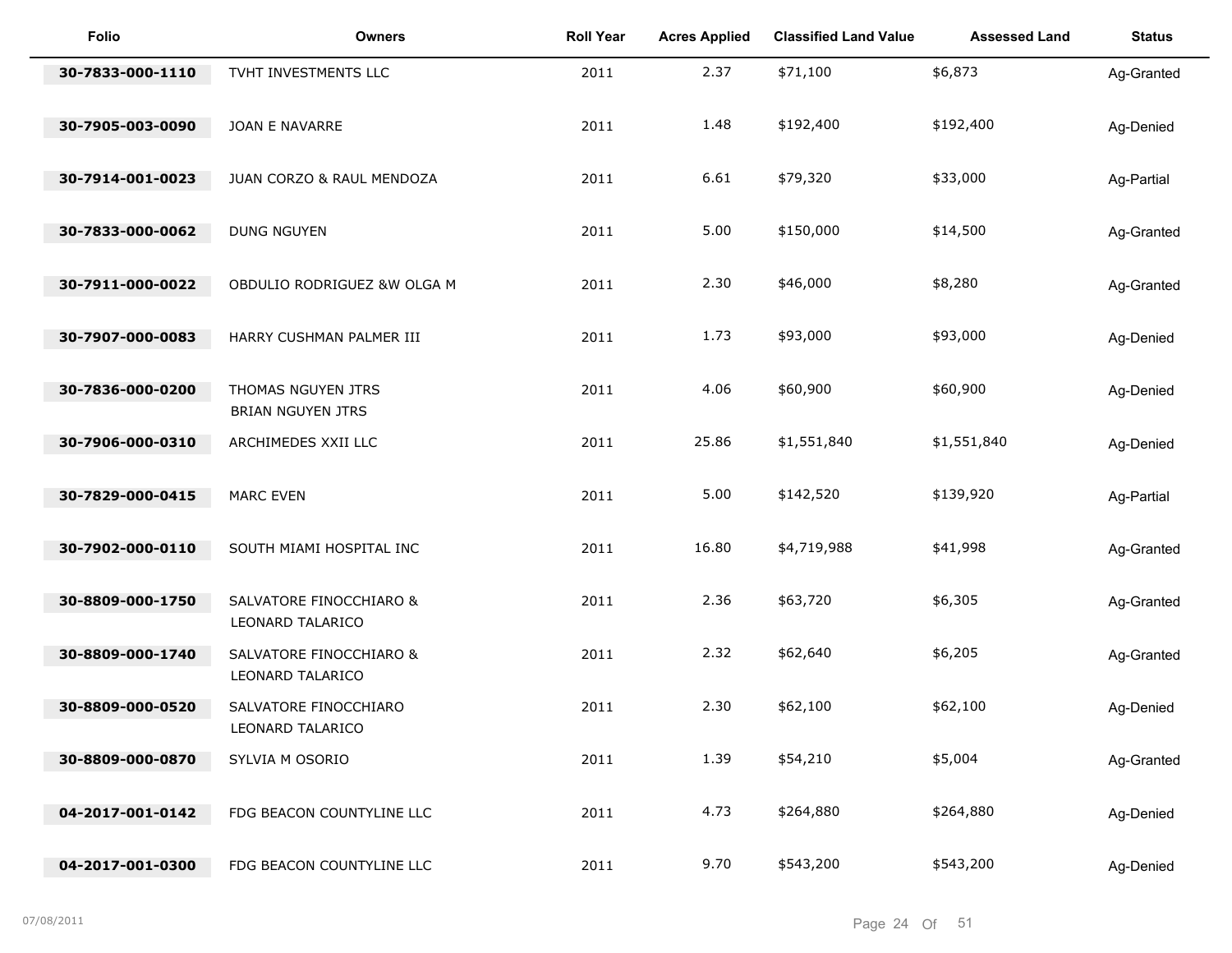| <b>Folio</b>     | <b>Owners</b>               | <b>Roll Year</b> | <b>Acres Applied</b> | <b>Classified Land Value</b> | <b>Assessed Land</b> | <b>Status</b> |
|------------------|-----------------------------|------------------|----------------------|------------------------------|----------------------|---------------|
| 04-2017-001-0340 | FDG BEACON COUNTYLINE LLC   | 2011             | 9.47                 | \$530,320                    | \$383,062            | Ag-Partial    |
| 04-2017-001-0260 | FDG BEACON COUNTYLINE LLC   | 2011             | 10.00                | \$560,000                    | \$106,454            | Ag-Partial    |
| 04-2017-001-0270 | FDG BEACON COUNTYLINE LLC   | 2011             | 10.00                | \$560,000                    | \$106,454            | Ag-Partial    |
| 04-2017-001-0280 | FDG BEACON COUNTYLINE LLC   | 2011             | 6.97                 | \$390,320                    | \$80,954             | Ag-Partial    |
| 04-2017-001-0290 | FDG BEACON COUNTYLINE LLC   | 2011             | 6.77                 | \$379,120                    | \$379,120            | Ag-Denied     |
| 04-2017-001-0143 | FDG BEACON COUNTYLINE LLC   | 2011             | 1.25                 | \$70,000                     | \$2,500              | Ag-Granted    |
| 04-2017-001-0144 | FDG BEACON COUNTYLINE LLC   | 2011             | 1.25                 | \$70,000                     | \$2,500              | Ag-Granted    |
| 04-2017-001-0221 | FDG BEACON COUNTYLINE LLC   | 2011             | 4.73                 | \$264,880                    | \$264,880            | Ag-Denied     |
| 04-2017-001-0230 | FDG BEACON COUNTYLINE LLC   | 2011             | 5.00                 | \$280,000                    | \$64,000             | Ag-Partial    |
| 04-2017-001-0240 | FDG BEACON COUNTYLINE LLC   | 2011             | 10.00                | \$560,000                    | \$371,000            | Ag-Partial    |
| 04-2021-001-0090 | SHOMA HOMES AT BELLAGIO LLC | 2011             | 8.41                 | \$1,993,170                  | \$465,670            | Ag-Denied     |
| 04-2017-001-0420 | FDG BEACON COUNTYLINE LLC   | 2011             | 7.73                 | \$432,712                    | \$432,712            | Ag-Denied     |
| 04-2017-001-0430 | FDG BEACON COUNTYLINE LLC   | 2011             | 5.00                 | \$280,000                    | \$280,000            | Ag-Denied     |
| 04-2017-001-0431 | FDG BEACON COUNTYLINE LLC   | 2011             | 5.00                 | \$280,000                    | \$280,000            | Ag-Denied     |
| 04-2017-001-0440 | FDG BEACON COUNTYLINE LLC   | 2011             | 9.70                 | \$543,200                    | \$543,200            | Ag-Denied     |
| 04-2017-001-0040 | FDG BEACON COUNTYLINE LLC   | 2011             | 6.97                 | \$390,320                    | \$13,940             | Ag-Granted    |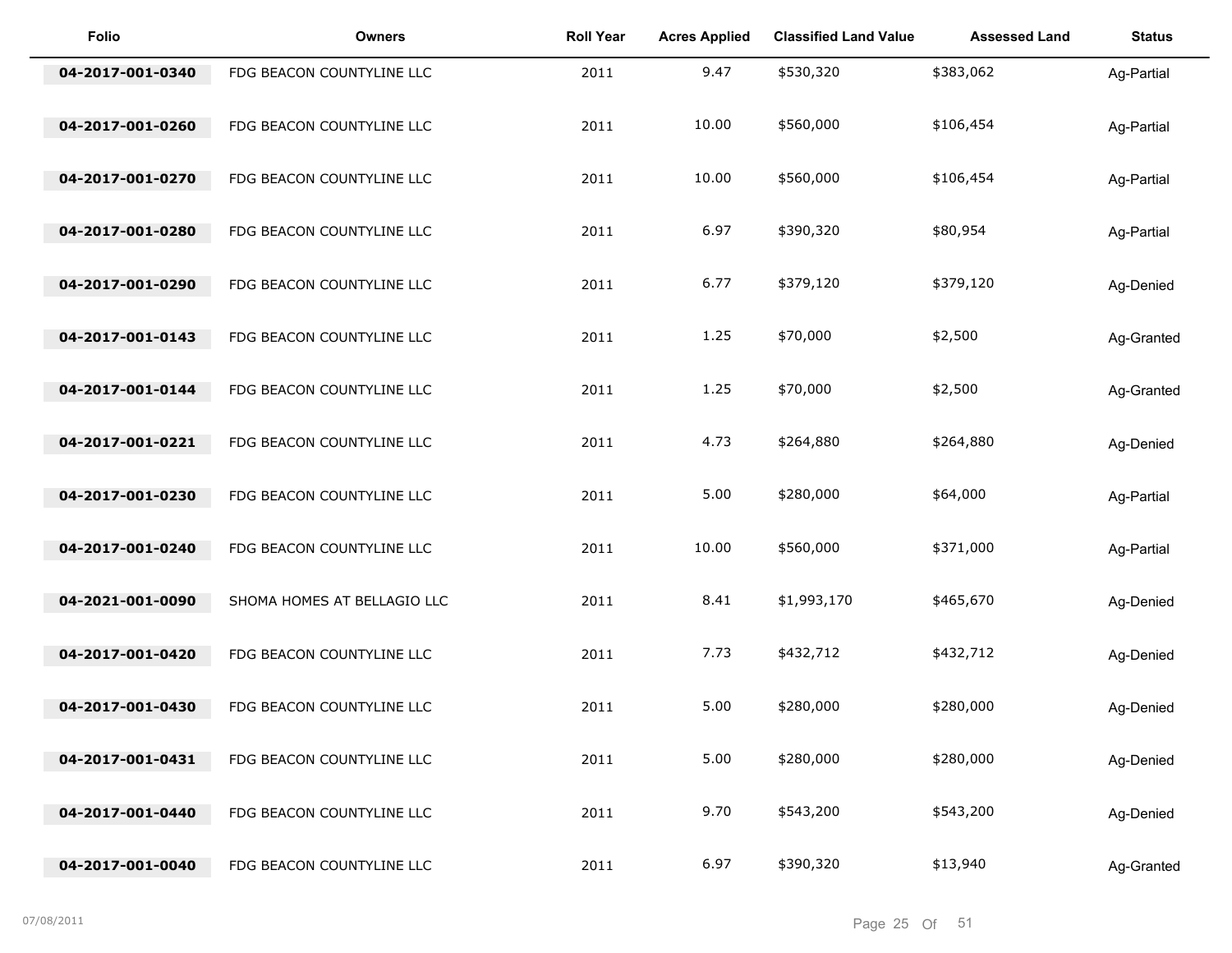| <b>Folio</b>     | <b>Owners</b>                    | <b>Roll Year</b> | <b>Acres Applied</b> | <b>Classified Land Value</b> | <b>Assessed Land</b> | <b>Status</b> |
|------------------|----------------------------------|------------------|----------------------|------------------------------|----------------------|---------------|
| 04-2017-001-0310 | FDG BEACON COUNTYLINE LLC        | 2011             | 9.70                 | \$543,200                    | \$543,200            | Ag-Denied     |
| 04-2017-001-0320 | FDG BEACON COUNTYLINE LLC        | 2011             | 7.35                 | \$411,600                    | \$411,600            | Ag-Denied     |
| 04-2016-000-0100 | F78 1 LLC                        | 2011             | 5.73                 | \$1,358,484                  | \$1,358,484          | Ag-Denied     |
| 04-2017-001-0210 | FDG BEACON COUNTYLINE LLC        | 2011             | 3.49                 | \$195,160                    | \$195,160            | Ag-Denied     |
| 04-2017-001-0200 | FDG BEACON COUNTYLINE LLC        | 2011             | 3.49                 | \$195,160                    | \$195,160            | Ag-Denied     |
| 04-2017-001-0330 | FDG BEACON COUNTYLINE LLC        | 2011             | 8.46                 | \$501,760                    | \$337,060            | Ag-Partial    |
| 10-7908-000-0550 | VALGARD OF STIRLING LLC          | 2011             | 3.99                 | \$903,599                    | \$83,713             | Ag-Partial    |
| 10-7813-000-0020 | K & A LUMBER COPANY INC          | 2011             | 8.50                 | \$1,443,796                  | \$1,443,796          | Ag-Denied     |
| 10-7823-000-0120 | QPANEL LAB PRODUCTS CORP         | 2011             | 5.00                 | \$3,000,000                  | \$3,000,000          | Ag-Denied     |
| 10-7916-001-0400 | MERCEDES HOMES INC               | 2011             | 8.30                 | \$733,200                    | \$79,750             | Ag-Partial    |
| 10-7916-001-0420 | MERCEDES HOMES INC               | 2011             | 9.03                 | \$714,400                    | \$22,575             | Ag-Granted    |
| 10-7916-001-0430 | MERCEDES HOMES INC               | 2011             | 10.00                | \$800,000                    | \$25,000             | Ag-Granted    |
| 10-7916-002-2885 | MICHAEL LATTERNER TRS            | 2011             | 1.00                 | \$217,800                    | \$217,800            | Ag-Denied     |
| 10-7916-001-0080 | BAPTIST HEALTH SOUTH FLORIDA INC | 2011             | 5.00                 | \$2,108,304                  | \$12,100             | Ag-Granted    |
| 10-7916-001-0060 | BAPTIST HEALTH SOUTH FLORIDA INC | 2011             | 5.00                 | \$2,178,000                  | \$12,500             | Ag-Granted    |
| 10-7916-001-0040 | BAPTIST HEALTH SOUTH FLORIDA INC | 2011             | 5.00                 | \$2,178,000                  | \$12,500             | Ag-Granted    |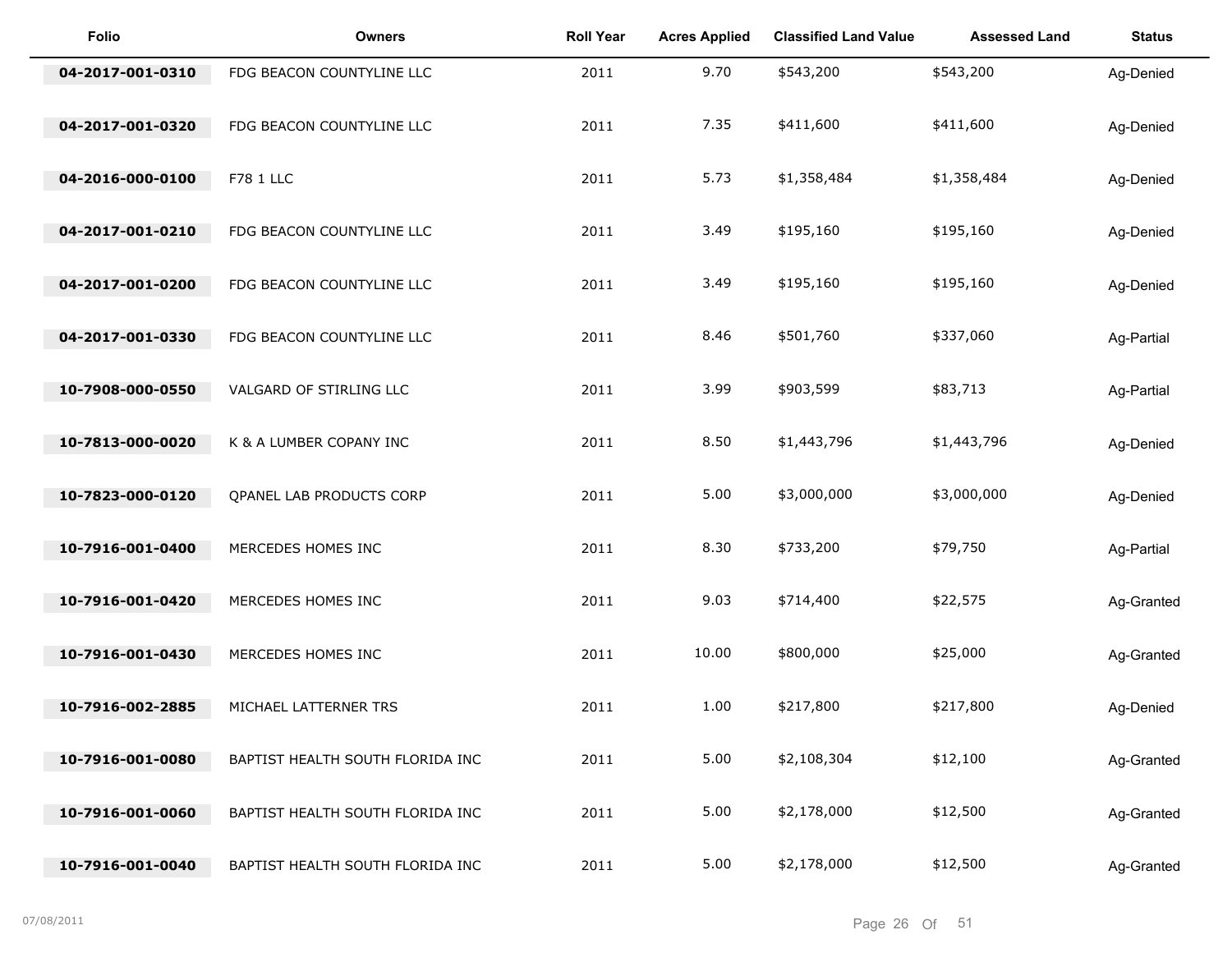| Folio            | <b>Owners</b>                                            | <b>Roll Year</b> | <b>Acres Applied</b> | <b>Classified Land Value</b> | <b>Assessed Land</b> | <b>Status</b> |
|------------------|----------------------------------------------------------|------------------|----------------------|------------------------------|----------------------|---------------|
| 10-7916-001-0050 | BAPTIST HEALTH SOUTH FLORIDA INC                         | 2011             | 5.00                 | \$2,178,000                  | \$12,500             | Ag-Granted    |
| 10-7917-001-0510 | PORTOBELLO ESTATES LLC                                   | 2011             | 9.37                 | \$843,300                    | \$33,732             | Ag-Granted    |
| 10-7921-011-0025 | DOUG LLC<br>C/O MICHAEL LATTERNER & ASSOCIATE            | 2011             | 22.22                | \$2,303,620                  | \$2,303,620          | Ag-Denied     |
| 10-7921-001-0020 | JOHANNA K PUBLOW TRS                                     | 2011             | 5.00                 | \$560,000                    | \$12,500             | Ag-Granted    |
| 10-7921-011-0070 | DOUG LLC<br>C/O MICHAEL LATTERNER & ASSOCIATE            | 2011             | 4.85                 | \$603,742                    | \$603,742            | Ag-Denied     |
| 16-7823-000-0023 | GREC HOMES VIII LLC                                      | 2011             | 4.51                 | \$1,499,575                  | \$11,275             | Ag-Granted    |
| 16-7823-000-0083 | DEBRA ANN BARRETT                                        | 2011             | 0.25                 | \$75,000                     | \$3,125              | Ag-Granted    |
| 16-7823-000-0215 | GREC HOMES IX LLC                                        | 2011             | 10.00                | \$2,850,000                  | \$25,000             | Ag-Granted    |
| 16-7823-000-0085 | C D C GROUP LLC                                          | 2011             | 2.50                 | \$121,000                    | \$121,000            | Ag-Denied     |
| 16-7932-001-0030 | CEMEX CONST MATERIALS FLA LLC<br>C/O SHARED SERVICES AFS | 2011             | 22.00                | \$3,127,500                  | \$3,127,500          | Ag-Denied     |
| 16-7919-001-0460 | TOPTREZ LLC                                              | 2011             | 5.00                 | \$375,000                    | \$375,000            | Ag-Denied     |
| 16-7919-001-0400 | PALM GATE DEV LLC                                        | 2011             | 3.51                 | \$1,539,235                  | \$1,539,235          | Ag-Denied     |
| 16-7825-000-0100 | GREC HOMES VI LLC                                        | 2011             | 12.00                | \$1,191,900                  | \$1,191,900          | Ag-Denied     |
| 16-7919-001-0480 | TOPTREZ LLC                                              | 2011             | 10.00                | \$750,000                    | \$750,000            | Ag-Denied     |
| 20-5001-053-0100 | ALEXANDER N MOYA &W<br>MELISSA GRONLIER MOYA             | 2011             | 1.00                 | \$533,135                    | \$533,135            | Ag-Denied     |
| 30-2232-000-0120 | ABBOT FINANCIAL INC &<br>ROYAL FLAGG JONAS &W BARBARA    | 2011             | 1.19                 | \$999,620                    | \$774,140            | Ag-Partial    |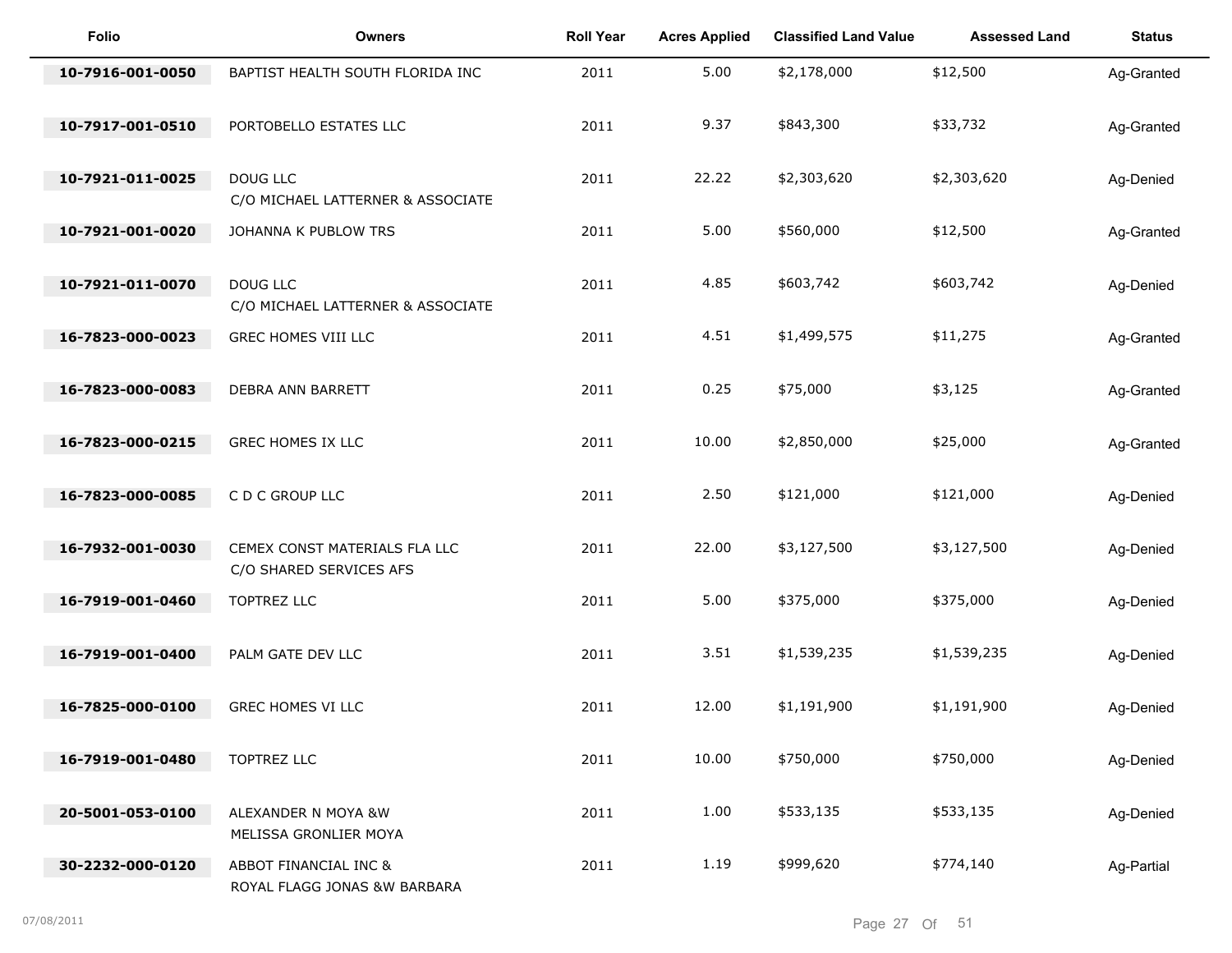| Folio            | <b>Owners</b>                                            | <b>Roll Year</b> | <b>Acres Applied</b> | <b>Classified Land Value</b> | <b>Assessed Land</b> | <b>Status</b> |
|------------------|----------------------------------------------------------|------------------|----------------------|------------------------------|----------------------|---------------|
| 30-2911-001-0330 | MANUEL COTO MARTINEZ                                     | 2011             | 5.00                 | \$112,500                    | \$112,500            | Ag-Denied     |
| 30-2911-002-0271 | SAPPHIRE NURSERIES LLC<br>C/O GUNSTER, YOAKLEY & STEWART | 2011             | 5.00                 | \$112,500                    | \$112,500            | Ag-Denied     |
| 30-2913-001-0430 | ORESTES FLORES & LUIS A DIAZ                             | 2011             | 7.00                 | \$272,382                    | \$272,382            | Ag-Denied     |
| 30-2913-001-0592 | SIGLER INVEST INC                                        | 2011             | 1.00                 | \$50,000                     | \$50,000             | Ag-Denied     |
| 30-2913-001-0595 | JOSE I SIGLER                                            | 2011             | 1.00                 | \$50,000                     | \$50,000             | Ag-Denied     |
| 30-2911-002-0021 | MANUEL DE JESUS CASTANO JR                               | 2011             | 5.00                 | \$112,500                    | \$15,125             | Ag-Partial    |
| 30-2911-001-0320 | M D FLA INVEST LLC                                       | 2011             | 4.89                 | \$110,025                    | \$25,975             | Ag-Partial    |
| 30-3936-000-0024 | AMB CODINA BEACON LAKES LLC                              | 2011             | 4.00                 | \$6,586,270                  | \$6,586,270          | Ag-Denied     |
| 30-3936-000-0120 | AMB CODINA BEACON LAKES LLC                              | 2011             | 17.04                | \$1,192,800                  | \$1,192,800          | Ag-Denied     |
| 30-3935-003-0010 | PHILIP L BRAWNER                                         | 2011             | 23.54                | \$915,800                    | \$70,300             | Ag-Partial    |
| 30-4029-002-0970 | FLA POWER & LIGHT CO<br>ATTN PROPERTY TAX DEPT           | 2011             | 1.15                 | \$68,700                     | \$68,700             | Ag-Denied     |
| 30-4029-002-1130 | ALICIA REYES &H JOSE A CONTRERAS                         | 2011             | 0.68                 | \$203,400                    | \$98,380             | Ag-Partial    |
| 30-4029-002-0320 | FLA POWER & LIGHT CO<br>ATTN PROPERTY TAX DEPT           | 2011             | 2.00                 | \$71,700                     | \$9,560              | Ag-Granted    |
| 30-4034-000-0351 | NORMAN BROS PRODUCE INC                                  | 2011             | 2.52                 | \$3,829,400                  | \$3,130,008          | Ag-Partial    |
| 30-4924-001-2310 | PEDRO O RODRIGUEZ                                        | 2011             | 4.64                 | \$672,800                    | \$9,280              | Ag-Granted    |
| 30-4925-000-0210 | SOMERSET INVESTMENT LLC                                  | 2011             | 4.77                 | \$691,650                    | \$9,540              | Ag-Granted    |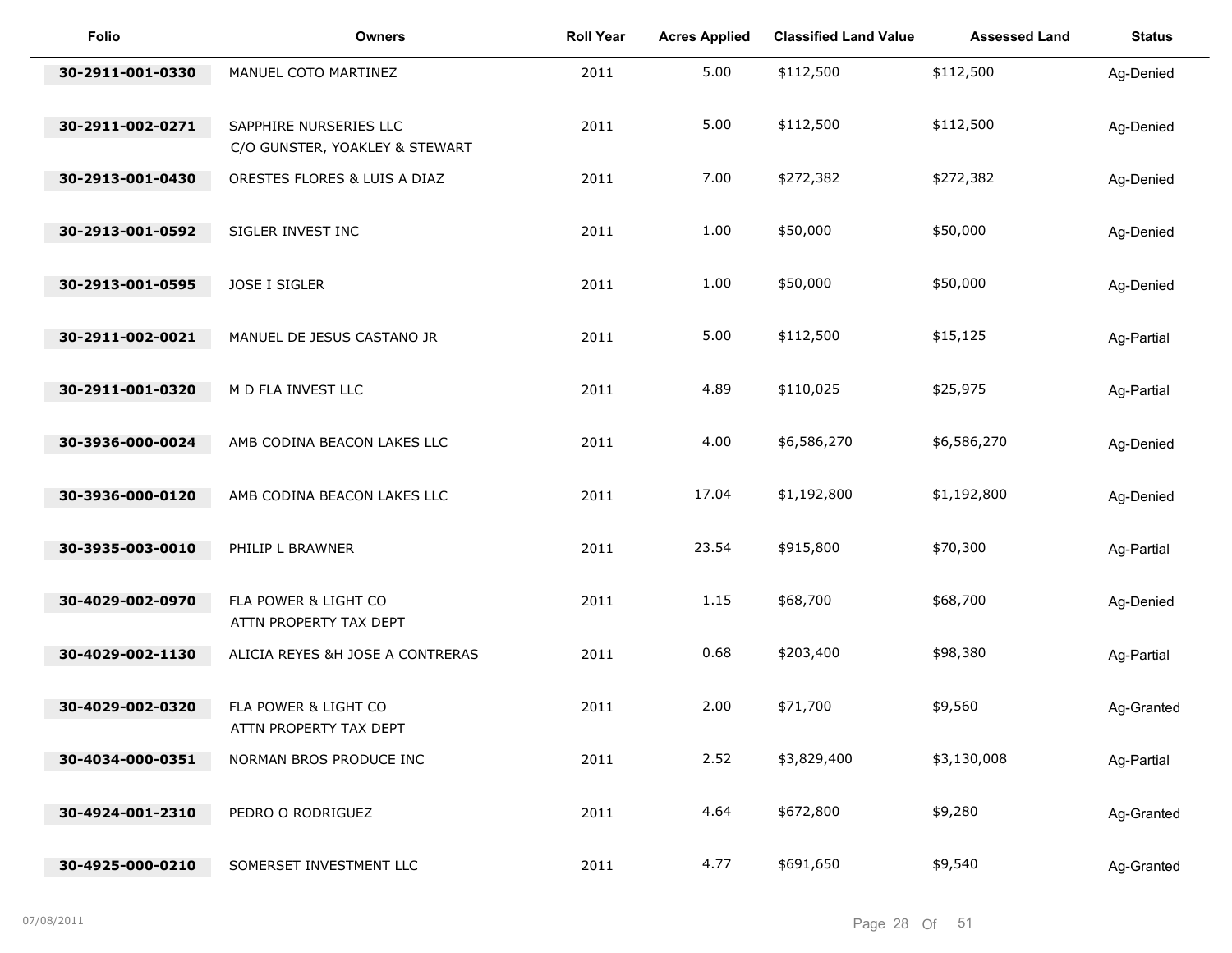| <b>Folio</b>     | <b>Owners</b>                              | <b>Roll Year</b> | <b>Acres Applied</b> | <b>Classified Land Value</b> | <b>Assessed Land</b> | <b>Status</b> |
|------------------|--------------------------------------------|------------------|----------------------|------------------------------|----------------------|---------------|
| 30-4924-001-2100 | LORENZO FARM NURSERY INC<br>RENE J LORENZO | 2011             | 4.64                 | \$672,800                    | \$672,800            | Ag-Denied     |
| 30-4924-001-2140 | JOSE REBOREDO &W ALEJANDRINA               | 2011             | 4.64                 | \$672,800                    | \$672,800            | Ag-Denied     |
| 30-4924-001-1093 | MARIO RUIZ & ROSA E RUIZ                   | 2011             | 1.40                 | \$329,625                    | \$240,705            | Ag-Partial    |
| 30-4925-000-0431 | ANDRES PEREA &W JENNIFER                   | 2011             | 2.27                 | \$609,000                    | \$458,850            | Ag-Partial    |
| 30-4925-000-0421 | NANCY T HECTOR                             | 2011             | 4.82                 | \$698,900                    | \$698,900            | Ag-Denied     |
| 30-4924-001-1560 | NEIL H SIGNORELLI<br>NANCY W SIGNORELLI    | 2011             | 1.76                 | \$366,300                    | \$366,300            | Ag-Partial    |
| 30-4924-001-1250 | ELISEO JUSTINIANI                          | 2011             | 0.25                 | \$225,000                    | \$225,000            | Ag-Denied     |
| 30-4924-001-2000 | NANCY RAMOS MATA                           | 2011             | 1.25                 | \$356,400                    | \$196,660            | Ag-Partial    |
| 30-4931-001-0610 | WONDERLY HOLDINGS INC                      | 2011             | 8.56                 | \$856,000                    | \$21,400             | Ag-Granted    |
| 30-4931-001-0300 | WONDERLY HOLDINGS INC                      | 2011             | 10.00                | \$420,000                    | \$25,000             | Ag-Granted    |
| 30-4931-001-0340 | WONDERLY HOLDINGS INC                      | 2011             | 10.00                | \$420,000                    | \$25,000             | Ag-Granted    |
| 30-4931-001-0500 | WONDERLY HOLDINGS INC                      | 2011             | 10.00                | \$850,000                    | \$25,000             | Ag-Granted    |
| 30-4931-001-0030 | WONDERLY HOLDINGS INC                      | 2011             | 10.00                | \$280,000                    | \$25,000             | Ag-Granted    |
| 30-4936-000-0470 | MUSLIM CENTER OF MIAMI INC                 | 2011             | 4.31                 | \$969,750                    | \$124,106            | Ag-Partial    |
| 30-5006-001-0060 | SEBASTIAN SAFIANO<br><b>BETTY SAFIANO</b>  | 2011             | 1.20                 | \$244,125                    | \$235,445            | Ag-Partial    |
| 30-5006-001-0120 | PEMA LAND TRS<br>RINCHEN LLC TRS           | 2011             | 0.75                 | \$263,250                    | \$135,070            | Ag-Partial    |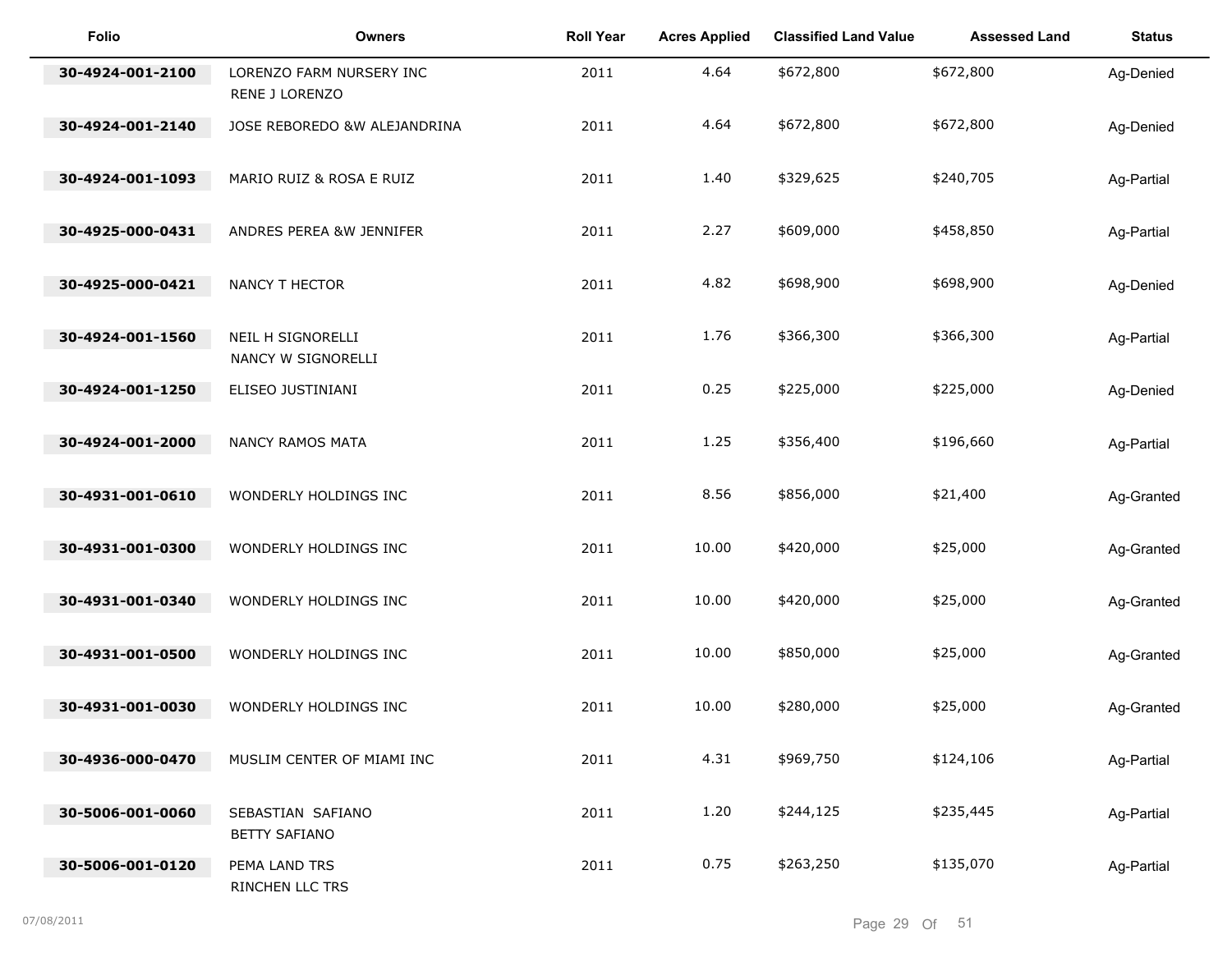| Folio            | <b>Owners</b>                                        | <b>Roll Year</b> | <b>Acres Applied</b> | <b>Classified Land Value</b> | <b>Assessed Land</b> | <b>Status</b> |
|------------------|------------------------------------------------------|------------------|----------------------|------------------------------|----------------------|---------------|
| 30-5008-001-0050 | MAYDELAINE RODRIGUEZ CASTILLO                        | 2011             | 0.80                 | \$242,190                    | \$242,190            | Ag-Denied     |
| 30-5030-018-0090 | FIRST BANK OF MIAMI                                  | 2011             | 5.07                 | \$2,875,080                  | \$2,875,080          | Ag-Denied     |
| 30-5030-018-0100 | FIRST BANK OF MIAMI                                  | 2011             | 0.94                 | \$576,114                    | \$576,114            | Ag-Denied     |
| 30-5823-000-0790 | MIGUEL RAMOS                                         | 2011             | 4.50                 | \$101,010                    | \$101,010            | Ag-Denied     |
| 30-5822-000-0060 | ALBERT PAZ                                           | 2011             | 4.34                 | \$86,800                     | \$86,800             | Ag-Denied     |
| 30-5811-000-4960 | ANTONIO J OLIVERA &W NORMA<br>ANTONIO A OLIVERA      | 2011             | 1.25                 | \$15,000                     | \$4,500              | Ag-Granted    |
| 30-5822-000-0360 | MARTHA GARCIA                                        | 2011             | 5.00                 | \$100,000                    | \$17,400             | Ag-Partial    |
| 30-5823-000-0050 | LAZARO AGRAMONTE                                     | 2011             | 4.70                 | \$98,700                     | \$72,430             | Ag-Partial    |
| 30-5824-000-0089 | KCM 1 LLC                                            | 2011             | 4.81                 | \$158,730                    | \$9,620              | Ag-Granted    |
| 30-5814-000-0065 | RAFAEL L GUEVARA TRUSTEE FOR                         | 2011             | 2.50                 | \$52,500                     | \$7,470              | Ag-Partial    |
| 30-5822-000-0420 | RAFAEL ANTONIO GUEVARA (CHILD)<br>SOROA BUILDING INC | 2011             | 2.50                 | \$62,500                     | \$12,820             | Ag-Partial    |
| 30-5814-000-0210 | <b>ITALA SABBAGH</b>                                 | 2011             | 4.70                 | \$89,300                     | \$89,300             | Ag-Denied     |
| 30-5812-000-0210 | LAZARO R REGALADO                                    | 2011             | 4.52                 | \$135,600                    | \$95,000             | Ag-Partial    |
| 30-5824-000-0075 | FINCA GUAYABALES INC FL                              | 2011             | 4.69                 | \$154,968                    | \$25,078             | Ag-Partial    |
| 30-5824-000-0079 | ROSA MARIA LOPEZ &H ALFREDO                          | 2011             | 5.00                 | \$154,968                    | \$11,740             | Ag-Granted    |
| 30-5815-000-0340 | JUAN H TAMAYO &W ENERSA                              | 2011             | 5.00                 | \$75,000                     | \$75,000             | Ag-Denied     |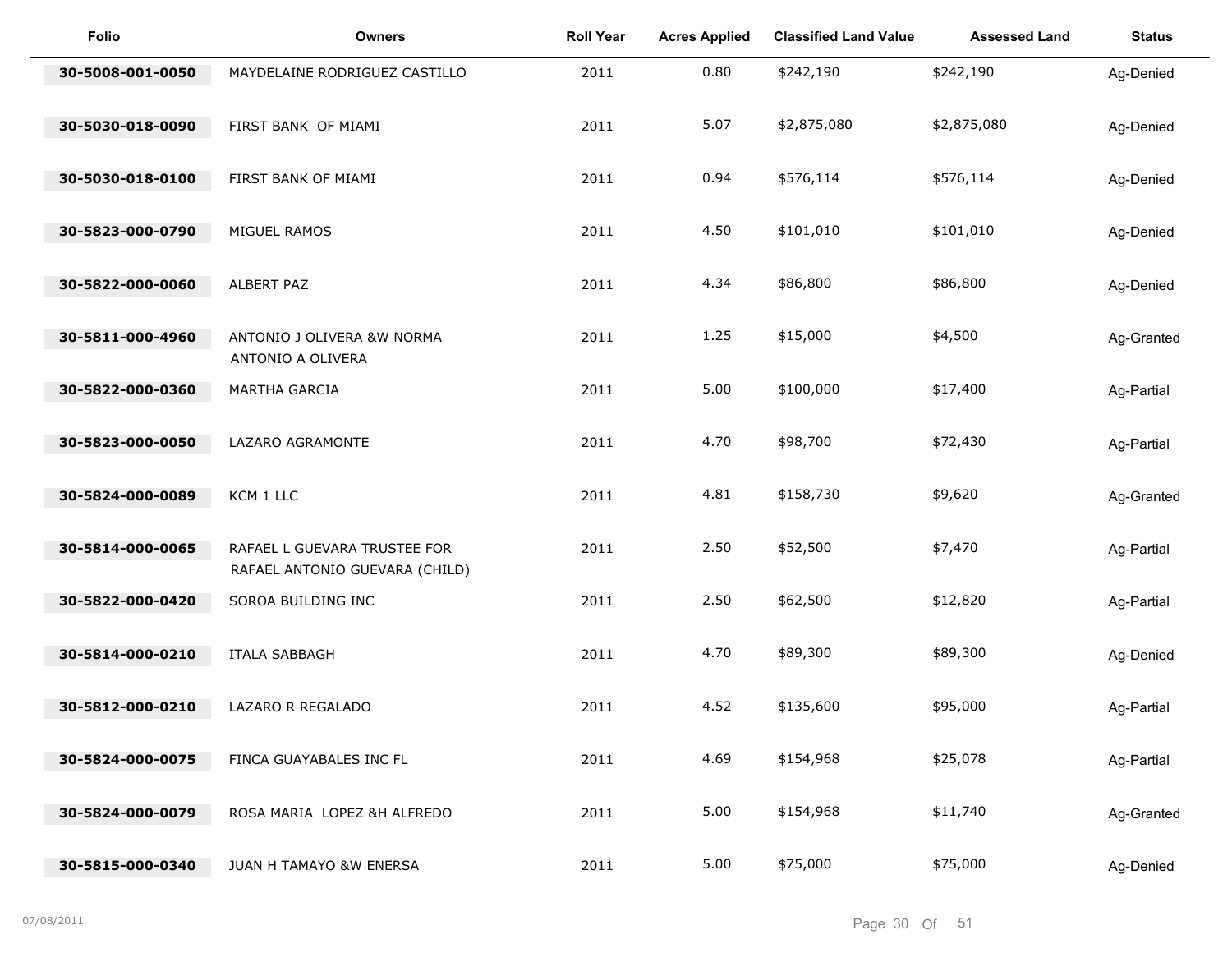| Folio            | <b>Owners</b>                                        | <b>Roll Year</b> | <b>Acres Applied</b> | <b>Classified Land Value</b> | <b>Assessed Land</b> | <b>Status</b> |
|------------------|------------------------------------------------------|------------------|----------------------|------------------------------|----------------------|---------------|
| 30-5815-000-0350 | JUAN H TAMAYO &W ENERSA                              | 2011             | 2.03                 | \$34,510                     | \$34,510             | Ag-Denied     |
| 30-5821-000-0017 | <b>RAMON DUENAS &amp;W</b><br><b>GEORGINA DUENAS</b> | 2011             | 2.00                 | \$58,700                     | \$31,100             | Ag-Granted    |
| 30-5824-000-0096 | H GLOBAL INVEST GRP LLC                              | 2011             | 4.81                 | \$158,730                    | \$158,730            | Ag-Denied     |
| 30-5813-000-0400 | FINANCIAL INVESTMENT GROUP INC                       | 2011             | 5.00                 | \$175,000                    | \$175,000            | Ag-Denied     |
| 30-5814-000-0010 | JUAN H TAMAYO &W ENERSA R                            | 2011             | 2.50                 | \$75,000                     | \$75,000             | Ag-Denied     |
| 30-5815-000-0642 | FLORIDA POWER & LIGHT CO<br>ATTN PROPERTY TAX DEPT   | 2011             | 7.50                 | \$30,000                     | \$30,000             | Ag-Denied     |
| 30-5815-000-1073 | MIGUEL FALLA                                         | 2011             | 4.81                 | \$81,770                     | \$45,230             | Ag-Partial    |
| 30-5823-000-0780 | <b>JESUS BARRERA</b>                                 | 2011             | 3.00                 | \$105,000                    | \$59,039             | Ag-Partial    |
| 30-5815-000-1001 | MANUEL PEREZ GALAN                                   | 2011             | 2.50                 | \$60,000                     | \$16,660             | Ag-Partial    |
| 30-5815-000-1130 | MIGUEL FALLA                                         | 2011             | 2.50                 | \$60,000                     | \$60,000             | Ag-Denied     |
| 30-5821-000-0930 | FRANK H DIAZ                                         | 2011             | 4.00                 | \$100,000                    | \$46,540             | Ag-Partial    |
| 30-5815-000-1071 | RENT DEPO LLC                                        | 2011             | 5.00                 | \$85,000                     | \$85,000             | Ag-Denied     |
| 30-5811-000-4080 | ANTONIO J OLIVERA &W NORMA<br>ANTONIO A OLIVERA      | 2011             | 1.25                 | \$15,000                     | \$4,500              | Ag-Granted    |
| 30-5827-000-0640 | PABLO DELGADO                                        | 2011             | 5.00                 | \$95,000                     | \$95,000             | Ag-Denied     |
| 30-5828-000-2380 | FRANCISCO B PAJON &W MARIA T                         | 2011             | 2.40                 | \$26,400                     | \$17,850             | Ag-Partial    |
| 30-5828-000-2400 | FRANCISCO PAJON &W MARIA T                           | 2011             | 2.50                 | \$27,500                     | \$5,000              | Ag-Granted    |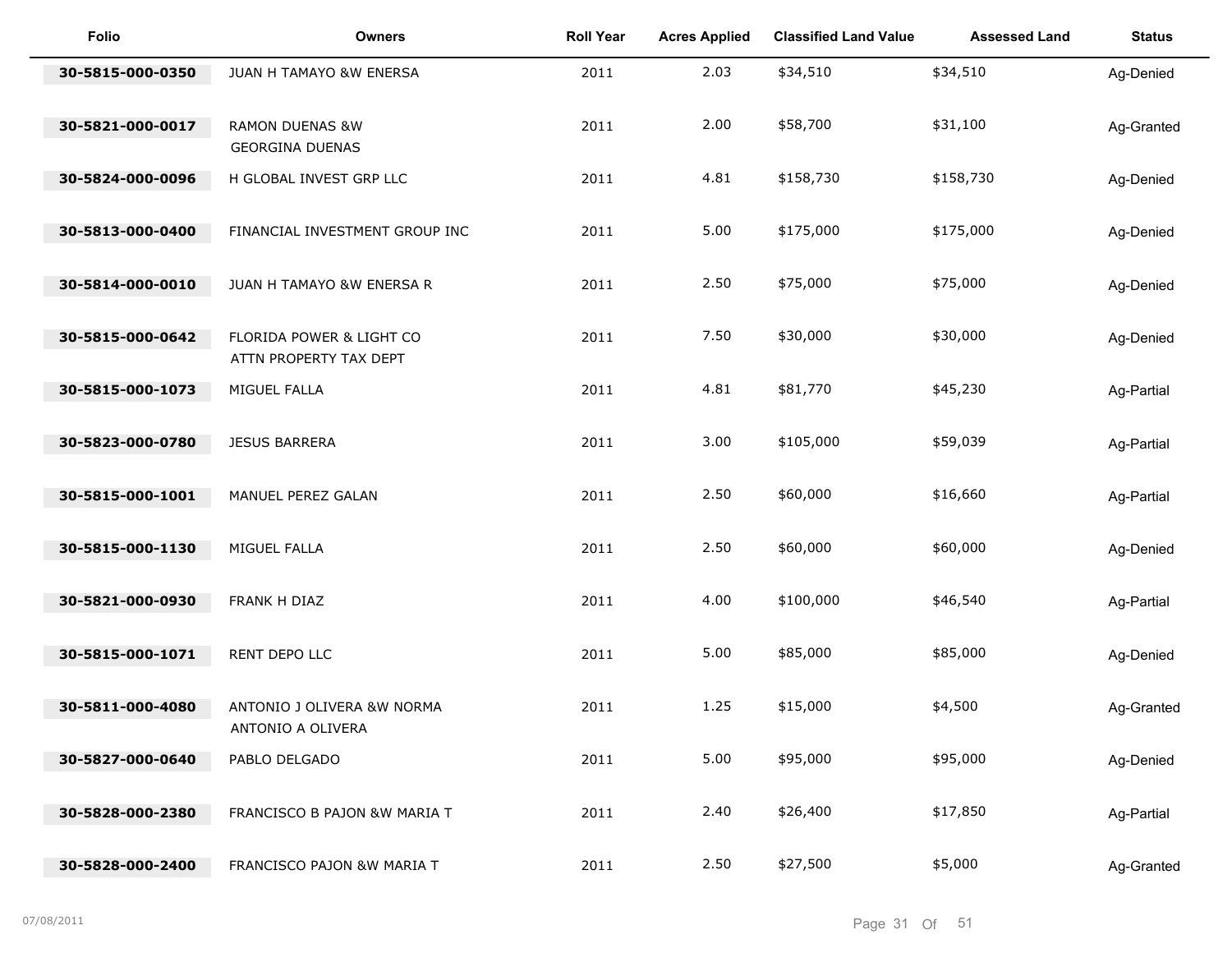| <b>Folio</b>     | <b>Owners</b>                      | <b>Roll Year</b> | <b>Acres Applied</b> | <b>Classified Land Value</b> | <b>Assessed Land</b> | <b>Status</b> |
|------------------|------------------------------------|------------------|----------------------|------------------------------|----------------------|---------------|
| 30-5835-000-0014 | 18806 SW 168 ST LLC                | 2011             | 5.00                 | \$150,000                    | \$12,085             | Ag-Granted    |
| 30-5828-000-0410 | <b>LILLIAN FUENTES</b>             | 2011             | 2.50                 | \$27,500                     | \$27,500             | Ag-Denied     |
| 30-5825-000-0130 | JOSE L GUERRA &W<br>MARIA C GUERRA | 2011             | 5.00                 | \$165,000                    | \$38,210             | Ag-Partial    |
| 30-5825-000-0151 | RANDOLPH AMAYA<br>ANLIZ AMAYA      | 2011             | 5.00                 | \$165,000                    | \$35,375             | Ag-Partial    |
| 30-5827-000-1730 | LOUIS E SILVA &W NILMA             | 2011             | 2.31                 | \$48,510                     | \$43,380             | Ag-Partial    |
| 30-5825-000-0570 | CARMEN VAZQUEZ DE RUBIDO           | 2011             | 10.60                | \$350,130                    | \$143,645            | Ag-Partial    |
| 30-5835-000-0148 | PATRICK NURSEY INC                 | 2011             | 5.11                 | \$137,970                    | \$121,122            | Ag-Partial    |
| 30-5835-000-0142 | PATRICK NURSERY INC                | 2011             | 5.11                 | \$137,970                    | \$72,420             | Ag-Partial    |
| 30-5835-000-0143 | FERGUSON HOUSE WORKS INC           | 2011             | 5.11                 | \$137,970                    | \$108,018            | Ag-Partial    |
| 30-5825-000-0380 | JOSE L G GUERRA &W MARIA C         | 2011             | 5.00                 | \$165,000                    | \$32,785             | Ag-Partial    |
| 30-5825-000-0390 | JOSE L G GUERRA &W MARIA C         | 2011             | 5.00                 | \$165,000                    | \$32,785             | Ag-Partial    |
| 30-5825-000-0760 | ARCHIMEDES XI XIII LLC             | 2011             | 20.00                | \$480,000                    | \$50,000             | Ag-Granted    |
| 30-5826-000-0020 | EDEL GONZALEZ                      | 2011             | 3.68                 | \$190,640                    | \$120,720            | Ag-Partial    |
| 30-5828-000-0420 | <b>LILLIAN FUENTES</b>             | 2011             | 2.50                 | \$27,500                     | \$27,500             | Ag-Denied     |
| 30-5826-000-2300 | LA CECILIA LLC                     | 2011             | 15.00                | \$523,638                    | \$101,788            | Ag-Granted    |
| 30-5826-000-0140 | HAROLD E RUIZ                      | 2011             | 2.90                 | \$72,500                     | \$7,195              | Ag-Partial    |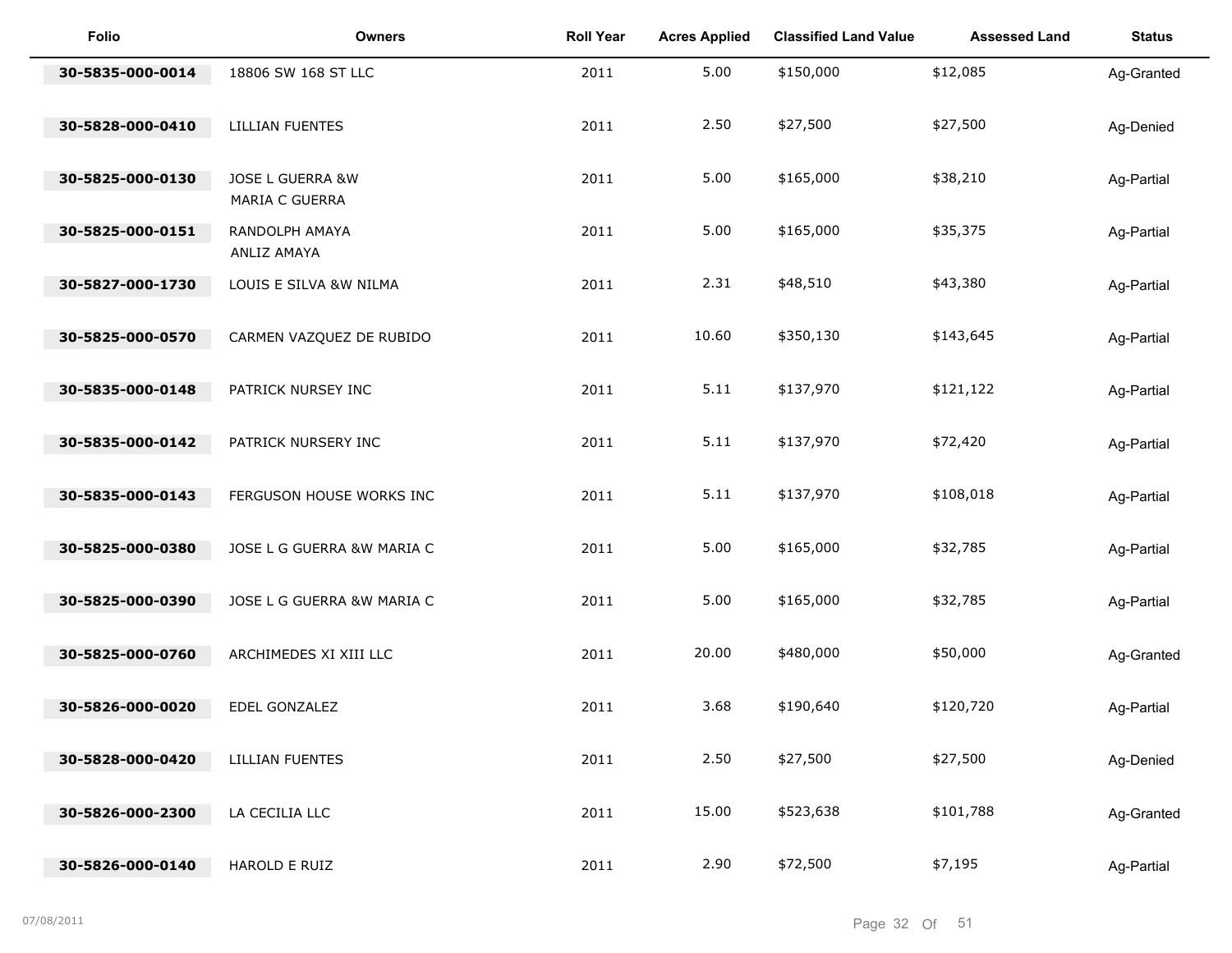| <b>Folio</b>     | <b>Owners</b>                                              | <b>Roll Year</b> | <b>Acres Applied</b> | <b>Classified Land Value</b> | <b>Assessed Land</b> | <b>Status</b> |
|------------------|------------------------------------------------------------|------------------|----------------------|------------------------------|----------------------|---------------|
| 30-5828-000-0300 | REBECCA MACHIN<br>MICHAEL MARTINEZ                         | 2011             | 2.16                 | \$28,080                     | \$28,080             | Ag-Denied     |
| 30-5825-000-0772 | ARCHIMEDES XI-XIII LLC                                     | 2011             | 78.40                | \$1,883,520                  | \$196,200            | Ag-Granted    |
| 30-5907-000-0010 | D R HORTON INC                                             | 2011             | 176.00               | \$6,155,835                  | \$439,702            | Ag-Granted    |
| 30-5907-000-0020 | D R HORTON INC                                             | 2011             | 138.00               | \$3,782,020                  | \$382,600            | Ag-Partial    |
| 30-5914-000-0101 | <b>TCAG LLC</b>                                            | 2011             | 5.00                 | \$1,960,200                  | \$986,350            | Ag-Partial    |
| 30-5914-000-0200 | TAMIAMI KENDALL INVESTMENTS INC<br>C/O ALBERTO J PARLADE   | 2011             | 11.00                | \$2,763,908                  | \$2,763,908          | Ag-Denied     |
| 30-5914-000-0100 | <b>TCAG LLC</b>                                            | 2011             | 5.00                 | \$1,960,200                  | \$717,571            | Ag-Partial    |
| 30-5922-001-0210 | TAMIAMI PLAZA CENTER INC                                   | 2011             | 0.92                 | \$589,639                    | \$14,806             | Ag-Partial    |
| 30-5922-001-0230 | TAMIAMI PLAZA CENTER INC                                   | 2011             | 0.90                 | \$491,135                    | \$157,853            | Ag-Partial    |
| 30-5922-001-0240 | TAMIAMI PLAZA CENTER INC                                   | 2011             | 0.89                 | \$490,153                    | \$3,901              | Ag-Denied     |
| 30-5922-001-0220 | TAMIAMI PLAZA CENTER INC                                   | 2011             | 0.90                 | \$492,118                    | \$142,455            | Ag-Partial    |
| 30-5922-000-0014 | QUALITY PROPERTIES ASSET MGMT CO<br>ATTN: MICHAEL D BABAIR | 2011             | 17.10                | \$3,725,045                  | \$3,725,045          | Ag-Denied     |
| 30-5927-000-0220 | CANTONVILLE INVESTS NV                                     | 2011             | 6.55                 | \$3,424,452                  | \$3,424,452          | Ag-Denied     |
| 30-5922-065-0010 | ERG HOLDINGS INC                                           | 2011             | 2.00                 | \$1,219,680                  | \$1,219,680          | Ag-Denied     |
| 30-5928-000-0070 | ESTATES AT THE GROVES LLC                                  | 2011             | 5.00                 | \$508,780                    | \$508,780            | Ag-Denied     |
| 30-5930-000-0590 | ARCHIMEDES II LLC                                          | 2011             | 19.30                | \$604,800                    | \$50,400             | Ag-Granted    |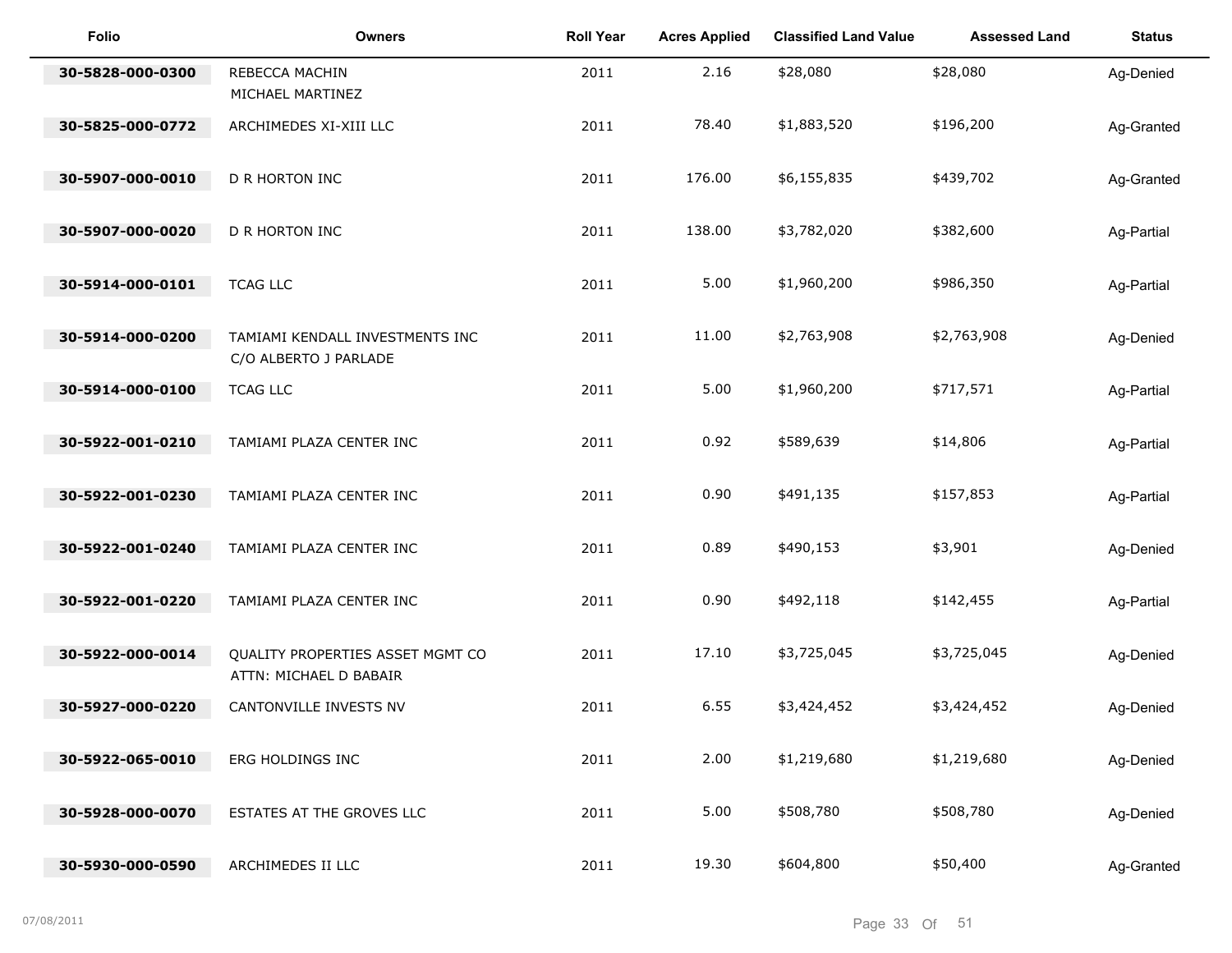| <b>Folio</b>     | <b>Owners</b>                | <b>Roll Year</b> | <b>Acres Applied</b> | <b>Classified Land Value</b> | <b>Assessed Land</b> | <b>Status</b> |
|------------------|------------------------------|------------------|----------------------|------------------------------|----------------------|---------------|
| 30-5930-000-0110 | CORIAT PROP LLC              | 2011             | 2.50                 | \$112,500                    | \$112,500            | Ag-Denied     |
| 30-5929-000-0490 | ARCHIMEDES I LLC             | 2011             | 40.00                | \$1,200,000                  | \$100,000            | Ag-Granted    |
| 30-5930-000-0121 | CORIAT PROP LLC              | 2011             | 2.50                 | \$112,500                    | \$112,500            | Ag-Denied     |
| 30-5933-002-0330 | FORTUNE LAND INVESTMENTS LLC | 2011             | 4.63                 | \$864,050                    | \$864,050            | Ag-Denied     |
| 30-5933-002-0300 | FORTUNE LAND INVESTMENTS LLC | 2011             | 4.70                 | \$897,500                    | \$897,500            | Ag-Denied     |
| 30-5934-001-0170 | ESRIDGE CO NV                | 2011             | 6.93                 | \$3,624,336                  | \$3,624,336          | Ag-Denied     |
| 30-5933-000-0041 | FORTUNE LAND INVESTMENTS LLC | 2011             | 2.37                 | \$497,700                    | \$497,700            | Ag-Denied     |
| 30-5931-000-0650 | <b>BARRY BRANT TR</b>        | 2011             | 20.00                | \$579,962                    | \$78,700             | Ag-Granted    |
| 30-5931-000-0300 | <b>BONNY J HAMPSON LOPEZ</b> | 2011             | 2.00                 | \$115,500                    | \$115,500            | Ag-Denied     |
| 30-5933-000-0025 | FORTUNE LAND INVESTMENTS LLC | 2011             | 20.00                | \$3,801,260                  | \$3,801,260          | Ag-Denied     |
| 30-5933-000-0055 | FORTUNE LAND INVESTMENTS LLC | 2011             | 15.00                | \$2,929,150                  | \$2,929,150          | Ag-Denied     |
| 30-5933-000-0010 | FORTUNE LAND INVESTMENTS LLC | 2011             | 1.56                 | \$286,935                    | \$286,935            | Ag-Denied     |
| 30-5931-000-0170 | <b>GEORGE F CANTRELL</b>     | 2011             | 2.50                 | \$112,500                    | \$6,250              | Ag-Granted    |
| 30-6007-000-0430 | CLUB MARINER LLC             | 2011             | 0.66                 | \$79,200                     | \$79,200             | Ag-Denied     |
| 30-6007-000-0380 | CLUB MARINER LLC             | 2011             | 1.23                 | \$147,600                    | \$147,600            | Ag-Denied     |
| 30-6007-000-0381 | CLUB MARINER LLC             | 2011             | 0.37                 | \$44,400                     | \$44,400             | Ag-Denied     |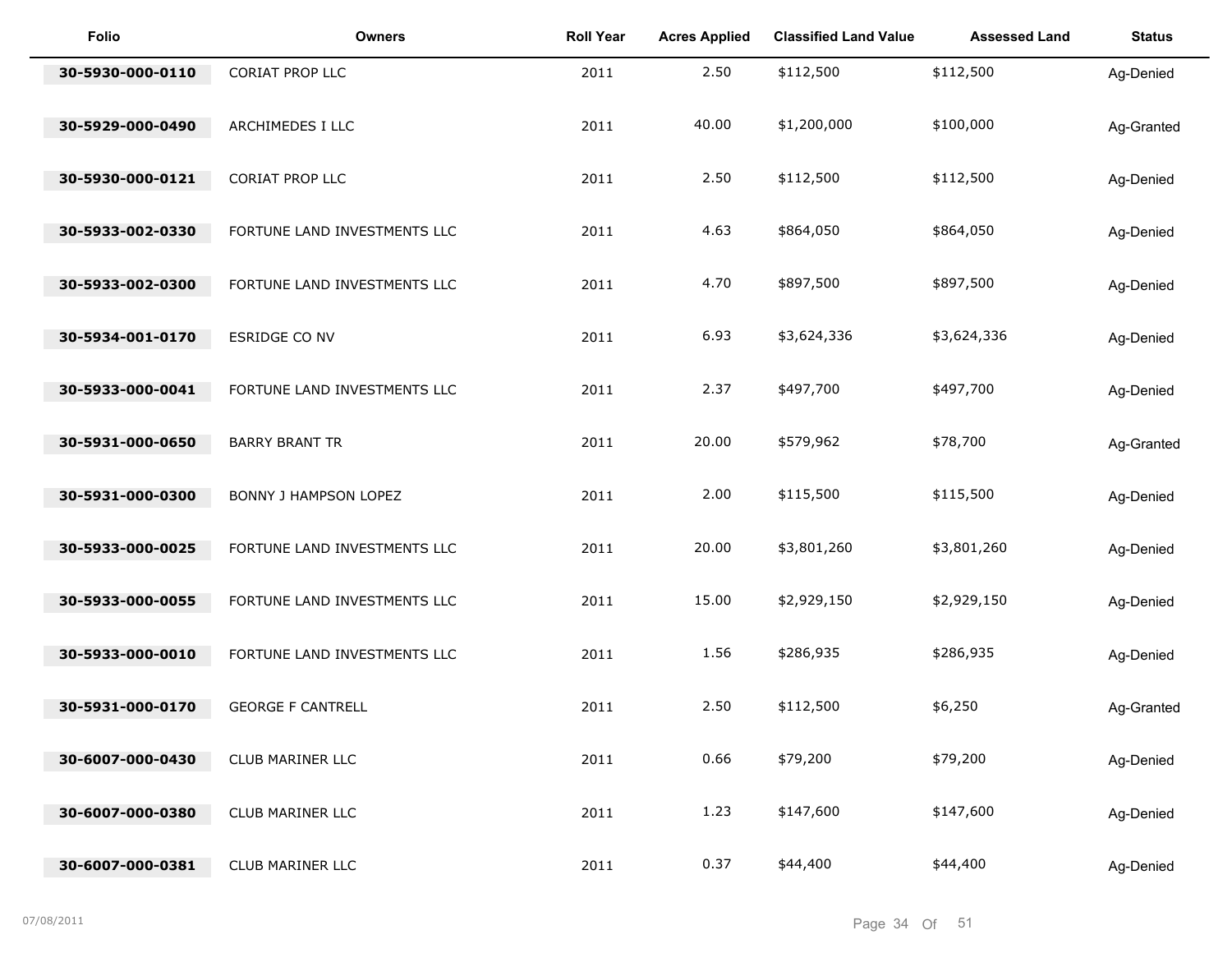| <b>Folio</b>     | <b>Owners</b>                     | <b>Roll Year</b> | <b>Acres Applied</b> | <b>Classified Land Value</b> | <b>Assessed Land</b> | <b>Status</b> |
|------------------|-----------------------------------|------------------|----------------------|------------------------------|----------------------|---------------|
| 30-6007-000-0382 | <b>CLUB MARINER LLC</b>           | 2011             | 0.05                 | \$6,000                      | \$6,000              | Ag-Denied     |
| 30-6007-000-0383 | CLUB MARINER LLC                  | 2011             | 0.19                 | \$22,800                     | \$22,800             | Ag-Denied     |
| 30-6801-000-0077 | NUEVA TIERRA LLLP                 | 2011             | 5.00                 | \$300,000                    | \$40,000             | Ag-Granted    |
| 30-6030-001-0500 | SANTA CLARA DADE LLC              | 2011             | 2.20                 | \$101,867                    | \$5,256              | Ag-Granted    |
| 30-6030-001-0030 | SANTA CLARA DADE LLC              | 2011             | 0.16                 | \$11,360                     | \$587                | Ag-Granted    |
| 30-6030-001-0010 | SANTA CLARA DADE LLC              | 2011             | 0.94                 | \$107,700                    | \$2,326              | Ag-Granted    |
| 30-6029-000-0080 | SANTA CLARA DADE LLC              | 2011             | 40.00                | \$1,120,000                  | \$169,132            | Ag-Partial    |
| 30-6030-001-0371 | SANTA CLARA DADE LLC              | 2011             | 0.62                 | \$44,000                     | \$2,268              | Ag-Granted    |
| 30-6030-001-0375 | SANTA CLARA DADE LLC              | 2011             | 0.16                 | \$11,152                     | \$576                | Ag-Granted    |
| 30-6030-001-0380 | SANTA CLARA DADE LLC              | 2011             | 1.73                 | \$120,640                    | \$6,228              | Ag-Granted    |
| 30-6030-001-0112 | SANTA CLARA DADE LLC              | 2011             | 0.16                 | \$11,360                     | \$587                | Ag-Granted    |
| 30-6801-000-0121 | ANGEL R VENEGAS<br>MARY J VENEGAS | 2011             | 4.50                 | \$175,000                    | \$42,497             | Ag-Partial    |
| 30-6030-001-0110 | SANTA CLARA DADE LLC              | 2011             | 0.16                 | \$11,362                     | \$587                | Ag-Granted    |
| 30-6030-001-0180 | SANTA CLARA DADE LLC              | 2011             | 0.81                 | \$132,634                    | \$2,916              | Ag-Granted    |
| 30-6030-001-0250 | SANTA CLARA DADE LLC              | 2011             | 0.16                 | \$11,152                     | \$576                | Ag-Granted    |
| 30-6801-000-0070 | HENRY QUINTANA REALTY INC         | 2011             | 5.00                 | \$168,350                    | \$19,240             | Ag-Granted    |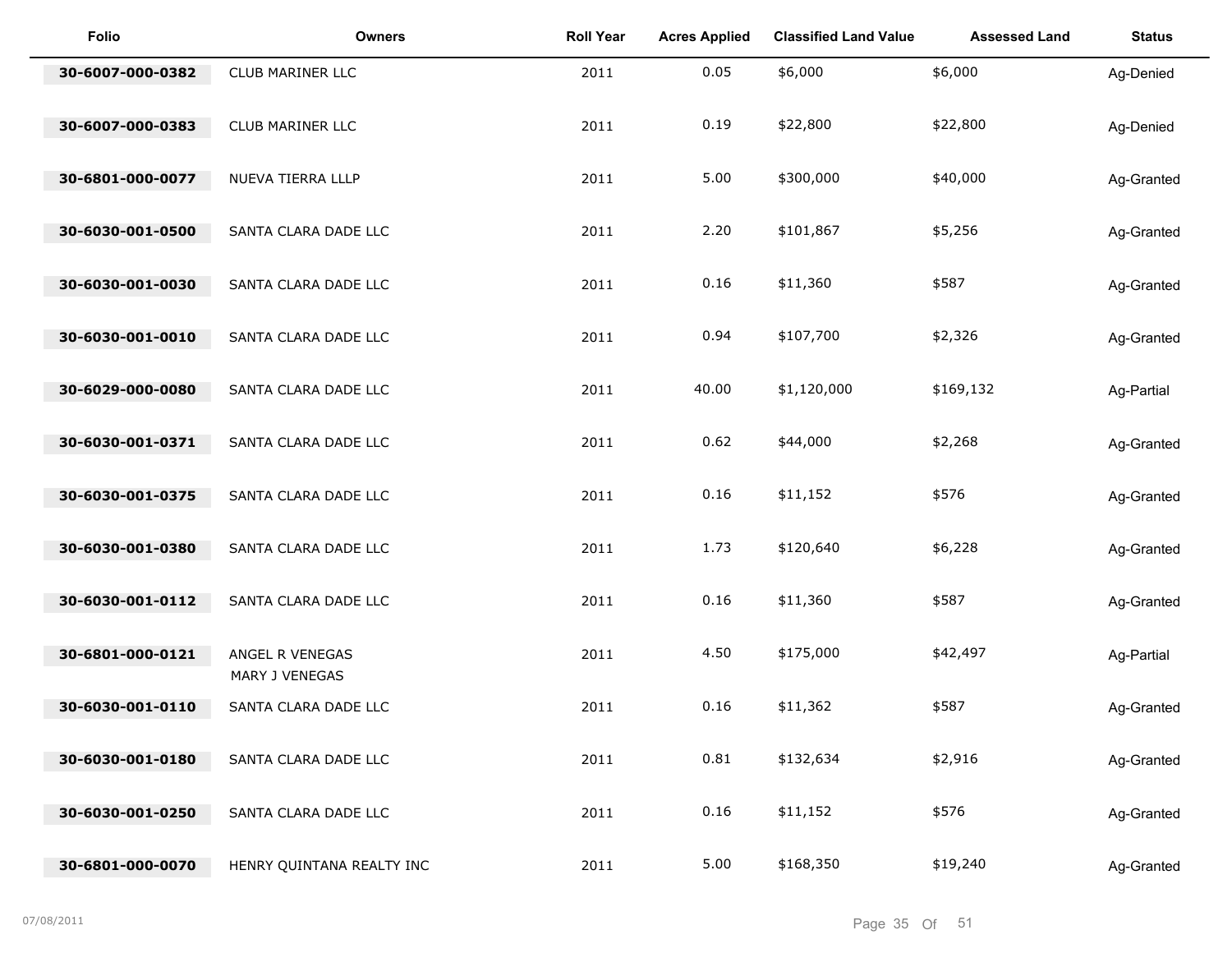| <b>Folio</b>     | <b>Owners</b>                             | <b>Roll Year</b> | <b>Acres Applied</b> | <b>Classified Land Value</b> | <b>Assessed Land</b> | <b>Status</b> |
|------------------|-------------------------------------------|------------------|----------------------|------------------------------|----------------------|---------------|
| 30-6020-000-0090 | <b>VICK ENTERPRISES</b>                   | 2011             | 17.50                | \$735,000                    | \$53,716             | Ag-Granted    |
| 30-6020-000-0120 | <b>VICK ENTERPRISES</b>                   | 2011             | 2.50                 | \$137,500                    | \$6,250              | Ag-Granted    |
| 30-6030-001-0101 | SANTA CLARA DADE LLC                      | 2011             | 9.55                 | \$71,004                     | \$2,934              | Ag-Granted    |
| 30-6030-001-0481 | SANTA CLARA DADE LLC                      | 2011             | 0.16                 | \$11,152                     | \$576                | Ag-Granted    |
| 30-6031-000-0101 | SANTA CLARA DADE LLC                      | 2011             | 60.00                | \$1,200,000                  | \$216,000            | Ag-Granted    |
| 30-6030-001-0460 | SANTA CLARA DADE LLC                      | 2011             | 0.32                 | \$22,000                     | \$1,134              | Ag-Granted    |
| 30-6030-001-0490 | SANTA CLARA DADE LLC                      | 2011             | 0.32                 | \$21,920                     | \$1,134              | Ag-Granted    |
| 30-6030-001-0331 | SANTA CLARA DADE LLC                      | 2011             | 0.32                 | \$21,920                     | \$1,134              | Ag-Granted    |
| 30-6030-001-0384 | SANTA CLARA DADE LLC                      | 2011             | 0.63                 | \$44,000                     | \$2,268              | Ag-Granted    |
| 30-6030-001-0270 | SANTA CLARA DADE LLC                      | 2011             | 0.16                 | \$11,152                     | \$576                | Ag-Granted    |
| 30-6030-002-0010 | BAPTIST HEALTH S FLA INC                  | 2011             | 2.00                 | \$396,375                    | \$396,375            | Ag-Denied     |
| 30-6803-000-0151 | <b>EMILIO GUERRA</b><br><b>ENA GUERRA</b> | 2011             | 2.57                 | \$62,965                     | \$13,511             | Ag-Partial    |
| 30-6812-000-0392 | NATURE'S WAY NURSERY INC                  | 2011             | 1.00                 | \$39,600                     | \$2,640              | Ag-Granted    |
| 30-6811-000-0020 | COSTA COLOR CORPORATION                   | 2011             | 39.01                | \$780,200                    | \$164,840            | Ag-Partial    |
| 30-6824-000-0210 | MABEL H WALLER<br>& RICHARD C WALLER      | 2011             | 10.00                | \$275,000                    | \$25,000             | Ag-Granted    |
| 30-6827-000-0050 | MARIA DEL PILAR VILA                      | 2011             | 1.25                 | \$115,200                    | \$74,200             | Ag-Partial    |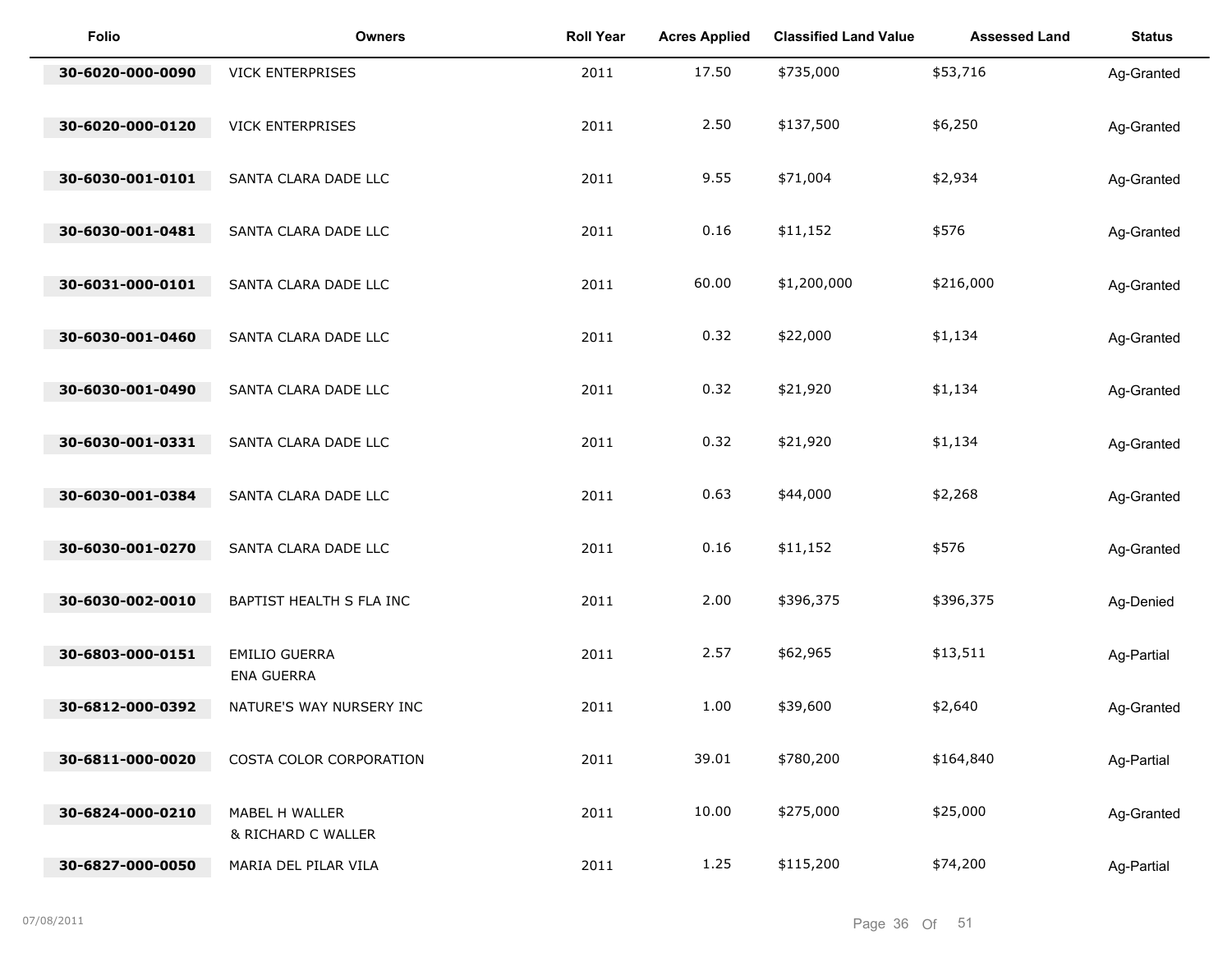| <b>Folio</b>     | <b>Owners</b>                                         | <b>Roll Year</b> | <b>Acres Applied</b> | <b>Classified Land Value</b> | <b>Assessed Land</b> | <b>Status</b> |
|------------------|-------------------------------------------------------|------------------|----------------------|------------------------------|----------------------|---------------|
| 30-6802-000-0085 | JOSE DE TRINCHERIA &W<br>MARIA MERCEDES DE TRINCHERIA | 2011             | 4.51                 | \$146,575                    | \$11,595             | Ag-Granted    |
| 30-6813-000-0102 | CLARENCE H GILLIARD &W ONETHA                         | 2011             | 1.32                 | \$66,000                     | \$66,000             | Ag-Denied     |
| 30-6802-000-0197 | U S SECURITY TRUST INC                                | 2011             | 2.72                 | \$125,125                    | \$55,765             | Ag-Granted    |
| 30-6802-000-0198 | URBICIO E SAURA &W MIRIAM B                           | 2011             | 1.50                 | \$73,500                     | \$73,500             | Ag-Denied     |
| 30-6821-000-2650 | DANIEL G CORCORAN<br>DANIEL T CORCORAN                | 2011             | 1.25                 | \$43,750                     | \$3,125              | Ag-Granted    |
| 30-6814-000-0180 | <b>WINSTON E SHIELDS</b>                              | 2011             | 9.50                 | \$306,250                    | \$142,900            | Ag-Partial    |
| 30-6826-000-0221 | ABEL E DIAZ &W<br>AYMARA DIAZ                         | 2011             | 2.42                 | \$144,200                    | \$64,340             | Ag-Granted    |
| 30-6814-000-0155 | TNT REAL PROP LLC                                     | 2011             | 6.11                 | \$152,750                    | \$89,750             | Ag-Partial    |
| 30-6825-000-0430 | ROBIN ANDREW BLANK                                    | 2011             | 5.00                 | \$162,500                    | \$51,920             | Ag-Partial    |
| 30-6811-000-3030 | RICHARD KAYFETZ                                       | 2011             | 0.85                 | \$75,600                     | \$41,340             | Ag-Partial    |
| 30-6902-001-0241 | NORMA J CAPLE TR                                      | 2011             | 3.02                 | \$256,700                    | \$28,280             | Ag-Partial    |
| 30-6825-000-0510 | LEILA WERNER                                          | 2011             | 2.19                 | \$109,500                    | \$81,660             | Ag-Partial    |
| 30-6821-000-1090 | JULIO RODRIGUEZ &W ELISA                              | 2011             | 1.25                 | \$43,750                     | \$43,750             | Ag-Denied     |
| 30-6829-000-0320 | HECTOR & AILEEN UGALDE JTRS                           | 2011             | 2.50                 | \$87,500                     | \$7,250              | Ag-Granted    |
| 30-6810-000-0060 | RAINBOW ESTATES CORP                                  | 2011             | 2.36                 | \$82,600                     | \$82,600             | Ag-Denied     |
| 30-6814-000-0191 | SHIELDS FAMILY LP                                     | 2011             | 10.00                | \$250,000                    | \$25,000             | Ag-Granted    |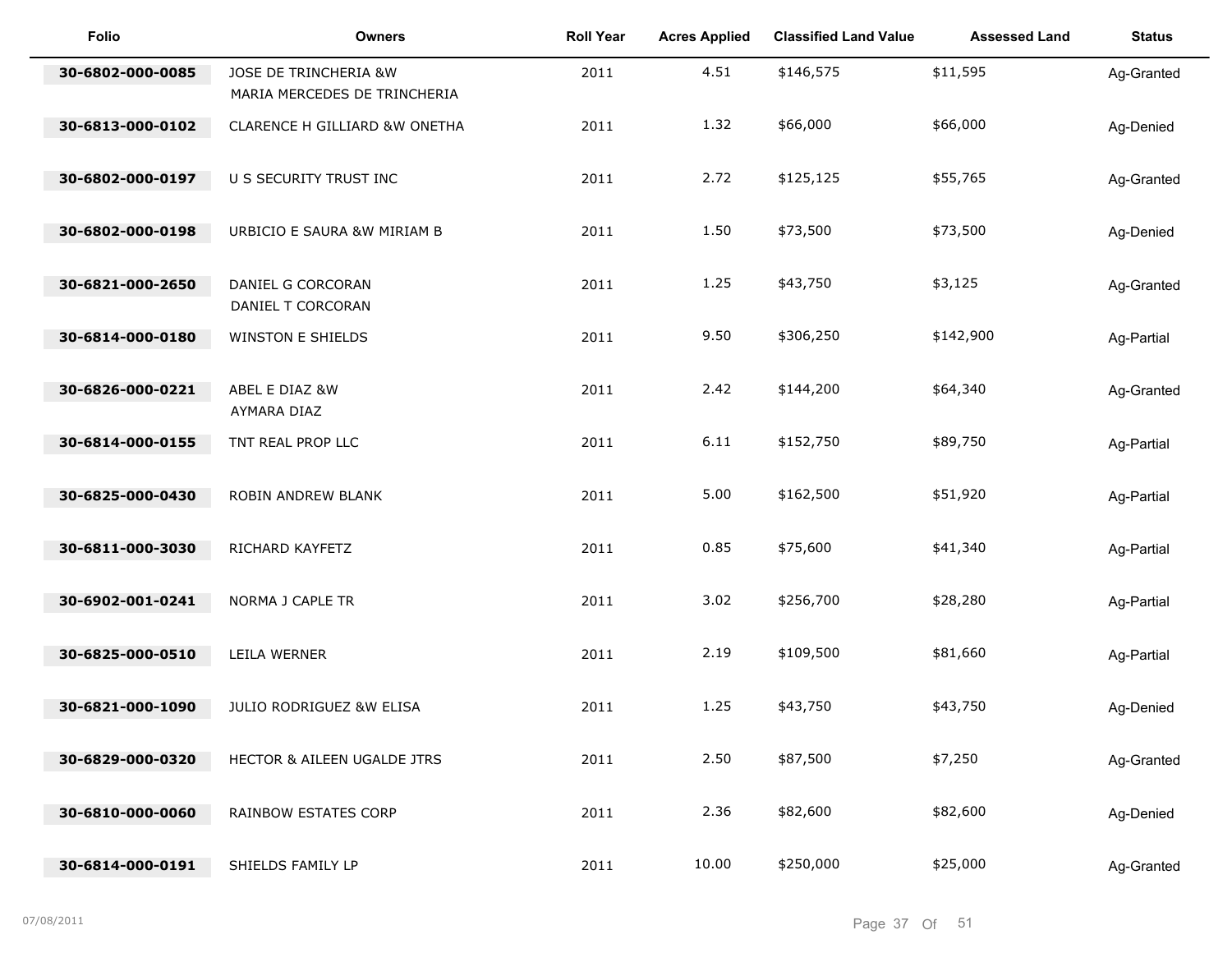| <b>Folio</b>     | Owners                                             | <b>Roll Year</b> | <b>Acres Applied</b> | <b>Classified Land Value</b> | <b>Assessed Land</b> | <b>Status</b> |
|------------------|----------------------------------------------------|------------------|----------------------|------------------------------|----------------------|---------------|
| 30-6905-000-0110 | F & J FARMS LLC<br>C/O ADAMS GALLINAR PA           | 2011             | 29.46                | \$795,420                    | \$565,420            | Ag-Partial    |
| 30-6809-000-0018 | SERVANDO HOYOS &W ELAYNE                           | 2011             | 0.25                 | \$75,000                     | \$75,000             | Ag-Denied     |
| 30-6835-000-0270 | NHAN HUU DANG JTRS<br>MINH NGUYET THI NGUYEN JTRS  | 2011             | 5.00                 | \$175,000                    | \$26,500             | Ag-Partial    |
| 30-6835-000-0271 | NHAN HUU DANG JTRS<br>MINH NGUYET THI NGUYEN JTRS  | 2011             | 1.12                 | \$67,020                     | \$2,234              | Ag-Granted    |
| 30-6812-000-0419 | NATURE'S WAY NURSERY INC                           | 2011             | 1.60                 | \$95,400                     | \$95,400             | Ag-Denied     |
| 30-6815-000-0145 | THANH NGUYEN                                       | 2011             | 5.00                 | \$162,500                    | \$162,500            | Ag-Denied     |
| 30-6826-000-0611 | <b>KEN G FURTON &amp;W</b><br>DEBORAH FRIES FURTON | 2011             | 4.91                 | \$171,850                    | \$171,850            | Ag-Denied     |
| 30-6812-000-0331 | <b>WALD CORP</b>                                   | 2011             | 6.41                 | \$224,350                    | \$25,640             | Ag-Granted    |
| 30-6826-000-0650 | <b>GAIA GROUP LLC</b>                              | 2011             | 4.66                 | \$175,000                    | \$175,000            | Ag-Denied     |
| 30-6909-000-0070 | ARCHIMEDES IV LLC                                  | 2011             | 10.00                | \$300,000                    | \$122,515            | Ag-Partial    |
| 30-6823-000-0710 | NELSON J GONZALEZ &W MARTA B                       | 2011             | 2.00                 | \$98,550                     | \$28,030             | Ag-Partial    |
| 30-6904-000-0210 | HOME R US EUREKA DEVELOPERS<br>%MANAGEMENT OFFICE  | 2011             | 10.00                | \$270,000                    | \$27,000             | Ag-Granted    |
| 30-6836-000-0514 | MANOCHER ESLAMIFAR                                 | 2011             | 3.00                 | \$169,050                    | \$112,620            | Ag-Partial    |
| 30-6810-000-0970 | HELADIO LEDEZMA &W ALMA                            | 2011             | 4.00                 | \$135,600                    | \$70,080             | Ag-Partial    |
| 30-6813-003-0030 | JOMA III PARTNERS LLP                              | 2011             | 0.16                 | \$6,440                      | \$6,440              | Ag-Denied     |
| 30-6834-000-0231 | ISABEL M BERNAL &H<br>E ANTHONY BREA               | 2011             | 1.77                 | \$70,800                     | \$32,008             | Ag-Partial    |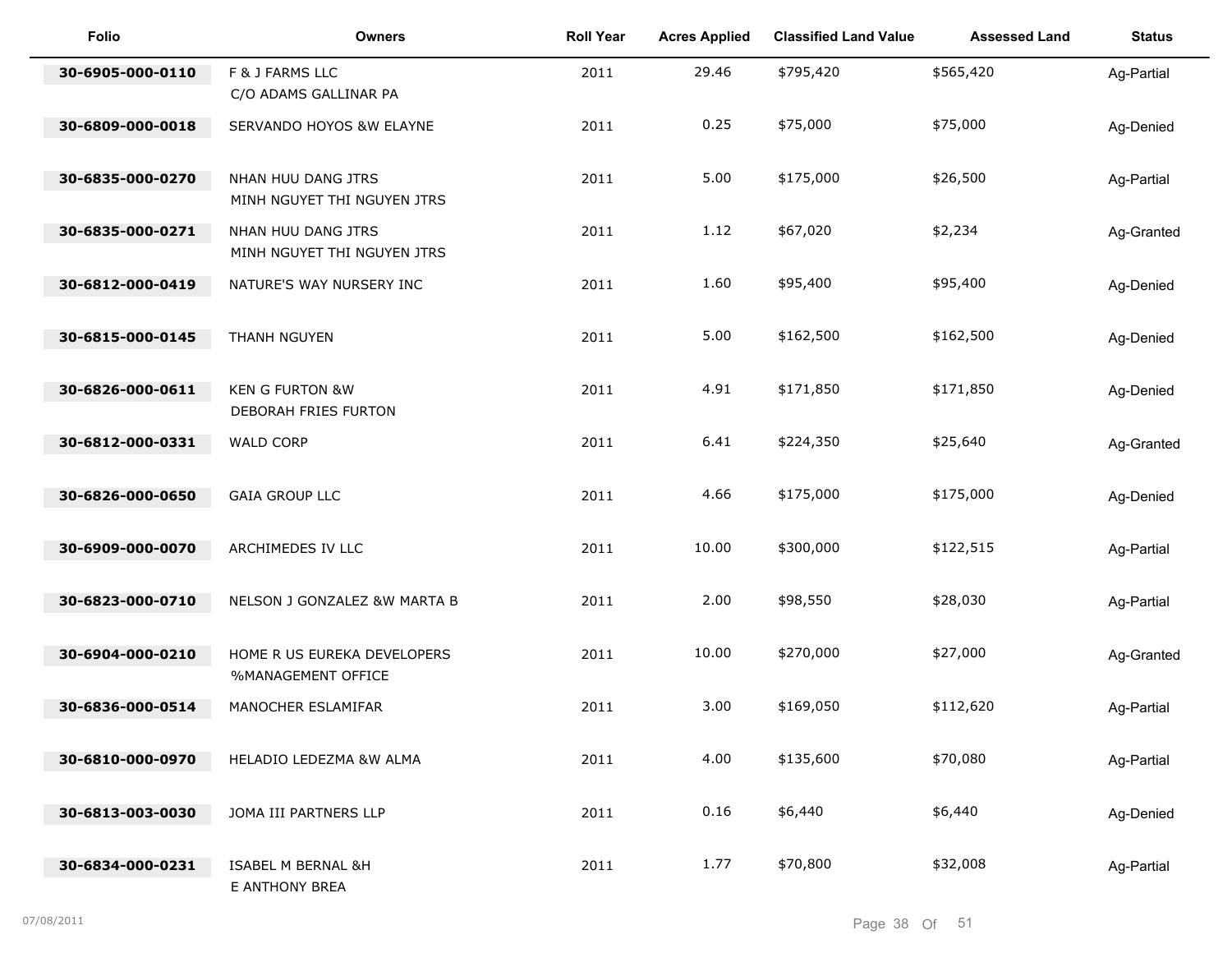| <b>Folio</b>     | <b>Owners</b>                                              | <b>Roll Year</b> | <b>Acres Applied</b> | <b>Classified Land Value</b> | <b>Assessed Land</b> | <b>Status</b> |
|------------------|------------------------------------------------------------|------------------|----------------------|------------------------------|----------------------|---------------|
| 30-6821-000-0470 | BERNARDO RODRIGUEZ<br>MILAGROS GONZALEZ                    | 2011             | 1.00                 | \$45,150                     | \$45,150             | Ag-Denied     |
| 30-6902-001-0311 | <b>GREGORY ANTHONY LONGO &amp;</b><br>ROBERT JEFFREY LONGO | 2011             | 3.80                 | \$323,000                    | \$92,150             | Ag-Partial    |
| 30-6826-000-0654 | <b>ERNESTO C MORALES</b>                                   | 2011             | 8.00                 | \$219,500                    | \$39,639             | Ag-Partial    |
| 30-6829-000-0642 | PEDRO LANIO<br>LOURDES LANIO                               | 2011             | 0.75                 | \$80,850                     | \$42,900             | Ag-Partial    |
| 30-6802-000-0215 | ROGELIO C SARDINA                                          | 2011             | 4.50                 | \$158,600                    | \$42,800             | Ag-Partial    |
| 30-6835-000-0272 | <b>GERALD L FRYE &amp;W BETH A</b>                         | 2011             | 1.25                 | \$116,812                    | \$116,812            | Ag-Denied     |
| 30-6825-000-0223 | ANTHONY F SPADARO<br>FRANK N SPADARO ETALS                 | 2011             | 3.96                 | \$316,800                    | \$316,800            | Ag-Denied     |
| 30-6815-000-0480 | LUIS CAMAYD<br>DAISY CRUZ                                  | 2011             | 4.81                 | \$156,325                    | \$156,325            | Ag-Denied     |
| 30-6821-000-0580 | RAQUEL MENDEZ                                              | 2011             | 1.26                 | \$44,100                     | \$44,100             | Ag-Denied     |
| 30-6823-000-0620 | MARCOS ROJO<br>FRANCISCA ROJO                              | 2011             | 2.00                 | \$113,000                    | \$36,312             | Ag-Denied     |
| 30-6906-000-1170 | BUENAVENTURA GARCIA                                        | 2011             | 2.00                 | \$150,498                    | \$113,352            | Ag-Partial    |
| 30-6811-000-1780 | ELOY PEREZ &W ADELAIDA                                     | 2011             | 1.25                 | \$76,800                     | \$8,360              | Ag-Partial    |
| 30-6816-000-1390 | ROBERTO PEREZ TRS<br>NINETTA PEREZ TRS                     | 2011             | 5.00                 | \$153,960                    | \$12,830             | Ag-Granted    |
| 30-6907-000-0040 | ARCHIMEDES XIV XVIII LLC                                   | 2011             | 5.00                 | \$150,000                    | \$12,500             | Ag-Granted    |
| 30-6904-000-0730 | RUBEN MONCAYO                                              | 2011             | 3.50                 | \$117,406                    | \$30,825             | Ag-Partial    |
| 30-6906-000-3960 | MARGOTH RUEDA &H GERARDO                                   | 2011             | 1.40                 | \$91,000                     | \$91,000             | Ag-Denied     |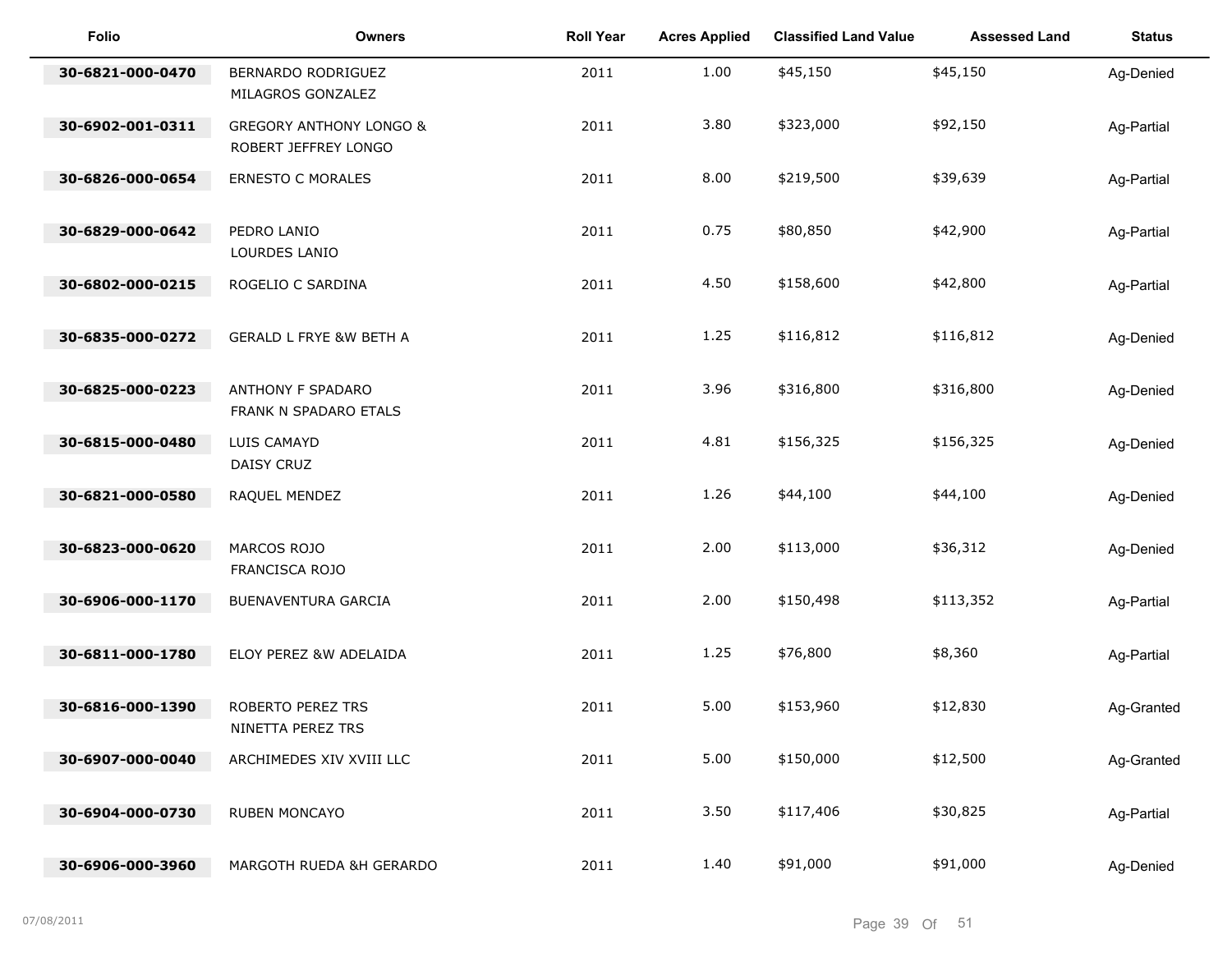| Folio            | <b>Owners</b>                               | <b>Roll Year</b> | <b>Acres Applied</b> | <b>Classified Land Value</b> | <b>Assessed Land</b> | <b>Status</b> |
|------------------|---------------------------------------------|------------------|----------------------|------------------------------|----------------------|---------------|
| 30-6907-000-0050 | ARCHIMEDES XIV XVIII LLC                    | 2011             | 5.00                 | \$150,000                    | \$12,500             | Ag-Granted    |
| 30-6811-000-0190 | NATURES WAY NURSERY INC                     | 2011             | 10.00                | \$250,000                    | \$40,000             | Ag-Granted    |
| 30-6811-000-0210 | <b>ISAEL VELIZ</b><br><b>BLANCA VELIZ</b>   | 2011             | 9.73                 | \$243,250                    | \$243,250            | Ag-Denied     |
| 30-6908-000-0200 | ALBERTO R DIAZ &W MAYRA DIAZ                | 2011             | 5.00                 | \$150,000                    | \$150,000            | Ag-Denied     |
| 30-6906-000-3980 | MARGOTH RUEDA &H GERARDO                    | 2011             | 1.00                 | \$91,650                     | \$91,650             | Ag-Denied     |
| 30-6907-000-0015 | ARCHIMEDES XIV XVIII LLC                    | 2011             | 9.73                 | \$291,900                    | \$24,325             | Ag-Granted    |
| 30-6907-000-0020 | ARCHIMEDES XIV XVIII LLC                    | 2011             | 9.94                 | \$298,200                    | \$41,625             | Ag-Partial    |
| 30-6816-000-0760 | JORGE L FLORES &W<br>MARIE L FLORES         | 2011             | 5.00                 | \$162,500                    | \$29,300             | Ag-Partial    |
| 30-6826-000-0091 | WESTCHESTER SPANISH<br>CHRISTIAN CHURCH INC | 2011             | 4.18                 | \$146,405                    | \$146,405            | Ag-Denied     |
| 30-6821-000-3050 | MARIO VILLACIAN                             | 2011             | 1.00                 | \$44,100                     | \$22,325             | Ag-Partial    |
| 30-6822-000-0024 | P FACTOR TRADING INC                        | 2011             | 5.00                 | \$162,500                    | \$12,500             | Ag-Granted    |
| 30-6821-000-3200 | <b>JULIAN ARENCIBIA</b>                     | 2011             | 1.25                 | \$43,750                     | \$40,120             | Ag-Partial    |
| 30-6828-000-0011 | CASA LEYVA INVESTMENTS LLC                  | 2011             | 4.50                 | \$82,600                     | \$82,600             | Ag-Denied     |
| 30-6828-000-0020 | W H PURDY                                   | 2011             | 4.60                 | \$81,600                     | \$19,500             | Ag-Partial    |
| 30-6909-000-0120 | PAUL R FRANSELLA                            | 2011             | 2.82                 | \$112,800                    | \$8,178              | Ag-Granted    |
| 30-6819-000-0500 | DAMASO MOLINA & JULIO MACHADO               | 2011             | 5.00                 | \$186,725                    | \$186,725            | Ag-Denied     |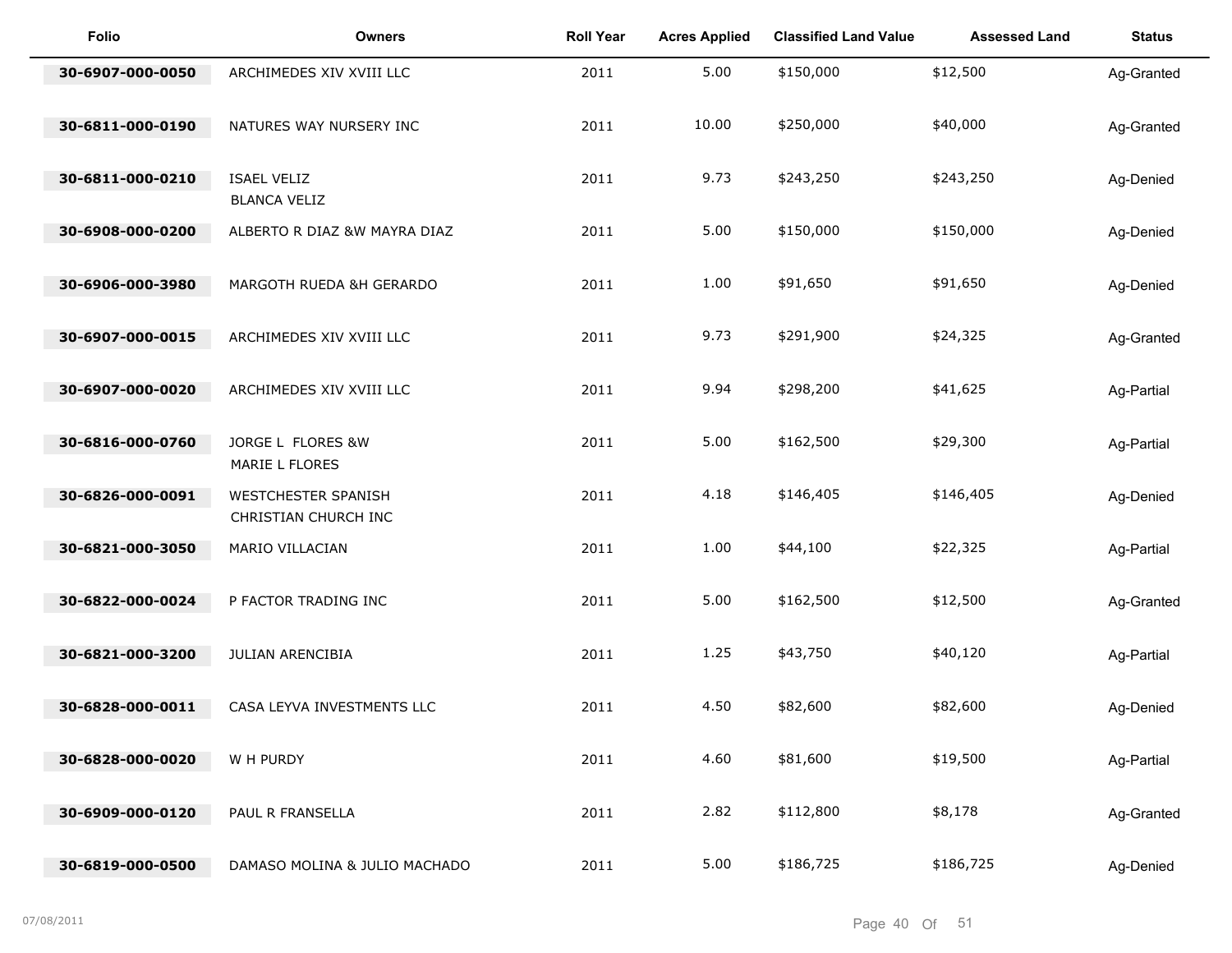| <b>Folio</b>     | <b>Owners</b>                           | <b>Roll Year</b> | <b>Acres Applied</b> | <b>Classified Land Value</b> | <b>Assessed Land</b> | <b>Status</b> |
|------------------|-----------------------------------------|------------------|----------------------|------------------------------|----------------------|---------------|
| 30-6903-000-0032 | MIGUEL A GONZALEZ &W<br>ARACELYS BARBON | 2011             | 1.00                 | \$100,100                    | \$76,980             | Ag-Partial    |
| 30-6813-000-0211 | MARGARITO V MARTINEZ &W MARIA V         | 2011             | 1.39                 | \$108,725                    | \$71,225             | Ag-Partial    |
| 30-6836-000-0040 | FEDERICO JEN &W ROSITA                  | 2011             | 10.00                | \$345,175                    | \$41,320             | Ag-Granted    |
| 30-6829-000-0691 | OLGA DONESTEVEZ &H PEDRO                | 2011             | 3.50                 | \$155,400                    | \$70,656             | Ag-Partial    |
| 30-6909-000-0190 | MCF LAND HOLDINGS LLP                   | 2011             | 28.38                | \$777,450                    | \$167,750            | Ag-Partial    |
| 30-6803-000-0052 | NOEL AGUILERA &W ELIZABETH              | 2011             | 2.57                 | \$89,950                     | \$6,425              | Ag-Granted    |
| 30-6821-000-2810 | AZIZOLLAH SAMIEE                        | 2011             | 1.25                 | \$43,750                     | \$11,510             | Ag-Partial    |
| 30-6813-000-0241 | JOMA III PARTNERS LLP                   | 2011             | 25.51                | \$1,275,500                  | \$447,040            | Ag-Partial    |
| 30-6828-000-1930 | JOSEFA VEGA & MARIA V RODRIGUEZ         | 2011             | 5.00                 | \$100,000                    | \$28,000             | Ag-Partial    |
| 30-6904-000-0330 | HAILE GRACE SANTALLA                    | 2011             | 5.65                 | \$169,500                    | \$61,102             | Ag-Partial    |
| 30-6812-000-0190 | <b>WALD CORP</b>                        | 2011             | 3.00                 | \$116,550                    | \$13,320             | Ag-Granted    |
| 30-6826-000-0511 | LESLEY JACQUES                          | 2011             | 1.32                 | \$105,600                    | \$105,600            | Ag-Denied     |
| 30-6826-000-0651 | HOO TIM LEUNG &W SAU CHI                | 2011             | 4.50                 | \$175,000                    | \$34,228             | Ag-Partial    |
| 30-6903-000-0120 | ARCHIMEDES III LLC                      | 2011             | 40.00                | \$1,200,000                  | \$100,000            | Ag-Granted    |
| 30-6802-000-0794 | PEDRO NARANJO MULLER &W TERESITA        | 2011             | 2.03                 | \$91,350                     | \$11,862             | Ag-Partial    |
| 30-6802-000-1610 | RAFAEL A SANTAMARIA                     | 2011             | 1.50                 | \$95,850                     | \$74,120             | Ag-Partial    |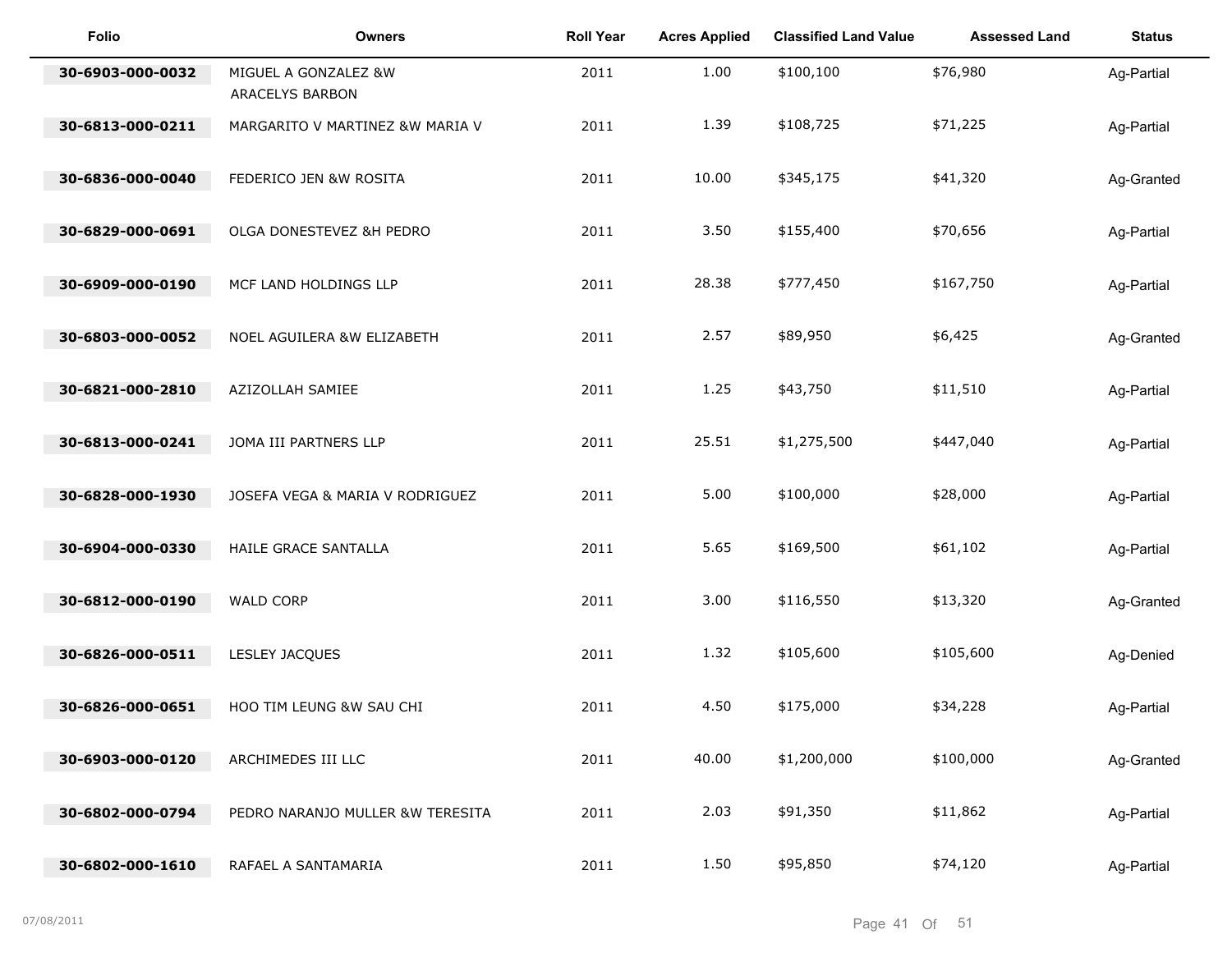| <b>Folio</b>     | <b>Owners</b>                                  | <b>Roll Year</b> | <b>Acres Applied</b> | <b>Classified Land Value</b> | <b>Assessed Land</b> | <b>Status</b> |
|------------------|------------------------------------------------|------------------|----------------------|------------------------------|----------------------|---------------|
| 30-6824-000-0310 | BALVANERA DE DIAZ                              | 2011             | 5.67                 | \$155,925                    | \$155,925            | Ag-Denied     |
| 30-6812-000-0130 | FARINAS FARM INC                               | 2011             | 10.00                | \$350,000                    | \$31,220             | Ag-Partial    |
| 30-6822-000-0084 | ARCHIMEDES VII LLC                             | 2011             | 10.00                | \$240,000                    | \$240,000            | Ag-Granted    |
| 30-6812-000-0101 | ALLEN E BUCKHALT<br>DEBRA L BUCKHALT           | 2011             | 4.30                 | \$165,725                    | \$25,579             | Ag-Granted    |
| 30-6816-000-2255 | JOSE REIMONDEZ                                 | 2011             | 10.00                | \$250,000                    | \$40,000             | Ag-Granted    |
| 30-6923-000-0430 | SANTA CLARA DADE LLC                           | 2011             | 8.90                 | \$355,600                    | \$32,004             | Ag-Granted    |
| 30-6923-000-0390 | LINCOLN MEMORIAL PARK                          | 2011             | 9.76                 | \$390,400                    | \$24,400             | Ag-Granted    |
| 30-6921-000-0133 | REGAL POINTE LLC                               | 2011             | 5.00                 | \$200,000                    | \$52,560             | Ag-Partial    |
| 30-6922-001-0035 | <b>GERARDO CHERTA &amp;W LUCRECIA T</b>        | 2011             | 4.25                 | \$173,950                    | \$75,280             | Ag-Partial    |
| 30-6919-000-0161 | ANTHONY R GOMEZ<br>MARIA P GONZALEZ            | 2011             | 4.74                 | \$142,140                    | \$73,135             | Ag-Partial    |
| 30-6914-000-0380 | STUART HINDE                                   | 2011             | 1.77                 | \$180,050                    | \$105,482            | Ag-Partial    |
| 30-6919-000-0020 | JOSE RICARDO DIAZ                              | 2011             | 3.60                 | \$138,600                    | \$104,475            | Ag-Partial    |
| 30-6917-000-0511 | MACKENZIE TODD MILLER JR &W<br>SUSANA P MILLER | 2011             | 5.00                 | \$165,000                    | \$165,000            | Ag-Denied     |
| 30-6921-000-0140 | ARCHIMEDES XIX LLC                             | 2011             | 20.00                | \$660,000                    | \$50,000             | Ag-Granted    |
| 30-6914-004-0050 | JUAN F CASTILLO                                | 2011             | 1.00                 | \$68,510                     | \$68,510             | Ag-Denied     |
| 30-6918-000-0070 | JOMA III PARTNERS LLP                          | 2011             | 10.00                | \$240,000                    | \$40,000             | Ag-Granted    |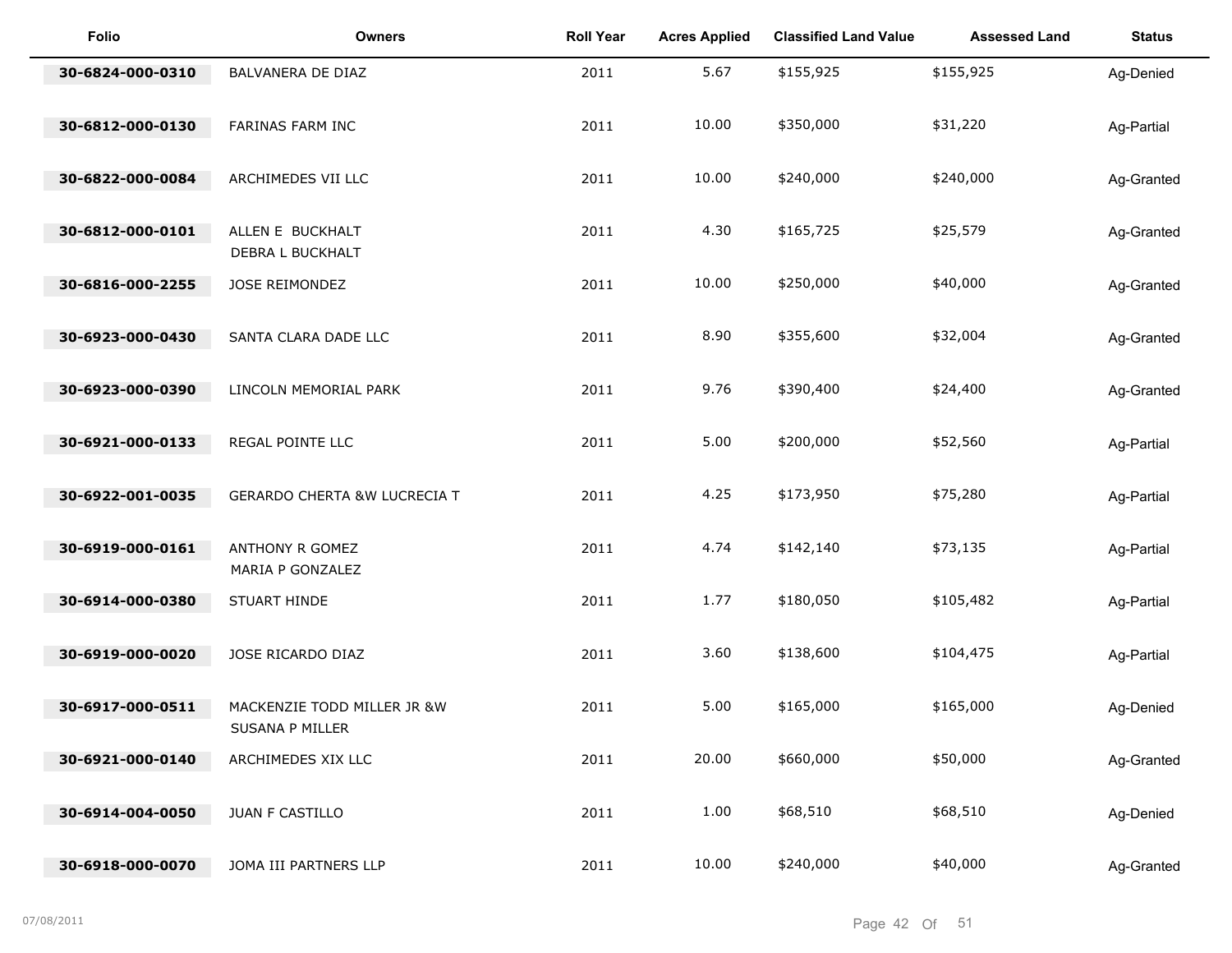| <b>Folio</b>     | <b>Owners</b>                                      | <b>Roll Year</b> | <b>Acres Applied</b> | <b>Classified Land Value</b> | <b>Assessed Land</b> | <b>Status</b> |
|------------------|----------------------------------------------------|------------------|----------------------|------------------------------|----------------------|---------------|
| 30-6915-000-0130 | MCF LAND HOLDINGS LLP                              | 2011             | 5.00                 | \$200,000                    | \$142,040            | Ag-Partial    |
| 30-6916-001-0825 | MCF LAND HOLDINGS LLP                              | 2011             | 5.00                 | \$175,000                    | \$26,172             | Ag-Partial    |
| 30-6914-004-0090 | JUAN F CASTILLO                                    | 2011             | 1.00                 | \$57,330                     | \$57,330             | Ag-Denied     |
| 30-6923-003-0010 | LINCOLN MEMORIAL PARK INC                          | 2011             | 2.30                 | \$92,800                     | \$92,800             | Ag-Denied     |
| 30-6924-000-1341 | <b>HERBERT GUTTEN</b>                              | 2011             | 1.12                 | \$84,000                     | \$84,000             | Ag-Denied     |
| 30-6924-000-1340 | HERBERT GUTTEN                                     | 2011             | 0.40                 | \$84,000                     | \$84,000             | Ag-Denied     |
| 30-6923-000-1100 | <b>GARY LYNN CHAFFIN TRS</b><br>LISA W CHAFFIN TRS | 2011             | 2.00                 | \$280,000                    | \$5,000              | Ag-Granted    |
| 30-6923-000-1090 | <b>GARY LYNN CHAFFIN TRS</b><br>LISA W CHAFFIN TRS | 2011             | 2.50                 | \$350,000                    | \$201,500            | Ag-Partial    |
| 30-6923-000-1150 | PRINCETON LAND INVESTMENTS LLC                     | 2011             | 1.00                 | \$137,200                    | \$2,450              | Ag-Granted    |
| 30-6924-000-1681 | MARIO VEGA                                         | 2011             | 1.16                 | \$87,000                     | \$87,000             | Ag-Denied     |
| 30-6924-000-1745 | SILVER PALM HOLDINGS OF HMSTD LLC                  | 2011             | 5.20                 | \$649,375                    | \$649,375            | Ag-Denied     |
| 30-6915-000-0342 | DANIEL A LEVINE &<br>LAUREN B BRONFMAN             | 2011             | 8.11                 | \$267,630                    | \$59,666             | Ag-Partial    |
| 30-6924-000-0810 | PRINCETON LAND INVEST LLC                          | 2011             | 0.09                 | \$76,500                     | \$76,500             | Ag-Denied     |
| 30-6924-000-1110 | OTTO CORSINI &W<br>KATHLEEN CORSINI                | 2011             | 1.12                 | \$84,000                     | \$84,000             | Ag-Denied     |
| 30-6923-000-1070 | PRINCETON COMMONS LLC                              | 2011             | 4.00                 | \$700,000                    | \$95,150             | Ag-Partial    |
| 30-6923-000-0850 | PRINCETON LAND INVESTMENT LLC                      | 2011             | 3.18                 | \$508,800                    | \$508,800            | Ag-Denied     |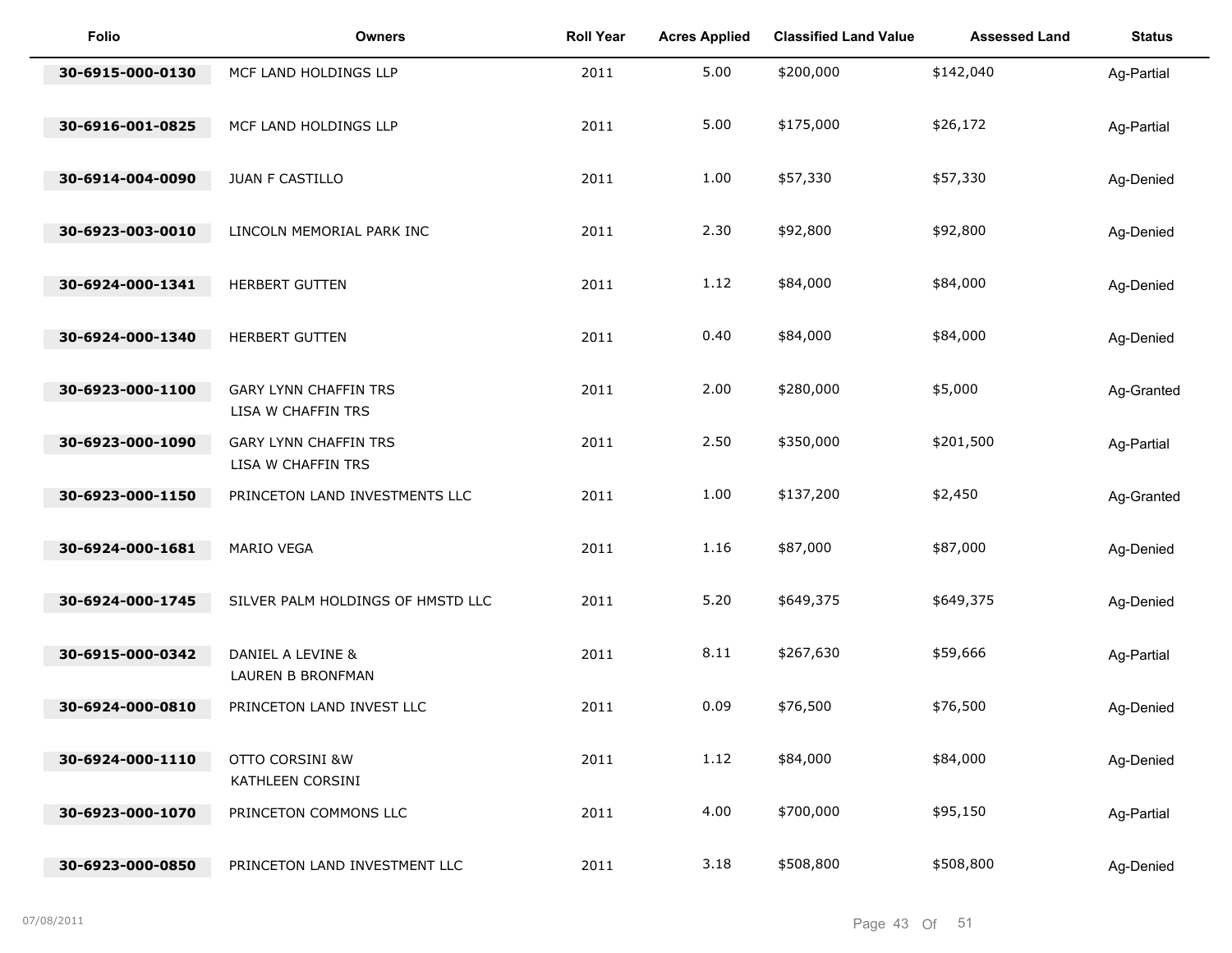| Folio            | <b>Owners</b>                                                      | <b>Roll Year</b> | <b>Acres Applied</b> | <b>Classified Land Value</b> | <b>Assessed Land</b> | <b>Status</b> |
|------------------|--------------------------------------------------------------------|------------------|----------------------|------------------------------|----------------------|---------------|
| 30-6922-000-0600 | MARCO A VIDALES &W SANDRA L                                        | 2011             | 5.00                 | \$168,350                    | \$19,240             | Ag-Granted    |
| 30-6917-000-0370 | COSTA NURSERY FARMS INC                                            | 2011             | 9.70                 | \$320,100                    | \$38,800             | Ag-Granted    |
| 30-6917-000-0140 | <b>INAKY MARKEVITCH &amp;W</b><br>SUSAN T DETHMAN                  | 2011             | 4.50                 | \$165,000                    | \$165,000            | Ag-Partial    |
| 30-6921-000-0211 | ROLANDO LOPEZ &W<br>LEYANES SILVA LOPEZ                            | 2011             | 2.12                 | \$95,400                     | \$37,350             | Ag-Partial    |
| 30-6922-000-0140 | DONALD L BERG LE<br>REM LEON PATMAN                                | 2011             | 4.00                 | \$175,000                    | \$67,100             | Ag-Partial    |
| 30-6928-000-0335 | <b>CURRENT OWNER</b>                                               | 2011             | 0.50                 | \$83,600                     | \$58,490             | Ag-Partial    |
| 30-6928-000-0101 | GREEN FARMS OF HOMESTEAD LLC                                       | 2011             | 2.50                 | \$112,500                    | \$6,750              | Ag-Granted    |
| 30-6931-000-0310 | <b>PARKS BANKS</b>                                                 | 2011             | 4.00                 | \$285,125                    | \$285,125            | Ag-Denied     |
| 30-6927-015-0020 | COUNTRY VIEW LLC                                                   | 2011             | 2.99                 | \$678,132                    | \$7,485              | Ag-Granted    |
| 30-6927-015-0021 | COUNTRY VIEW LLC                                                   | 2011             | 2.99                 | \$679,068                    | \$7,492              | Ag-Granted    |
| 30-6927-000-0270 | RAM LAND INVESTMENT LLC                                            | 2011             | 17.29                | \$3,388,401                  | \$43,215             | Ag-Granted    |
| 30-6925-000-0011 | MD HOLDINGS II LLC                                                 | 2011             | 1.00                 | \$200,000                    | \$200,000            | Ag-Denied     |
| 30-6925-000-0070 | MD HOLDINGS II LLC                                                 | 2011             | 2.25                 | \$450,000                    | \$450,000            | Ag-Denied     |
| 30-6927-001-0060 | 248TH STREET LLC                                                   | 2011             | 4.58                 | \$183,200                    | \$183,200            | Ag-Denied     |
| 30-6930-000-0182 | MARIA L GONZALEZ                                                   | 2011             | 0.45                 | \$33,450                     | \$33,450             | Ag-Denied     |
| 30-6927-001-0200 | WILLIAM C SCHALLER &W LILLIAN LE<br>REM W C & LILLIAN SCHALLER TRS | 2011             | 4.59                 | \$183,600                    | \$125,412            | Ag-Partial    |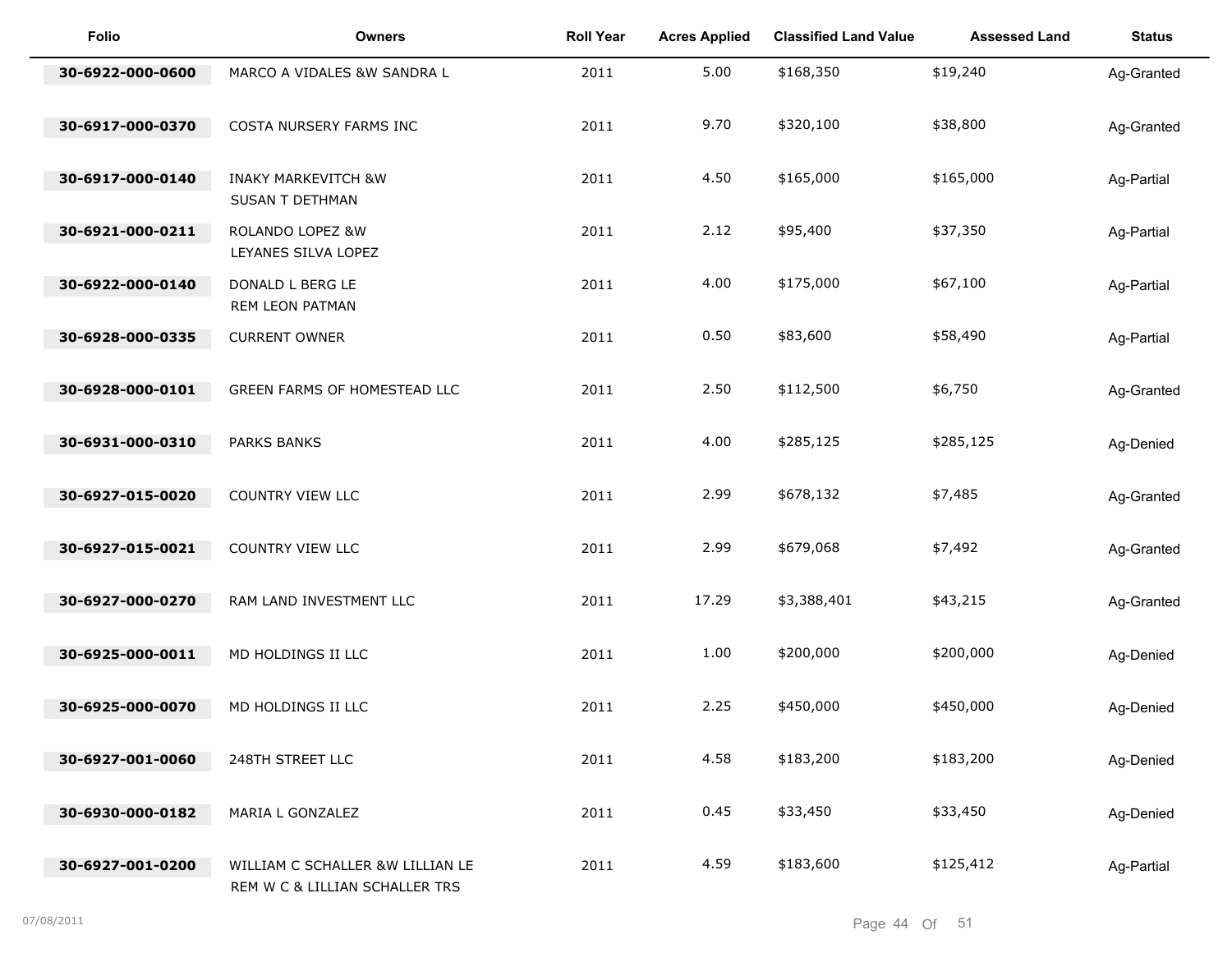| <b>Folio</b>     | <b>Owners</b>                                                  | <b>Roll Year</b> | <b>Acres Applied</b> | <b>Classified Land Value</b> | <b>Assessed Land</b> | <b>Status</b> |
|------------------|----------------------------------------------------------------|------------------|----------------------|------------------------------|----------------------|---------------|
| 30-6929-002-0300 | YAMIL MAJAIL<br>MARIA MAJAIL                                   | 2011             | 1.30                 | \$113,750                    | \$113,750            | Ag-Denied     |
| 30-6929-002-0270 | PALMIRA WILLIAMS<br>RUSSELL C WILLIAMS                         | 2011             | 0.80                 | \$91,875                     | \$91,875             | Ag-Denied     |
| 30-6932-000-0690 | A & N ASSOC LLC                                                | 2011             | 10.00                | \$350,000                    | \$25,000             | Ag-Granted    |
| 30-7801-000-0395 | ORAZIO FINOCCHIARO &W JOSEPHINE                                | 2011             | 2.00                 | \$142,200                    | \$142,200            | Ag-Denied     |
| 30-7815-000-0040 | 312 STREET FIELD LLC                                           | 2011             | 6.59                 | \$230,650                    | \$40,018             | Ag-Partial    |
| 30-7801-000-0398 | ORAZIO FINOCCHIARO<br>JOSEPHINE FINOCCHIARO                    | 2011             | 0.11                 | \$4,929                      | \$4,929              | Ag-Denied     |
| 30-7823-003-0142 | <b>VERVICA SELBY</b>                                           | 2011             | 1.16                 | \$69,600                     | \$69,600             | Ag-Denied     |
| 30-7820-000-0720 | LAND ROCK INVEST CORP                                          | 2011             | 10.17                | \$305,100                    | \$25,425             | Ag-Granted    |
| 30-7809-000-0275 | DOUGLA S SMITH &W LINDA J<br>YERBY T BARKER &W PAMELA M & ETAL | 2011             | 5.00                 | \$139,520                    | \$10,900             | Ag-Granted    |
| 30-7811-000-0090 | RICHARD ROADS REPH LLC                                         | 2011             | 18.44                | \$1,198,600                  | \$1,198,600          | Ag-Denied     |
| 30-7809-000-0270 | DOUGLA S SMITH &W LINDA J<br>YERBY T BARKER &W PAMELA M & ETAL | 2011             | 4.72                 | \$151,040                    | \$21,535             | Ag-Partial    |
| 30-6934-004-0030 | LVS NARANJA 2 LLC                                              | 2011             | 0.44                 | \$38,332                     | \$1,100              | Ag-Granted    |
| 30-7814-000-0290 | SOTERA MONTALVO JTRS<br>J SOCORRO LOPEZ JTRS                   | 2011             | 1.59                 | \$95,400                     | \$4,452              | Ag-Granted    |
| 30-7802-000-0315 | BARTHOLOMEW M MOTES & ALICE M                                  | 2011             | 0.85                 | \$59,430                     | \$2,122              | Ag-Granted    |
| 30-7814-000-0380 | RICHARD ROADS REPH LLC                                         | 2011             | 9.47                 | \$473,500                    | \$23,675             | Ag-Granted    |
| 30-7807-000-0035 | PALMETTO BAY INVEST INC                                        | 2011             | 2.21                 | \$66,300                     | \$8,840              | Ag-Granted    |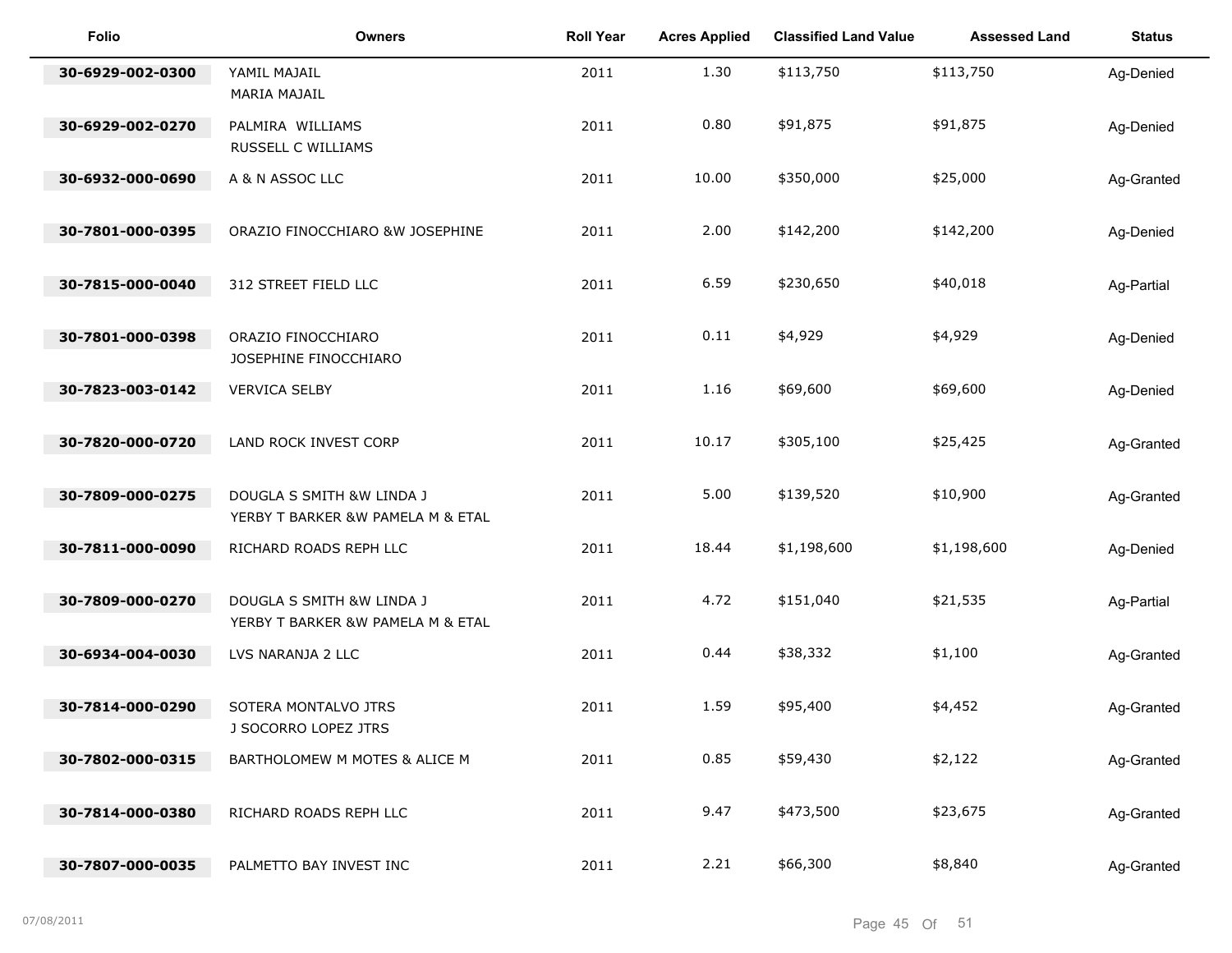| Folio            | <b>Owners</b>                                           | <b>Roll Year</b> | <b>Acres Applied</b> | <b>Classified Land Value</b> | <b>Assessed Land</b> | <b>Status</b> |
|------------------|---------------------------------------------------------|------------------|----------------------|------------------------------|----------------------|---------------|
| 30-7807-000-0037 | PALMETTO BAY INVEST INC                                 | 2011             | 2.21                 | \$66,300                     | \$8,840              | Ag-Granted    |
| 30-7807-000-0038 | MARCELA MENDOZA &<br><b>OSMAN MENDOZA</b>               | 2011             | 2.49                 | \$90,360                     | \$90,360             | Ag-Denied     |
| 30-7809-000-0040 | TERRY L FILIPOVIC & W<br>DZONSON FILIPOVIC              | 2011             | 1.50                 | \$101,125                    | \$101,125            | Ag-Denied     |
| 30-7811-000-0100 | ERIC S TORRESE<br>ARLENE TORRESE                        | 2011             | 8.82                 | \$630,630                    | \$630,630            | Ag-Denied     |
| 30-7808-000-1780 | ROBERTO SARDINAS                                        | 2011             | 1.12                 | \$89,040                     | \$89,040             | Ag-Denied     |
| 30-7808-000-1610 | ANDREA M FORD                                           | 2011             | 1.88                 | \$56,400                     | \$56,400             | Ag-Denied     |
| 30-7809-000-0173 | KLY FRUIT FARM LLC                                      | 2011             | 5.00                 | \$160,000                    | \$14,500             | Ag-Granted    |
| 30-7808-000-2400 | JOSE P GARCIA &W MARIA A                                | 2011             | 1.50                 | \$92,400                     | \$53,260             | Ag-Partial    |
| 30-7801-000-0210 | LAND ROCK INVESTMENTS LLC                               | 2011             | 0.24                 | \$35,544                     | \$35,544             | Ag-Denied     |
| 30-7803-000-0241 | FLA POWER & LIGHT CO<br>ATTN PROPERTY TAX DEPT          | 2011             | 5.00                 | \$175,000                    | \$175,000            | Ag-Denied     |
| 30-7804-001-0115 | DISCALCED CARMELITE NUNS INC                            | 2011             | 5.06                 | \$167,145                    | \$12,662             | Ag-Granted    |
| 30-7810-000-0225 | ROBERT F CARLSON &W BARBARA J                           | 2011             | 4.50                 | \$160,000                    | \$129,400            | Ag-Partial    |
| 30-7821-000-0113 | THE TEN LAND TRS<br>C/O PAUL B WOODS                    | 2011             | 9.46                 | \$264,880                    | \$264,880            | Ag-Denied     |
| 30-7822-000-0262 | FLORIDA POWER & LIGHT COMPANY<br>ATTN PROPERTY TAX DEPT | 2011             | 2.09                 | \$117,040                    | \$5,764              | Ag-Granted    |
| 30-7828-000-1060 | EL PARAISO FARM LLC                                     | 2011             | 1.11                 | \$61,050                     | \$61,050             | Ag-Denied     |
| 30-7823-002-0053 | PALM REPH LLC                                           | 2011             | 2.07                 | \$175,950                    | \$175,950            | Ag-Denied     |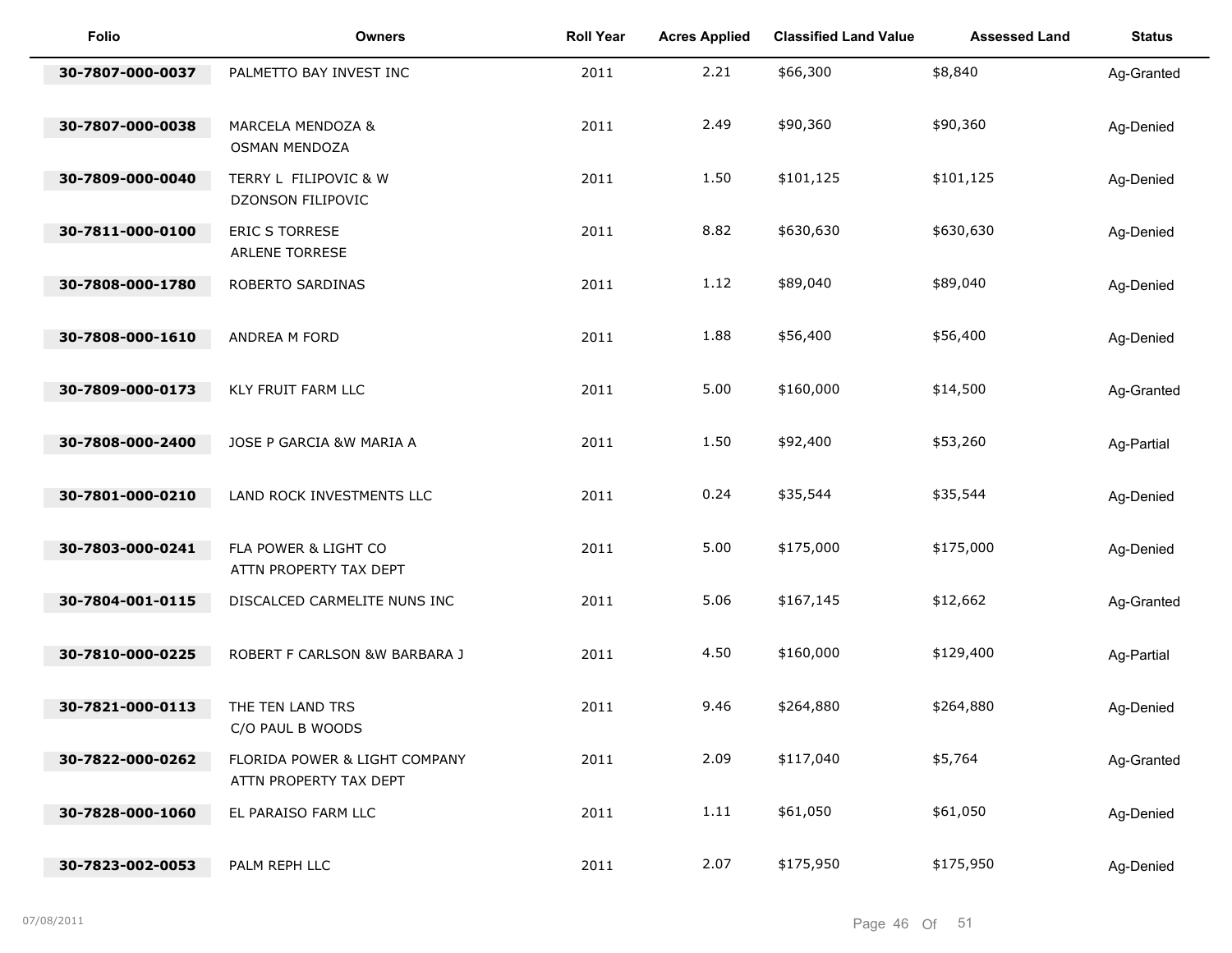| <b>Folio</b>     | <b>Owners</b>                    | <b>Roll Year</b> | <b>Acres Applied</b> | <b>Classified Land Value</b> | <b>Assessed Land</b> | <b>Status</b> |
|------------------|----------------------------------|------------------|----------------------|------------------------------|----------------------|---------------|
| 30-7823-002-0050 | PALM REPH LLC                    | 2011             | 2.07                 | \$175,950                    | \$175,950            | Ag-Denied     |
| 30-7007-000-0170 | AIR FORCE TREE FARM LLC          | 2011             | 2.50                 | \$62,500                     | \$62,500             | Ag-Denied     |
| 30-7803-000-0960 | <b>HILMA GANNON</b>              | 2011             | 1.25                 | \$68,750                     | \$68,750             | Ag-Denied     |
| 30-7828-000-0720 | JORGE COMESANAS &W CARMEN        | 2011             | 1.20                 | \$66,000                     | \$2,400              | Ag-Granted    |
| 30-7816-000-0045 | SOUTH FLA TROPICAL RANCH LLC     | 2011             | 4.00                 | \$90,000                     | \$90,000             | Ag-Denied     |
| 30-6936-000-0260 | SANTA CLARA DADE LLC             | 2011             | 15.00                | \$390,000                    | \$54,000             | Ag-Granted    |
| 30-7828-000-0730 | JORGE COMESANAS &W CARMEN        | 2011             | 1.20                 | \$66,000                     | \$2,400              | Ag-Granted    |
| 30-6936-000-0020 | ARCHIMEDES XXI LLC               | 2011             | 24.24                | \$678,720                    | \$60,600             | Ag-Granted    |
| 30-6934-000-0320 | LUCKY START AT CENTRALAND LLC    | 2011             | 4.76                 | \$311,019                    | \$311,019            | Ag-Denied     |
| 30-6934-000-0340 | LUCKY START AT CENTRALAND LLC    | 2011             | 4.40                 | \$287,496                    | \$287,496            | Ag-Denied     |
| 30-7814-000-0501 | RICHARD ROADS REPH LLC           | 2011             | 10.00                | \$500,000                    | \$25,000             | Ag-Granted    |
| 30-7828-001-0050 | <b>WALD CORPORATION</b>          | 2011             | 10.00                | \$250,000                    | \$40,000             | Ag-Granted    |
| 30-7828-000-1190 | RONALD BEAVER &W MARGARET FOWLER | 2011             | 1.50                 | \$49,950                     | \$4,440              | Ag-Granted    |
| 30-7804-000-0100 | ERIC S TORRESE<br>JOHN C TORRESE | 2011             | 37.88                | \$909,120                    | \$94,700             | Ag-Granted    |
| 30-7804-001-0011 | ALBERTO ESTRADA                  | 2011             | 2.56                 | \$154,935                    | \$75,575             | Ag-Granted    |
| 30-7823-004-0020 | PALM REPH LLC                    | 2011             | 9.38                 | \$750,400                    | \$23,450             | Ag-Granted    |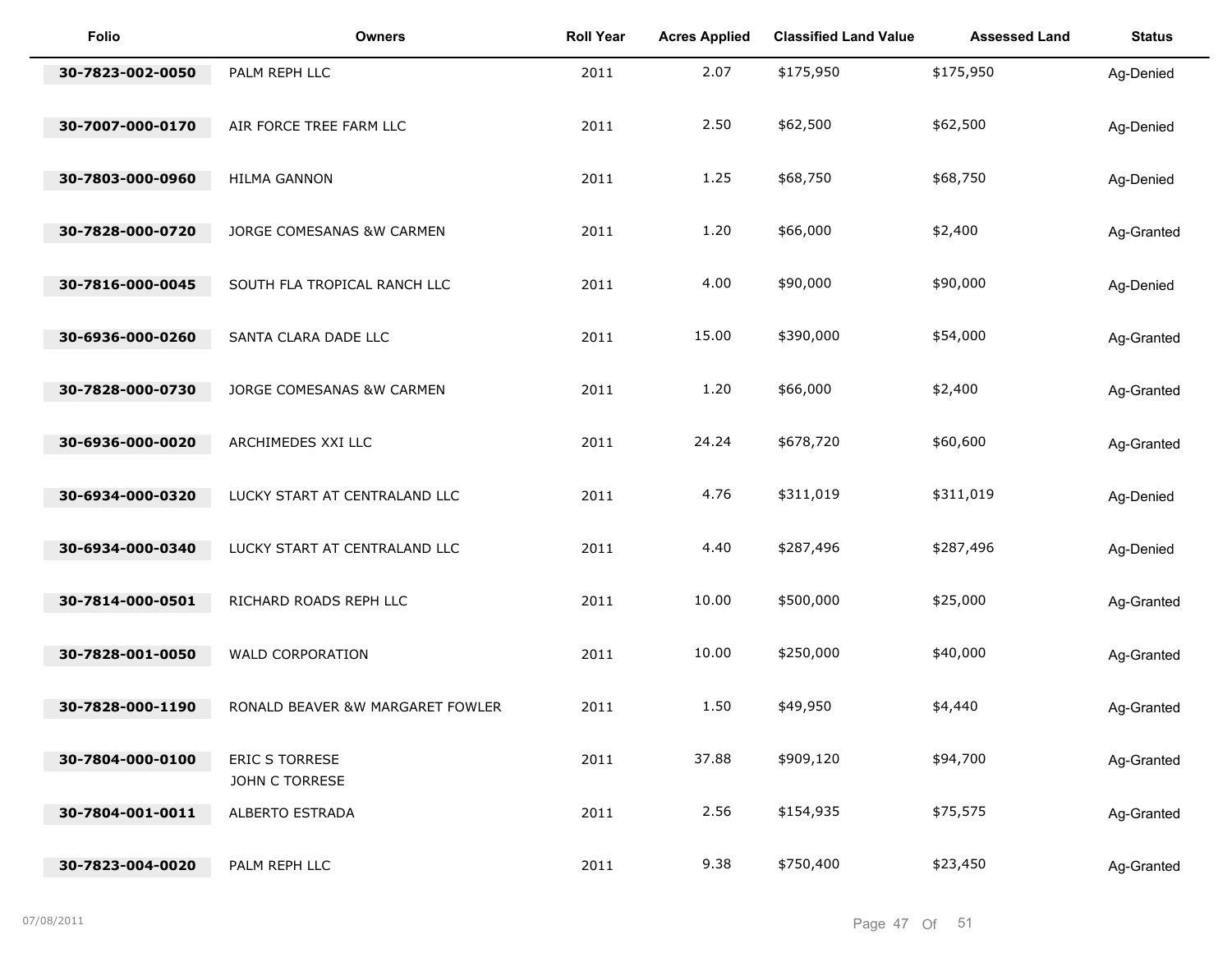| <b>Folio</b>     | <b>Owners</b>                           | <b>Roll Year</b> | <b>Acres Applied</b> | <b>Classified Land Value</b> | <b>Assessed Land</b> | <b>Status</b> |
|------------------|-----------------------------------------|------------------|----------------------|------------------------------|----------------------|---------------|
| 30-7815-000-0160 | SEVERINO PUENTE &W<br>VICTORIA GUERRA   | 2011             | 1.00                 | \$95,000                     | \$55,870             | Ag-Partial    |
| 30-7823-000-0182 | GREC HOMES VII LLC                      | 2011             | 15.00                | \$1,275,000                  | \$40,500             | Ag-Granted    |
| 30-7823-000-0183 | GREC HOMES VII LLC                      | 2011             | 10.00                | \$850,000                    | \$27,000             | Ag-Granted    |
| 30-7820-000-2390 | FELIX LE                                | 2011             | 5.00                 | \$114,300                    | \$10,160             | Ag-Granted    |
| 30-7828-000-1090 | ELEANOR MILLER                          | 2011             | 1.43                 | \$78,650                     | \$28,830             | Ag-Partial    |
| 30-7820-000-2410 | AGUSTINA GONZALEZ<br>ORLANDO GONZALEZ   | 2011             | 5.08                 | \$152,400                    | \$20,320             | Ag-Granted    |
| 30-7810-000-0290 | AMERICA'S CONTRACTORS INC               | 2011             | 10.00                | \$230,000                    | \$25,000             | Ag-Granted    |
| 30-6933-026-0020 | MARIO J GARCIA<br>MARIA M GARCIA        | 2011             | 1.00                 | \$56,776                     | \$56,776             | Ag-Denied     |
| 30-7815-005-0170 | PRIVATE EQUITY LENDERS LLC              | 2011             | 0.39                 | \$27,920                     | \$27,920             | Ag-Denied     |
| 30-7815-005-0190 | PRIVATE EQUITY LENDERS LLC              | 2011             | 0.39                 | \$27,920                     | \$27,920             | Ag-Denied     |
| 30-7821-000-0481 | SOVUTHA NGUON &W<br>SUPHIVANN PISEI KIM | 2011             | 1.25                 | \$93,750                     | \$3,625              | Ag-Granted    |
| 30-7827-000-0320 | 202 FLORIDA LLC                         | 2011             | 8.00                 | \$221,260                    | \$84,525             | Ag-Partial    |
| 30-7823-003-0110 | PEDRO GONZALEZ & DANIEL BRITO           | 2011             | 1.30                 | \$82,800                     | \$82,800             | Ag-Denied     |
| 30-7826-000-0010 | FRONTERA INVESTMENTS LLC                | 2011             | 20.00                | \$1,600,000                  | \$50,000             | Ag-Granted    |
| 30-7815-005-0030 | PRIVATE EQUITY LENDERS LLC              | 2011             | 0.39                 | \$27,920                     | \$27,920             | Ag-Denied     |
| 30-7815-005-0120 | PRIVATE EQUITY LENDERS LLC              | 2011             | 0.39                 | \$27,920                     | \$27,920             | Ag-Denied     |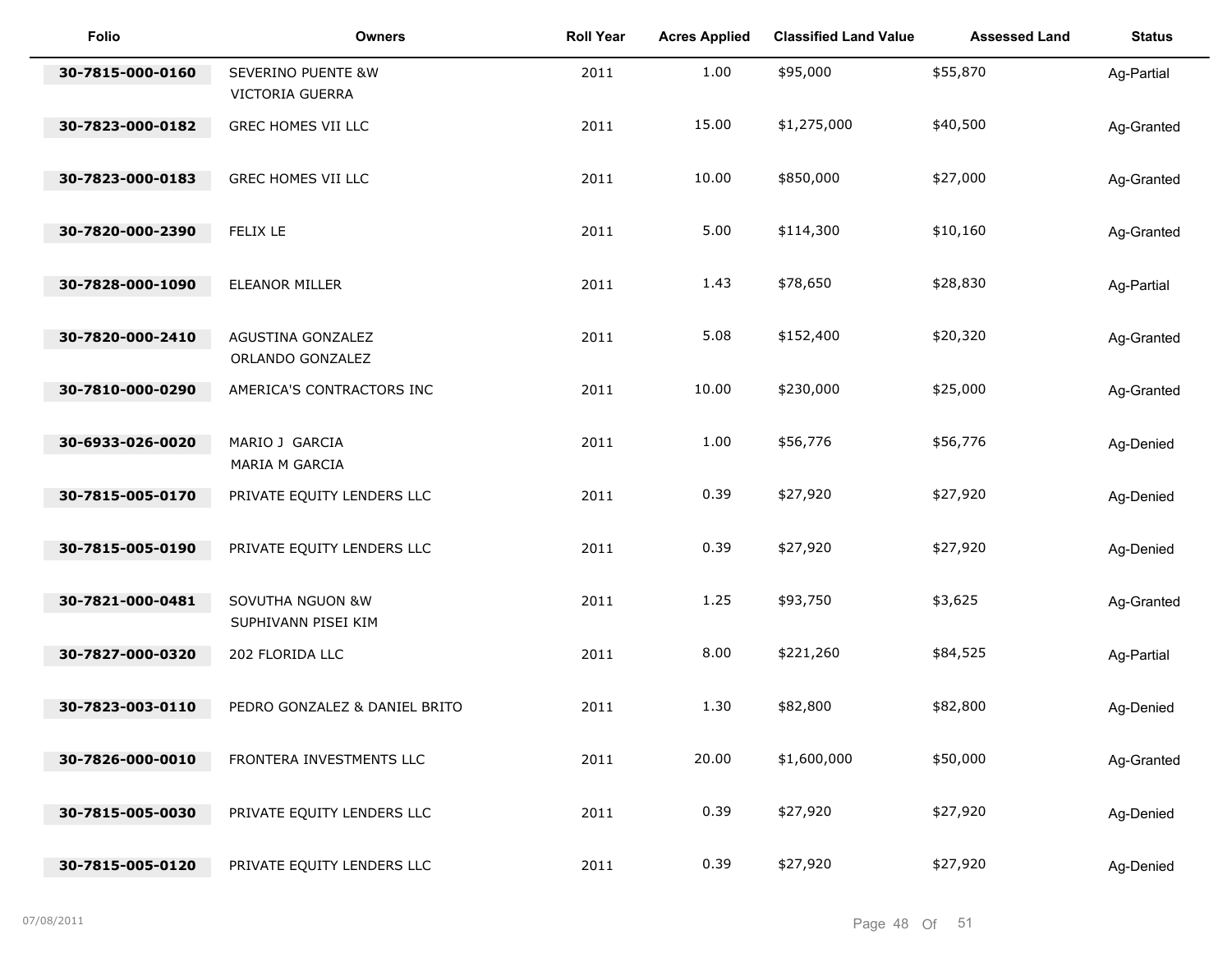| Folio            | <b>Owners</b>                                                     | <b>Roll Year</b> | <b>Acres Applied</b> | <b>Classified Land Value</b> | <b>Assessed Land</b> | <b>Status</b> |
|------------------|-------------------------------------------------------------------|------------------|----------------------|------------------------------|----------------------|---------------|
| 30-7815-005-0130 | PRIVATE EQUITY LENDERS LLC                                        | 2011             | 0.39                 | \$27,920                     | \$27,920             | Ag-Denied     |
| 30-7814-000-0202 | TAGOROR INVESTMENT LLC                                            | 2011             | 2.02                 | \$111,100                    | \$32,650             | Ag-Partial    |
| 30-6933-026-0010 | MARIO GARCIA &W MARIA                                             | 2011             | 1.00                 | \$56,577                     | \$56,577             | Ag-Denied     |
| 30-7815-005-0200 | PRIVATE EQUITY LENDERS LLC                                        | 2011             | 0.04                 | \$27,746                     | \$27,746             | Ag-Denied     |
| 30-7815-005-0020 | PRIVATE EQUITY LENDERS LLC                                        | 2011             | 0.39                 | \$27,920                     | \$27,920             | Ag-Denied     |
| 30-6932-000-0200 | <b>BENOIT F JONCKHEERE &amp;W</b><br>MARY I PALAZUELOS JONCKHEERE | 2011             | 1.00                 | \$160,875                    | \$160,875            | Ag-Denied     |
| 30-6932-000-0160 | JOHN W MITCHELL JR                                                | 2011             | 4.73                 | \$165,550                    | \$122,914            | Ag-Partial    |
| 30-7823-001-0030 | PALM REPH LLC                                                     | 2011             | 7.00                 | \$595,000                    | \$595,000            | Ag-Denied     |
| 30-7823-004-0025 | PALM REPH LLC                                                     | 2011             | 9.82                 | \$785,600                    | \$785,600            | Ag-Denied     |
| 30-7807-000-0025 | DEBORAH A GILPIN                                                  | 2011             | 15.00                | \$315,000                    | \$130,000            | Ag-Partial    |
| 30-7801-000-0390 | ORAZIO FINOCCHIARO<br>JOSEPHINE FINOCCHIARO                       | 2011             | 4.39                 | \$260,750                    | \$260,750            | Ag-Denied     |
| 30-7820-000-0680 | LAND ROCK INVESTMENTS LLC                                         | 2011             | 4.70                 | \$141,000                    | \$11,750             | Ag-Granted    |
| 30-7801-000-0200 | LAND ROCK INVESTMENTS LLC                                         | 2011             | 1.50                 | \$86,500                     | \$45,586             | Ag-Partial    |
| 30-7823-001-0020 | PALM REPH LLC                                                     | 2011             | 12.00                | \$1,020,000                  | \$1,020,000          | Ag-Denied     |
| 30-7828-001-0010 | WALD CORP                                                         | 2011             | 10.00                | \$250,000                    | \$40,000             | Ag-Granted    |
| 30-7833-000-2090 | SHUCK MING CHAI                                                   | 2011             | 2.32                 | \$69,600                     | \$69,600             | Ag-Denied     |
|                  | ZHIHONG HUANG                                                     |                  |                      |                              |                      |               |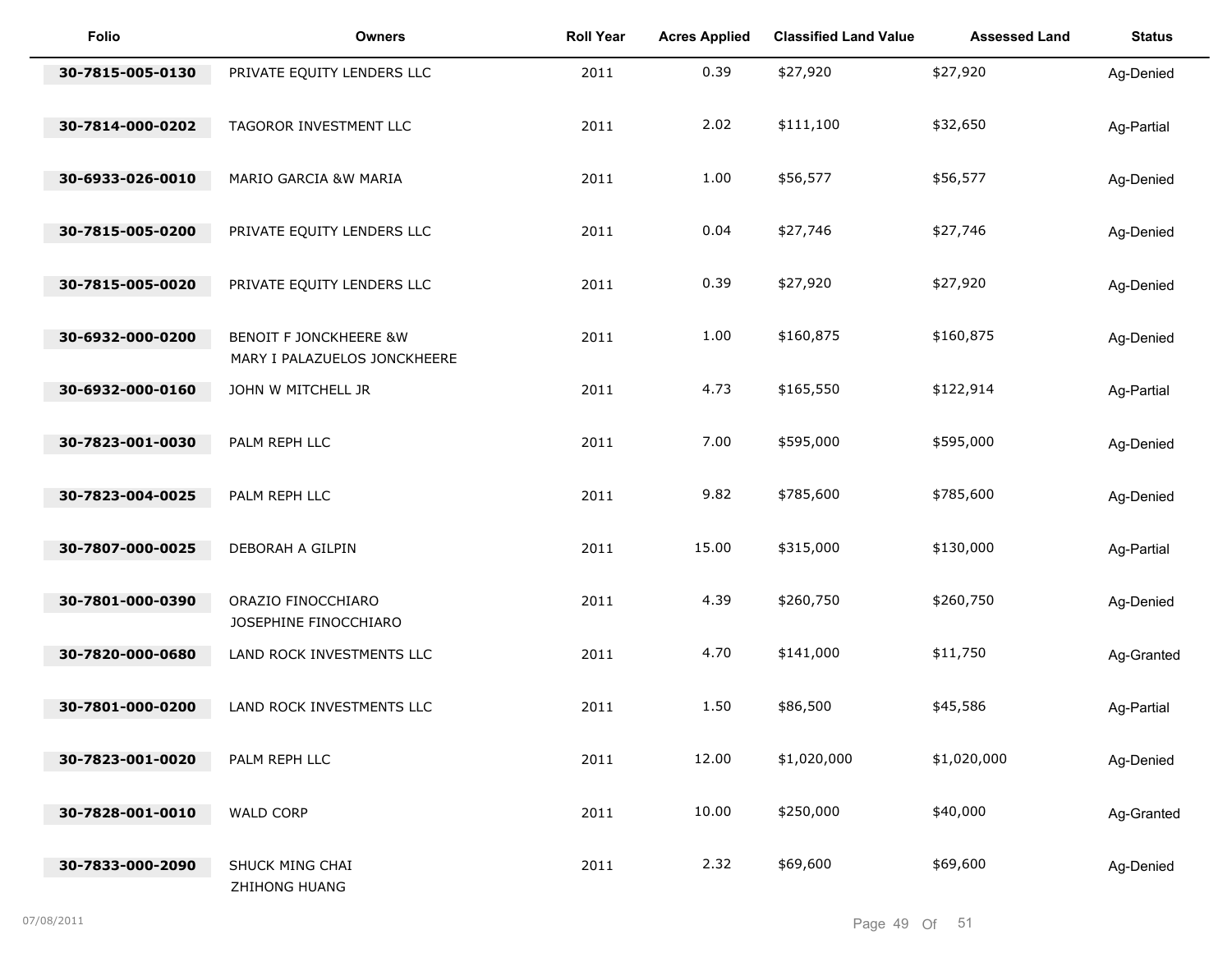| <b>Folio</b>     | <b>Owners</b>                                                   | <b>Roll Year</b> | <b>Acres Applied</b> | <b>Classified Land Value</b> | <b>Assessed Land</b> | <b>Status</b> |
|------------------|-----------------------------------------------------------------|------------------|----------------------|------------------------------|----------------------|---------------|
| 30-7833-000-1780 | JAMES M CRAWFORD &W MARIE H                                     | 2011             | 1.34                 | \$68,340                     | \$3,350              | Ag-Granted    |
| 30-7833-000-1930 | GRAND INVESTMENTS GROUP INC                                     | 2011             | 2.48                 | \$74,400                     | \$7,192              | Ag-Granted    |
| 30-7834-000-0190 | MARCO VIDALES                                                   | 2011             | 10.00                | \$200,000                    | \$110,050            | Ag-Partial    |
| 30-7834-000-0060 | SANTA CLARA DADE LLC                                            | 2011             | 0.79                 | \$28,440                     | \$2,844              | Ag-Granted    |
| 30-7906-000-0580 | PREMIER AMERICAN BANK N A<br>C/O MURAL WALD BIONDO & MORENO PA  | 2011             | 28.00                | \$2,077,280                  | \$2,077,280          | Ag-Denied     |
| 30-7906-000-0581 | MOHAMMAD SHAHMOHAMADY MEHRJERDI<br>TAHEREH AYATOLLAHY MEHRJERDI | 2011             | 5.34                 | \$347,035                    | \$347,035            | Ag-Denied     |
| 30-7829-000-0700 | DAVID R ROUNSAVILLE &W TAMMY                                    | 2011             | 3.50                 | \$146,880                    | \$56,880             | Ag-Partial    |
| 30-7833-000-1100 | TVHT INVESTMENTS LLC                                            | 2011             | 2.37                 | \$71,100                     | \$6,873              | Ag-Granted    |
| 30-7829-000-0560 | KATE M KALAMAGA                                                 | 2011             | 4.00                 | \$160,000                    | \$62,060             | Ag-Partial    |
| 30-7836-000-0170 | REDLAND RD RECYCLING LLC<br>C/O DAVID ETTMAN                    | 2011             | 10.00                | \$168,714                    | \$101,114            | Ag-Partial    |
| 30-7829-000-0760 | <b>KATHY YAM</b>                                                | 2011             | 4.11                 | \$131,520                    | \$24,420             | Ag-Partial    |
| 30-7906-000-0370 | MOHAMMAD SHAHMOHAMADY MEHRJERDI<br>TAHEREH AYATOLLAHY MEHRJERDI | 2011             | 4.26                 | \$298,200                    | \$298,200            | Ag-Denied     |
| 30-7829-000-2130 | MARIE K THEODORE PHAREL<br>JEAN P PHAREL                        | 2011             | 4.00                 | \$160,000                    | \$100,381            | Ag-Partial    |
| 30-7905-003-0030 | DOMINGOS DUQUE &W MARIA                                         | 2011             | 1.92                 | \$249,860                    | \$40,448             | Ag-Partial    |
| 30-8802-000-0180 | ARCHIMEDES XXIII LLC                                            | 2011             | 13.65                | \$409,500                    | \$34,125             | Ag-Granted    |
| 30-8802-000-0070 | SANTA CLARA DADE LLC                                            | 2011             | 9.55                 | \$143,250                    | \$34,380             | Ag-Granted    |